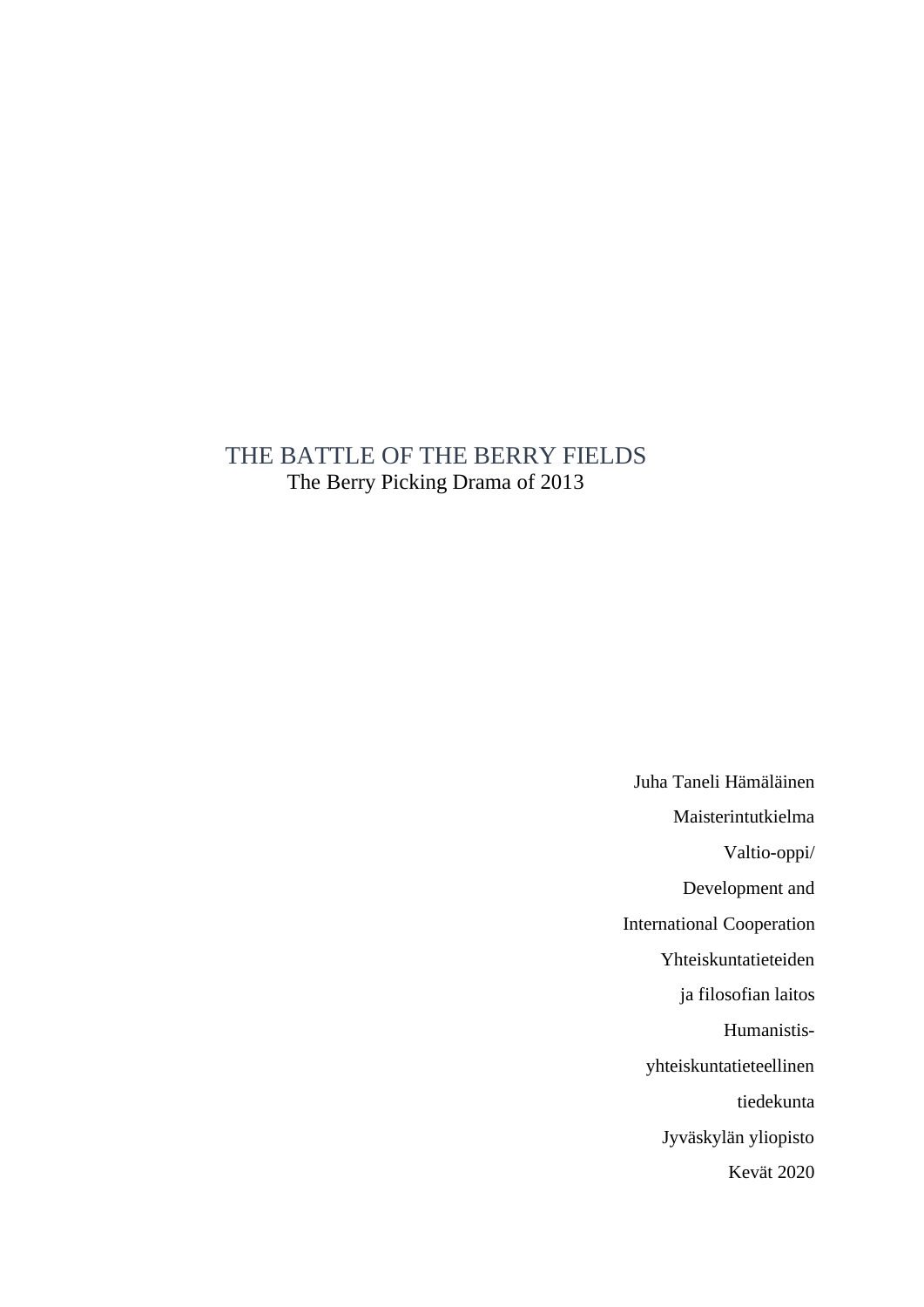### TIIVISTELMÄ 1250069518

#### BATTLE OF THE BERRY FIELDS

The Berry Picking Drama of 2013 Taneli Hämäläinen Valtio-oppi/Development and International Cooperation Maisterintutkielma Yhteiskuntatieteiden ja filosofian laitos Humanistis-yhteiskuntatieteellinen tiedekunta Jyväskylän yliopisto Ohjaaja: Pekka Korhonen Kevät 2020 sivumäärä: 64 sivua

Loppukesästä 2013 Suomeen saapui kolmatta tuhatta thaimaalaista marjanpoimijaa keräämään suomalaisia metsämarjoja. 50 näistä poimijoista riitautui kutsujayrityksen kanssa, mistä syntyi mediakohtu, joka kyseenalaisti alan elinvoimaisuuden ja käytännöt. Tämän tutkimuksen tehtävänä on vertailla median käyttämää retoriikkaa ennen ja jälkeen julkisuuden.

Tarkoituksena on selvittää ensinnäkin, muuttuuko thaimaalaisista marjanpoimijoista käytettävä retoriikka konfliktin myötä ja jos muuttuu, miten konflikti on vaikuttanut uuteen narratiiviin. Tarkoituksena on myös tarkastella, kuinka suomalainen media, marjateollisuus ja suuri yleisö rakentavat marjanpoiminnan kansallisen tarinan ja oikeuttavat sitä kautta toiminnan.

Tutkimuksen aineiston muodostavat Ylen ja Helsingin Sanomien uutiset thaimaalaisista marjanpoimijoista. Tarkemmin aineisto on rajattu koskemaan vuosia 2005-2014. Analyysimenetelmänä on käytetty niin Kenneth Burken identifikaatioteoriaa ja sitä tukevia käsitteitä kuten edustavaa anekdoottia. Identifikaatioteorian lisäksi Burken käsitteistä hyödynnetään syntipukin ja mortifikaation käsitteitä.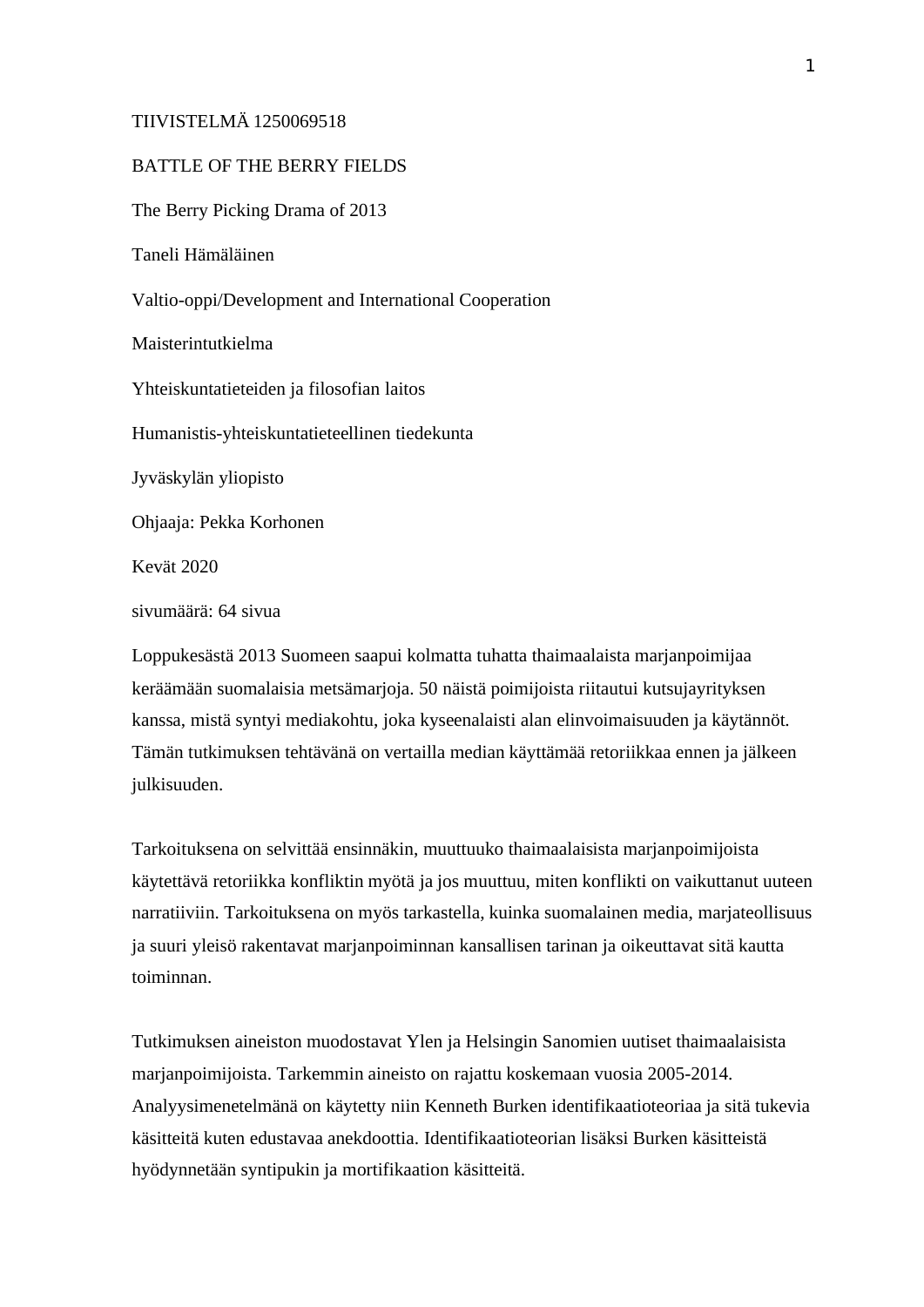Tutkimustulokset osoittavat, että vaikka konflikti kyseenalaisti marjanpoiminnan käytäntöjä, pysyi edustava anekdootti muuttumattomana. Tarinan syntipukkeja ovat sääntöjä rikkovat agentit, jotka eivät noudata yhteisiä pelisääntöjä. Konflikti kohdataan toisaalla mortifikaation kautta, eli kansallinen tarina luonnonmarjoistamme oikeuttaa väärinkäytökset. Pelisääntöjä uudistamalla ja syntipukit löytämällä, tämä tarina uudennettiin oikeuttamaan syksyn 2013 tapahtumat.

Tutkimuksen tulokset osoittavat myös, että kansallinen tarina yhteisistä metsämarjoista, jotka pitää pelastaa hinnalla millä hyvänsä, voi hyvin ja mahdollistaa thaimaalaisten marjanpoimijoiden poikkeuksellisen työmarkkina-aseman.

Avainsanat: siirtotyö, retoriikka, edustava anekdootti, identifikaatio, syntipukki, mortifikaatio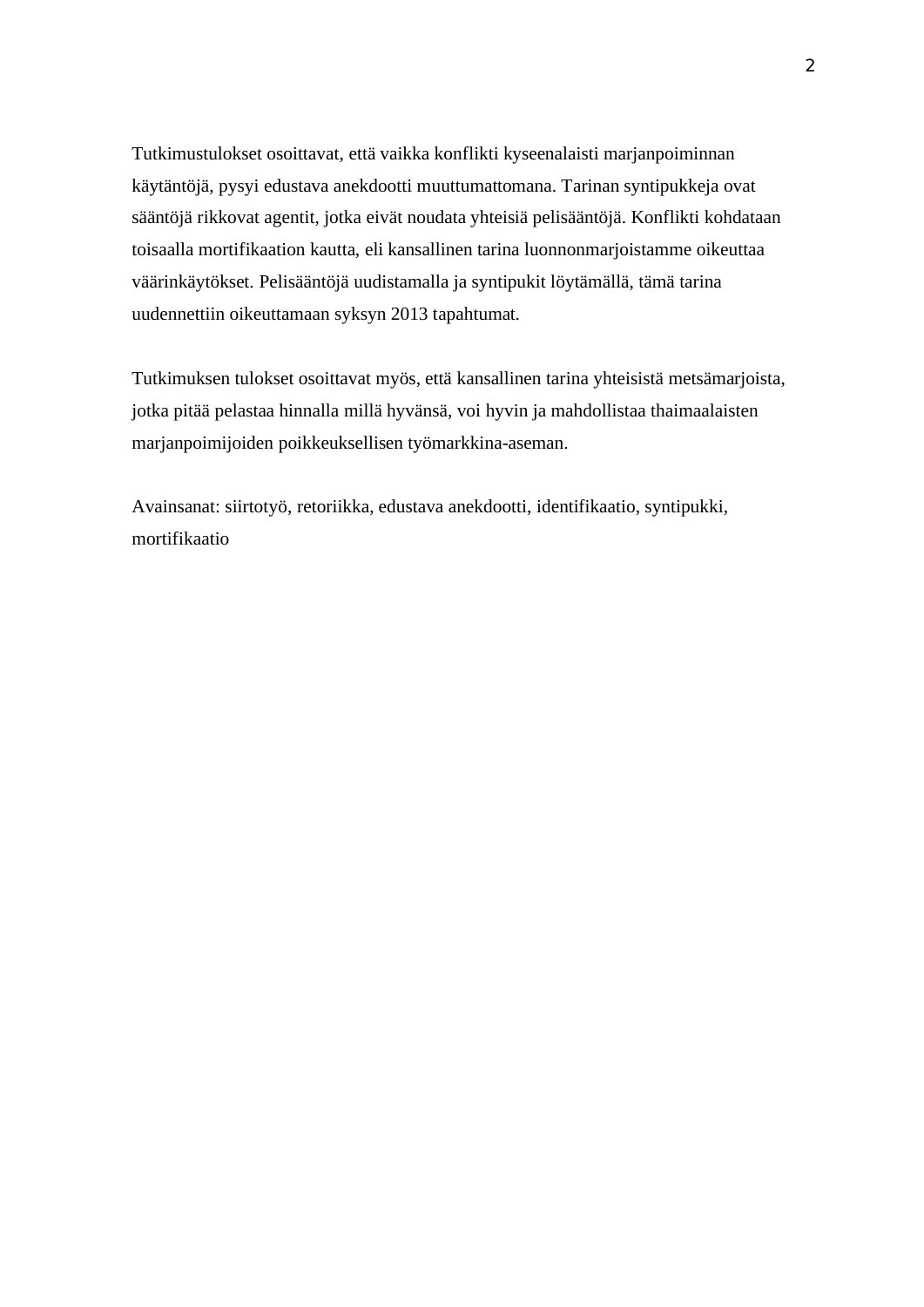#### SUMMARY

# BATTLE OF THE BERRY FIELDS The Berry Picking Drama of 2013 Taneli Hämäläinen Political Science / Development and International Cooperation Master's Thesis Department of Social Sciences and Philosophy Faculty of Humanities and Social Sciences University of Jyväskylä Director: Pekka Korhonen Spring 2020 pages: 64 pages

In late summer 2013, almost three thousand Thai berry pickers arrived in Finland to harvest Finnish wild berries. 50 of these pickers ended up in conflict with inviting company, creating a media hype that questioned the vitality and practices of the industry. The purpose of this study is to compare the rhetoric used by the media before and after publicity.

The first is to determine whether the rhetoric used by Thai pickers will change with the conflict and, if so, how the conflict will affect the new narrative. The aim is also to examine how the Finnish media, the berry industry and the general public construct and legitimize the national story of berry picking.

The material for the study is news from Yle and Helsingin Sanomat about Thai berry pickers. More specifically, the material is limited to the years 2005-2014. Kenneth Burke's theory of identification and supporting concepts such as representative anecdote have been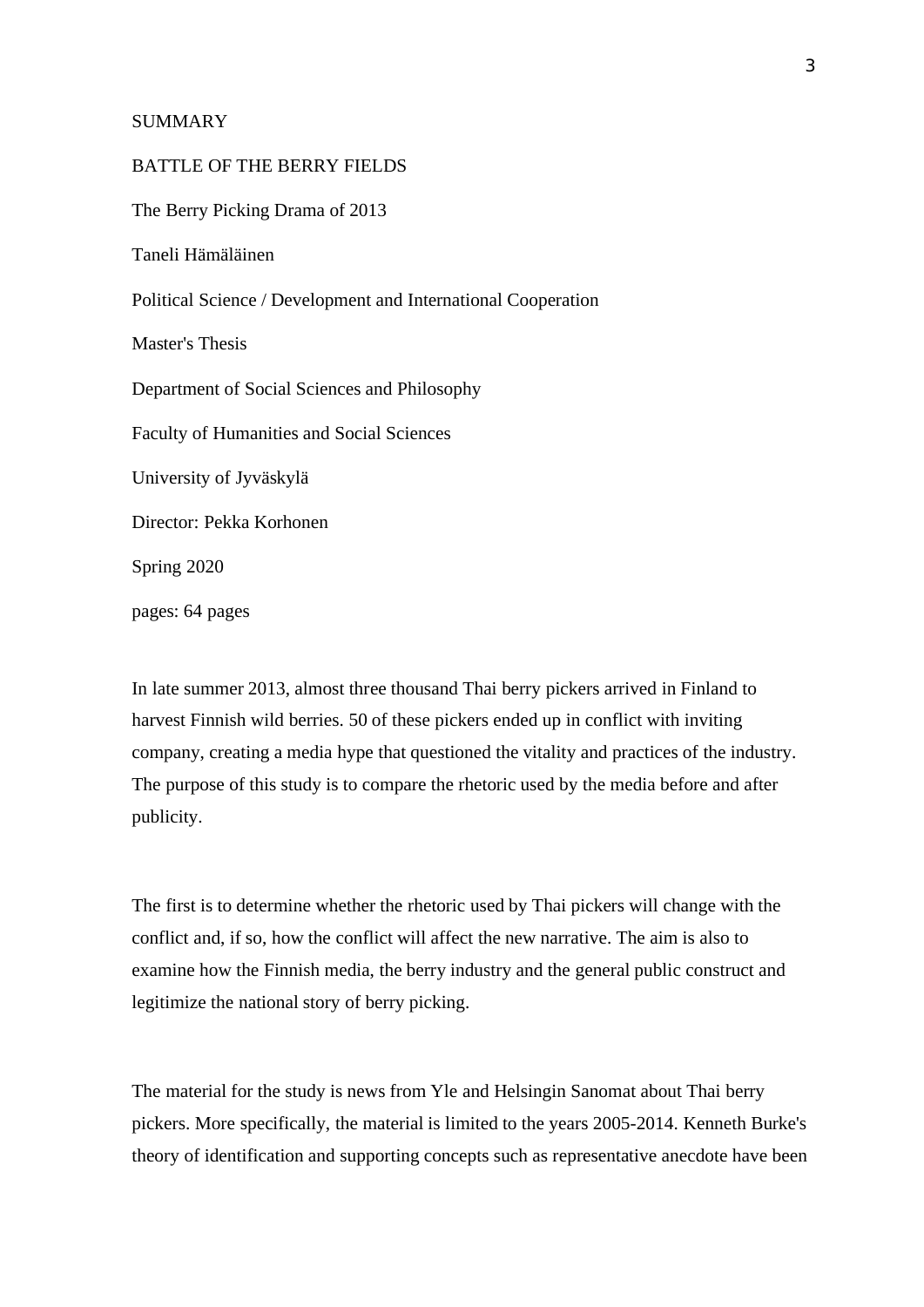used as analytical methods. In addition to identification theory, Burke's concepts utilize the concepts of scapegoat and mortification.

Research results show that while the conflict questioned berry picking practices, the representative anecdote remained unchanged. The story's scapegoats are the offending agents who do not follow common rules. Elsewhere, conflict comes through mortification, the national story of our natural berries justifying wrongdoing. By revising the rules of the game and finding the scapegoats, this story was renewed to justify the fall of 2013.

The results of the study also show that the national story of common forest berries, which must be rescued at all costs, can do well and enable the Thai berry pickers to enjoy an exceptional labor market position.

Keywords: migrant work, rhetoric, representative anecdote, identification, scapegoat, mortification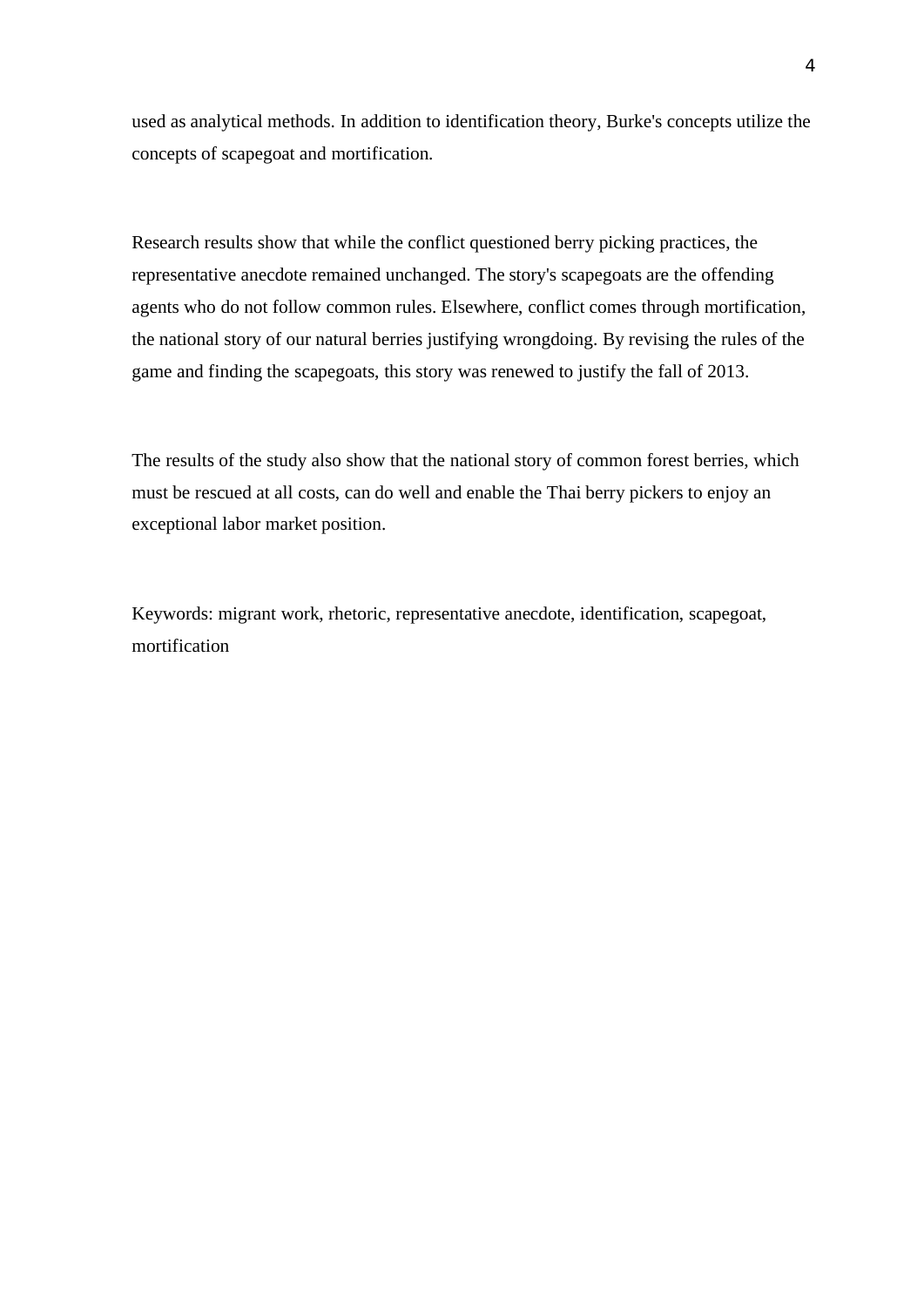# Content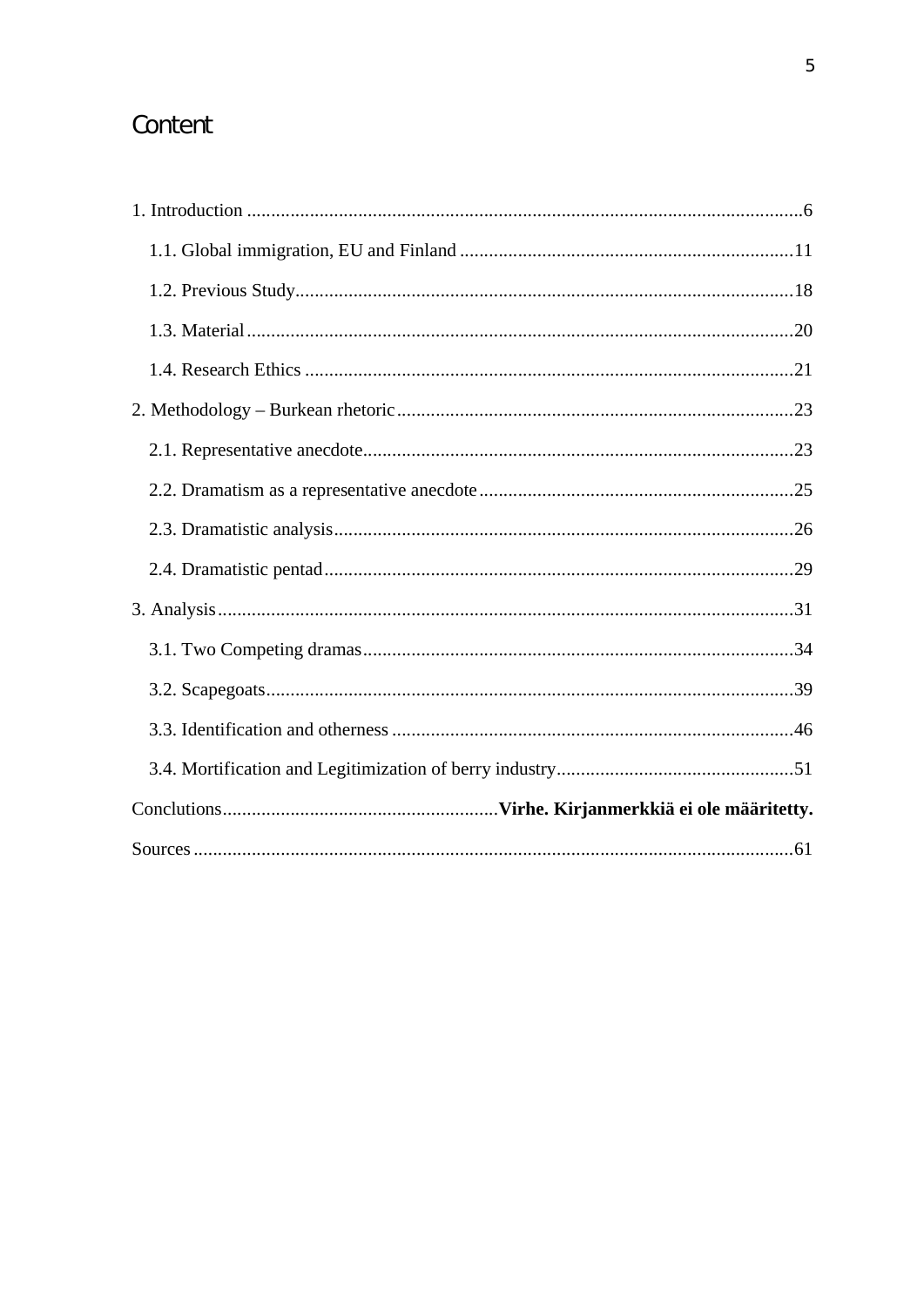## 1. Introduction

It was early morning at Suolahti's Kansantalo, an old labor movement's people's building run by local nongovernmental institution of unemployed and workers united. People were whispering in the kitchen because nobody wanted to wake up 50 Thai berry pickers sleeping next door in the estate's main hall. There were around seven people in the room all sharing the same concern: what is going to happen to the pickers next.

Just two months ago these 50 Thais had arrived from Thailand to Finland with high hopes. They had been told about hefty profits one can make in Finland by picking wild berries in the forest. The reality was something else: working conditions, payments and cooperation with the Finnish company did not meet the expectations and what was promised in Thailand. The situation finally escalated on 8th of September when berry company Ber-Ex Oy forced Thai-pickers to move their camp from Lieksa to Saarijärvi into area already cleaned out of berries by a different group of Thai-pickers.

The 2013 berry season had been all together bad. The berry prices were already low since previous year's good harvest and this year's harvest was late. Thai-pickers started to slowly understand that in best case they would only just barely cover the debts they had taken for the trip back in Thailand. These workers were mostly small-scale farmers from rural North-Eastern Thailand, and to meet the expenses that the trip to Finland costs, they had taken loans to meet the expenses of travelling to Finland such as payments to recruitment agency, insurances costs and supplies for upcoming months. The loan is the backbone of the relationship and mutual agreement between them and the recruiting agencies: pickers wealth, land and house are usually placed as warranty for the debt. Because of the debt, their whole standard of living and livelihood depends on the result of the berry picking trip to Finland.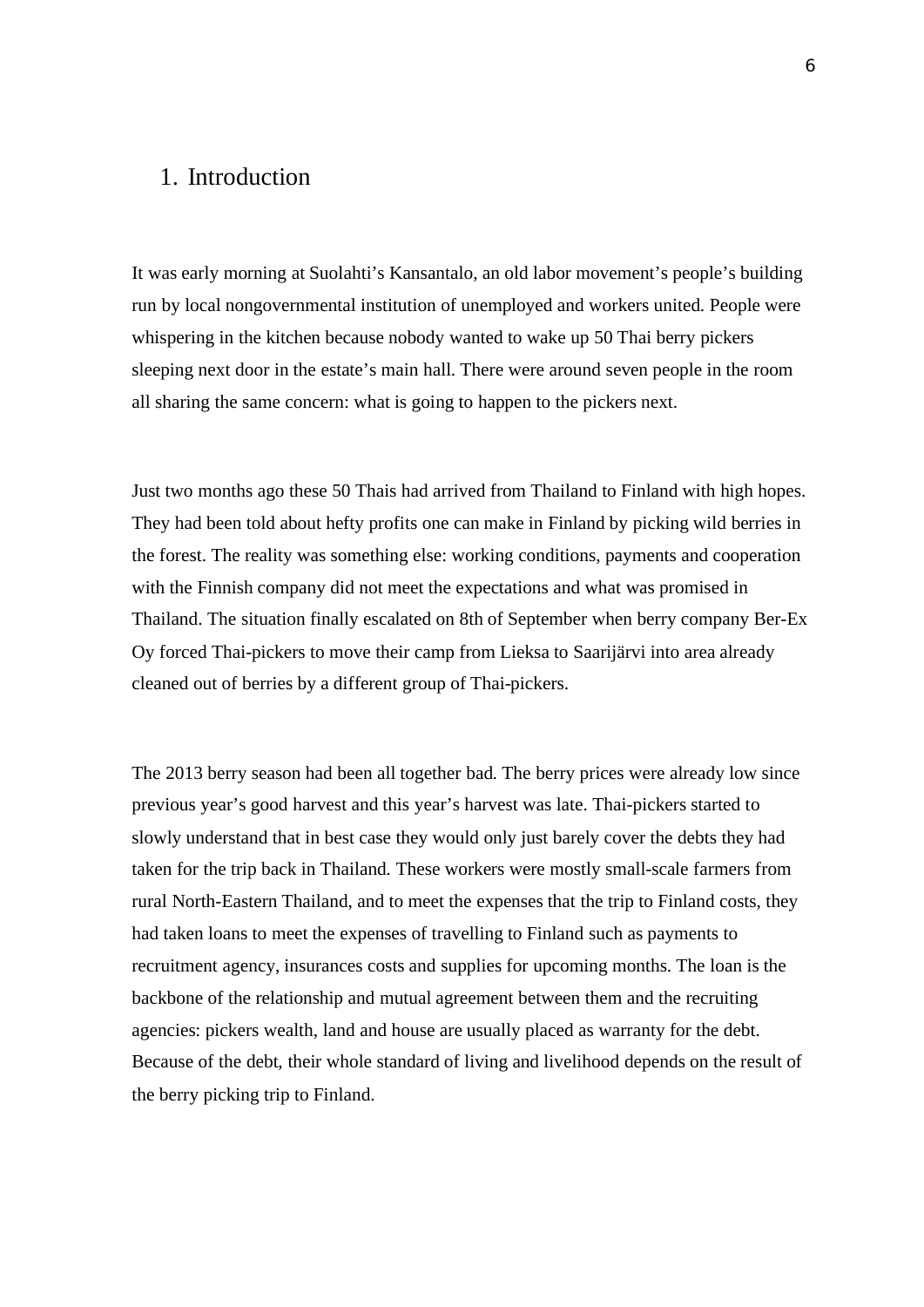Charlotta Hedberg, Linn Axelsson and Manolo Abella have studied the cost structure of Thai-berry picking in Sweden. The result of the study was that, compared to the relatively short season, the costs are significant: the average picker pays 4,000 US dollars for 70 days of work. Up to 50 percent of these costs are paid to Thai employment agents. The rest of the costs consist mainly of accommodation costs, travel and food, which are paid to Swedish companies. So, the average picker returns with him for about 2,000 US dollars. According to the survey, most pickers are experienced at work and have visited Sweden several times, but the experience still does not correlate with income. (Hedberg et al. 2019, 5). This amount of debts is gigantic money for Thai-farmer especially if the loan is taken from unofficial loan sharks with high interest rate.

The Finnish berry picking industry started a big changed in 2005. This was first year ever a Finnish berry companies invited larger group of Thai pickers to Finland. According to Pekka Rantanen, who has researched the immigration work in Nordic berry picking industry for years, there are several reasons behind this shift. First, the number of Finnish berry pickers had decreased in past years, secondly the rise in living standards in Eastern European countries had decreased the number of foreign pickers in Finland and finally and thirdly, Sweden had been recruiting Thai pickers for years and showed an example Finland to follow. (Rantanen&Valkonen 2011, 6).

The pickers did so well that soon the other Finnish companies started to invite Thai people as well. The number of Thai pickers increased rapidly: in 2006, there were over 600 pickers and in 2007 over one thousand. In 2011 the phenomena reached its' peak and over 3,000 pickers arrived Finland. Since 2011 the number has kept the same with only small changes in visa quotas given by Finnish embassy and Ministry of foreign affairs. Today most of forest berries are collected by foreign pickers. (Rantanen&Valkonen 2013, 8.)

After pickers started to realize that they would not meet their goals, the situation in Suolahti started escalating quickly. Negotiations were held between the Thais and pickers voted not to follow the orders of the company, if they were not moved into area which had berries. The company refused. Their response was that either the pickers go pick the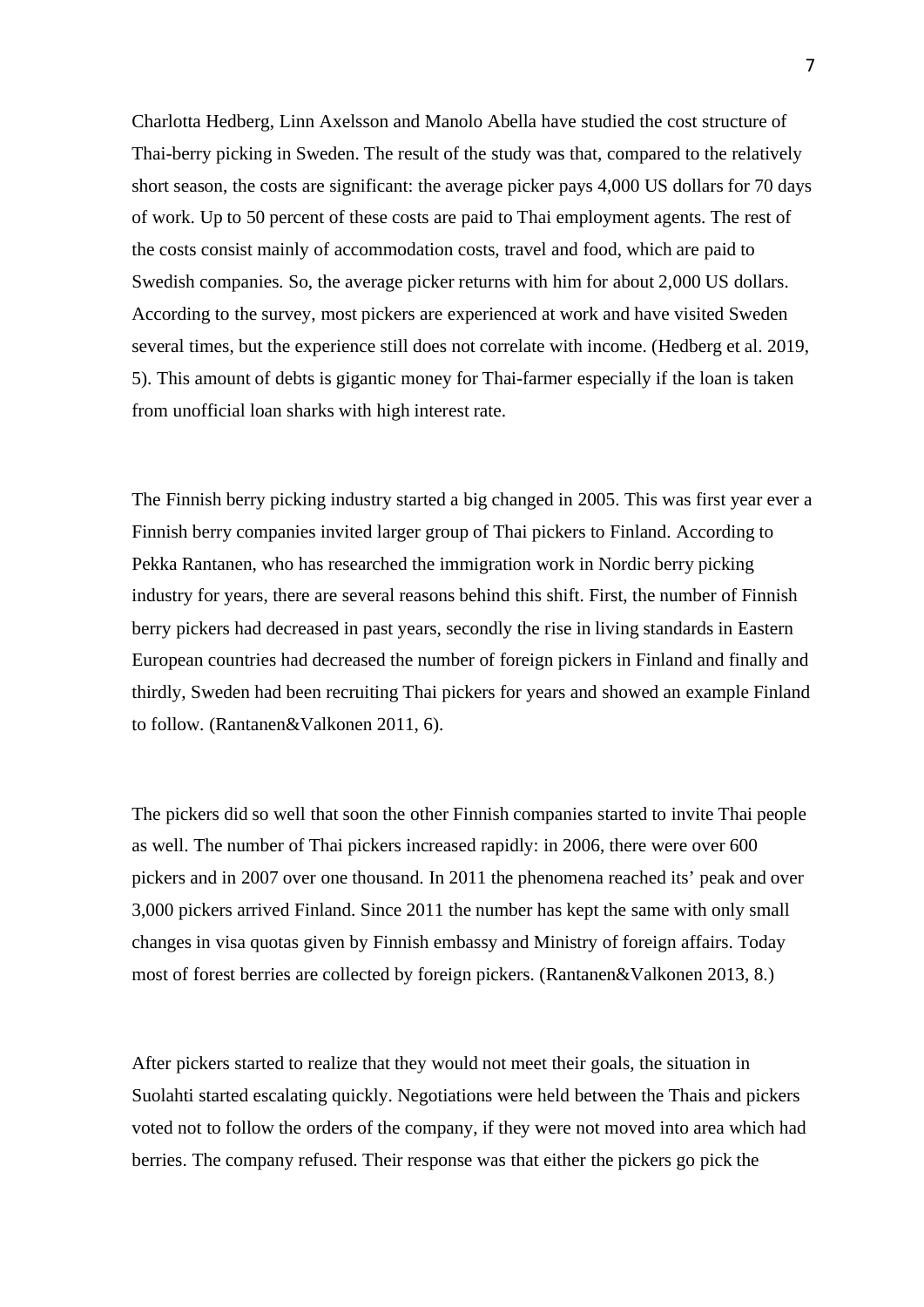berries as the company demands or they go home. On the  $9<sup>th</sup>$  activists arrived to help the pickers. No reconciliation was reached, and police was called to the camp to kick striking pickers out from the company's premises. Without a place to go or any help from the embassy or Finnish officials they ended up to Suolahti with the help of the local volunteers and leftwing activists. On the  $10<sup>th</sup>$  pickers marched to local police headquarters and raised charges on human trafficking.

On the morning of  $14<sup>th</sup> 50$  pickers voted once again. This time the vote was about whether to leave according to plan given by the Thai embassy and the Finnish recruiting company or stay on their own and demand for payments and compensations. The vote is almost unanimous: pickers refuse to work in cooperation with company and Thai-officials, they refuse to go back before they get their payment for the work already done and they refuse to be silenced by embassy and the industry. By this stage on I myself started to work as the group's publicist. This meant organizing interview requests, spreading information via online and sharing press releases since the media was widely interested in the situation of the pickers.

This was not the first time Thai berry pickers where mentioned in the public debate. Since the first Thai pickers arrived in 2005, there had been some public debate on the phenomena. Debate mainly focused on 'Every man's rights' and the relationship to organized commercial picking, local people's right to the berries and the question of the economic entrepreneurial risk taken by the pickers. (Peltola & Hallikainen 2011, 12). There were also some concerns about abuse of the pickers, but mainly the debate was carried out in opinion pieces published by local newspapers where people argued whether Thais were sufficiently enough trained for Finnish berry picking and Every man's rights.

In December 2009 the Finnish Ombudsman for Minorities, Johanna Suurpää, stated in her recommendation that more comprehensive monitoring of the conditions of forest berry pickers should be carried out in 2010. In her statement she was especially concerned of the employee position of the pickers, since the office had had numerous contacts concerning pickers and their problems. Problems were observed in recruiting, working conditions,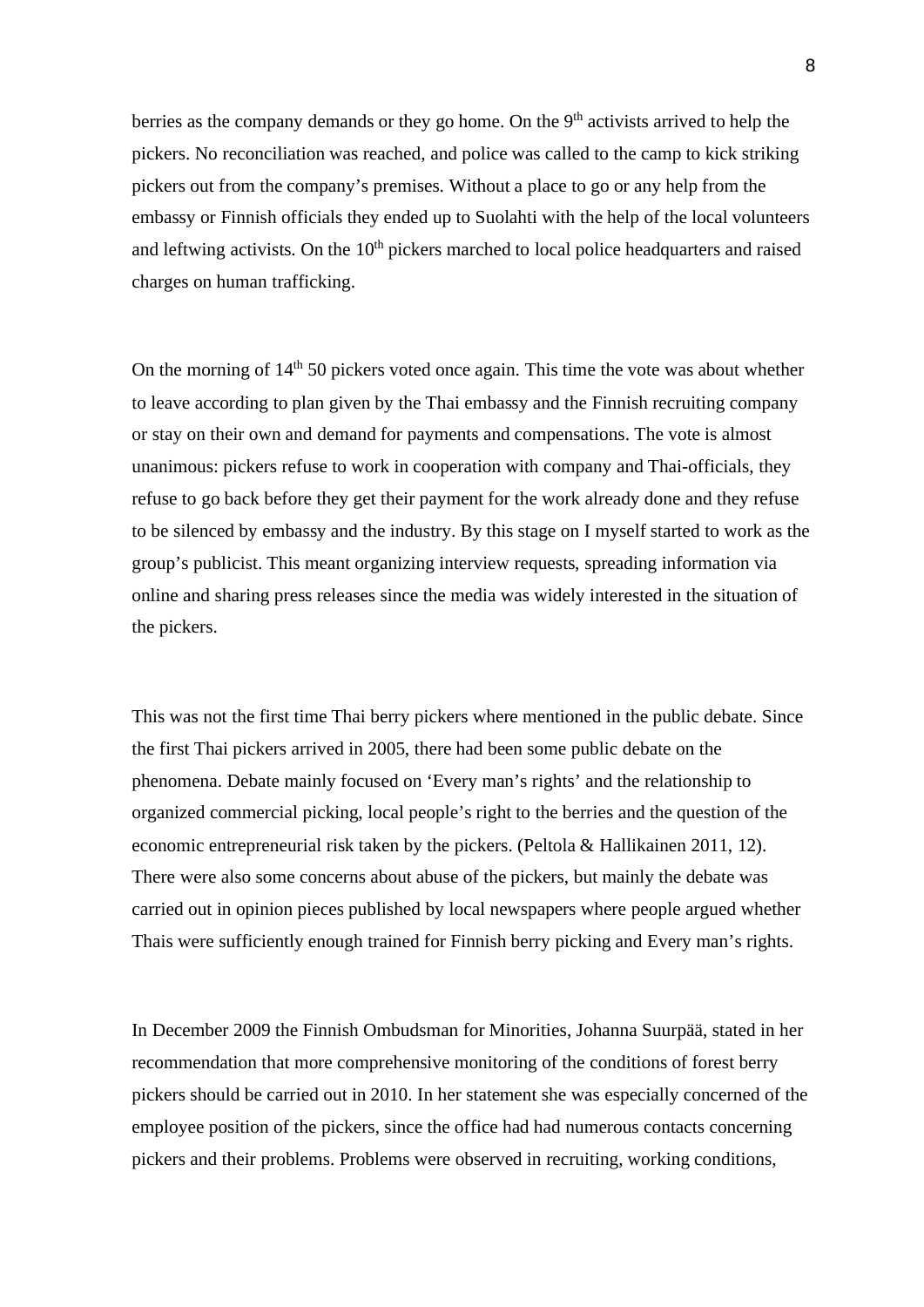lodging and in returning home. Ombudsman also raises concerns that debt taken for the trip back in Thailand and their juridical position as entrepreneurs makes their position extremely vulnerable: A problem has been the vulnerability of berry pickers, which may expose berry pickers to human trafficking and related exploitation. Berry pickers are not employed but are considered to pick up berries on their own entrepreneurial risk. However, they are unable to assess the risks and rights of Finland as unknown and possibly languagepoor and may therefore find themselves in a very vulnerable position. Likewise, pickers may not understand working for an entrepreneurial risk, but may perceive themselves as being employed. The reports also recognized the debt taken in Thailand and noted, that the berry picking in Finland may lead to a spiral of debt for vulnerable people. (Vähemmistövaltuutettu 2010, 139).

Thai-pickerss were again in the news in 2011, when University of Lapland published a final report of the research project where the structure of the business in Finland was researched profoundly. The report pointed out problems especially in monitoring the industry: there were several public officials who handled monitoring, there was no auditioning of the companies that got the permits to recruit the pickers and the data monitoring was producing was not comparable. (Valkonen & Rantanen 2011, 79-81). The industry's response came quickly and was same as usual. According to the industry, the long-term development of the business is no longer considered possible based on the willingness of the Finns to pick berries, but by bringing foreigners to pick berries in Finland. Companies were increasingly dependent on foreign pickers and therefore defend the necessity of foreign pickers who had quickly become the main source of the berries. (Rantanen&Valkonen 2008). This was very much the same outcome that the researcher had reached in their study.

Back in Suolahti the following days were spend negotiating with the company on salaries, return tickets with the embassy and answering to countless requests from journalists. The case was all over the headlines. The resources in Suolahti were starting run low and we moved quietly from Suolahti to Helsinki where we once again lodged in one of the people's house. The pickers visited the Finnish Parliament, their case was discussed in prime time talk show and the case even went viral in Thailand where issues concerning the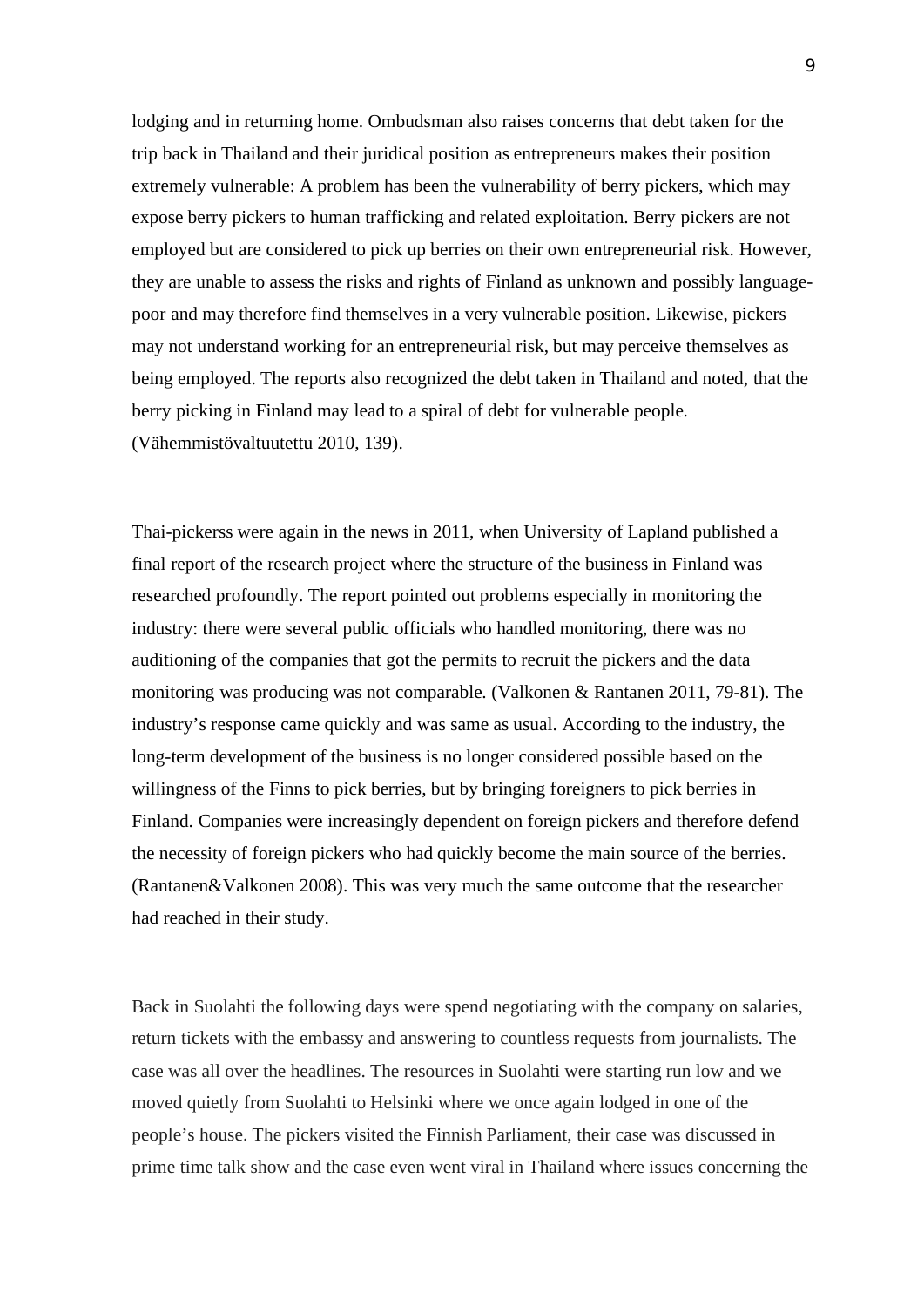migrant work are widely neglected. How the 50 pickers would return home and when, was yet a mystery.

Soon after all the media coverage and public demands for better working conditions for the Thai pickers the Ministry of labor launched an investigation on the wildlife berry picking. The report made by special investigator of the ministry Markku Wallin was published in the beginning of 2014 with multiple proposals how to develop the industry. In his report Wallin states that: The chain through which the Thai people come to Finland to pick wild berries is a versatile and from several aspects confusing in relation to normative thinking of Finns. Many players benefit from pickers in a way that involves some questionable features and the only one that has significant personal risk in the whole process, is a picker. (Wallin 2014, 2).

In the awe of the berry-picking season of 2014 a meeting between industry and Labor ministry was held. Berry-pickers or their supporters were not present in the meeting. Due to publicity and pressure from the government, private sector and the berry industry agreed on a Letter of intent – a document signed by the industry – to ensure that certain standards on working conditions were met. Also, Finnish ministry of labor requested more precise and transparent yearly reporting how the terms were met and opened a survey for the pickers review the season. (Ulkoministeriö 2014).

Despite the changes the system very much remains the same: companies apply for a permit from the Ministry of foreign affairs and get their visa-quota based on the size of their operation and previous years experiences. To understand how strict the regulation is, the Ber-Ex Oy, that was responsible on inviting the 50 pickers who eventually refused to work, did not experience any downsizing on their quota in 2014, year after the incidents. After receiving the quota, the company contacts labor exchange companies or business members in Thailand and simply asks for certain number of workers. The business continues as usual: the entrepreneur risk is outsourced to pickers who take debt to pick berries in Finland.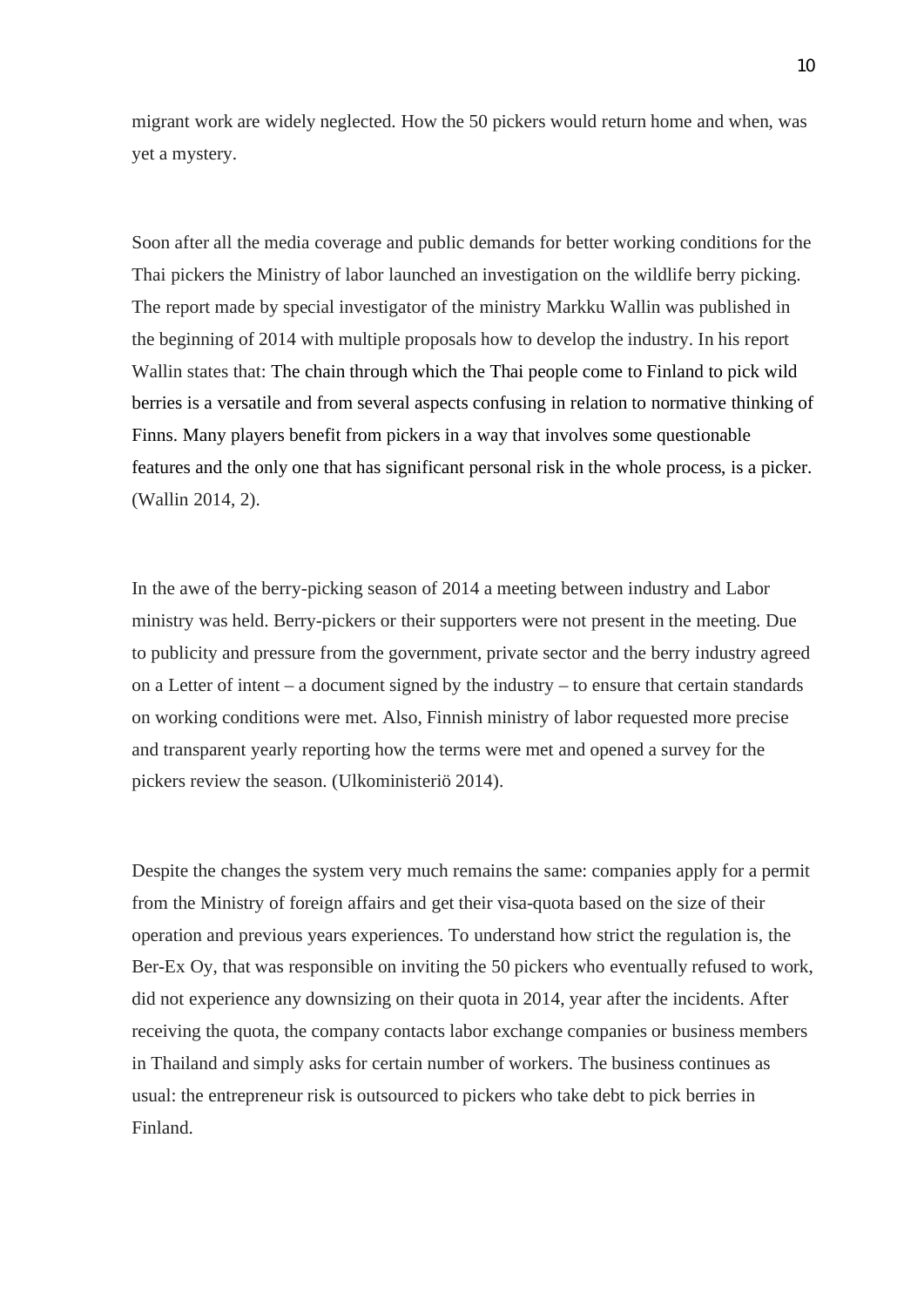Even though the system did not change significantly, did something change and if not why? The primary question of this study is whether the incidents of fall 2013 had any effects on the public view on Thai berry pickers? Even though the industry remained relatively same with only minor changes, was there a change in a public opinion? How did the summer of 2013 affect on the bigger narrative of Thai-pickers? In this study I try to understand what this change was by analyzing mainstream media outlet's news on Thaipickers and comparing the narratives before 2013 and after it.

The study is structured in following manner: In this introduction I explain the phenomena itself and how this study was found in the first place. In the next chapters I will explain the context of Thais compared to global immigration trends and the mechanisms that enable the industry to continue its' practices. I will also introduce the research material, previous study on the subject and write few words concerning the research ethics of this study and my own position. In following chapters I will introduce the Burkean reading I use as a base of my analysis and explain dramatistic analysis I use to analyze the material. Last, I will conduct my conclusions and ideas for further study.

### 1.1. Global immigration, EU and Finland

The enlargement of the European Union in 2004 and 2007 also led to a revolution in migrant work. In 2004 Estonia, Latvia, Lithuania, Poland, Czech Republic, Slovakia, Hungary, Slovenia, Malta and Cyprus joined the EU and in 2007 Romania, Bulgaria. As the frontiers unfolded, new groups of people entered the labor market of the Union, which fundamentally altered labor migration in the economic area. Indeed, many years after the enlargement of the Union are called 'the new era of European immigration'. (Friberg 2012, 316).

In the past, immigration to Europe was largely based on post-colonialist structures, asylum seekers and humanitarian aid, and guest labor with families, now migrant labor was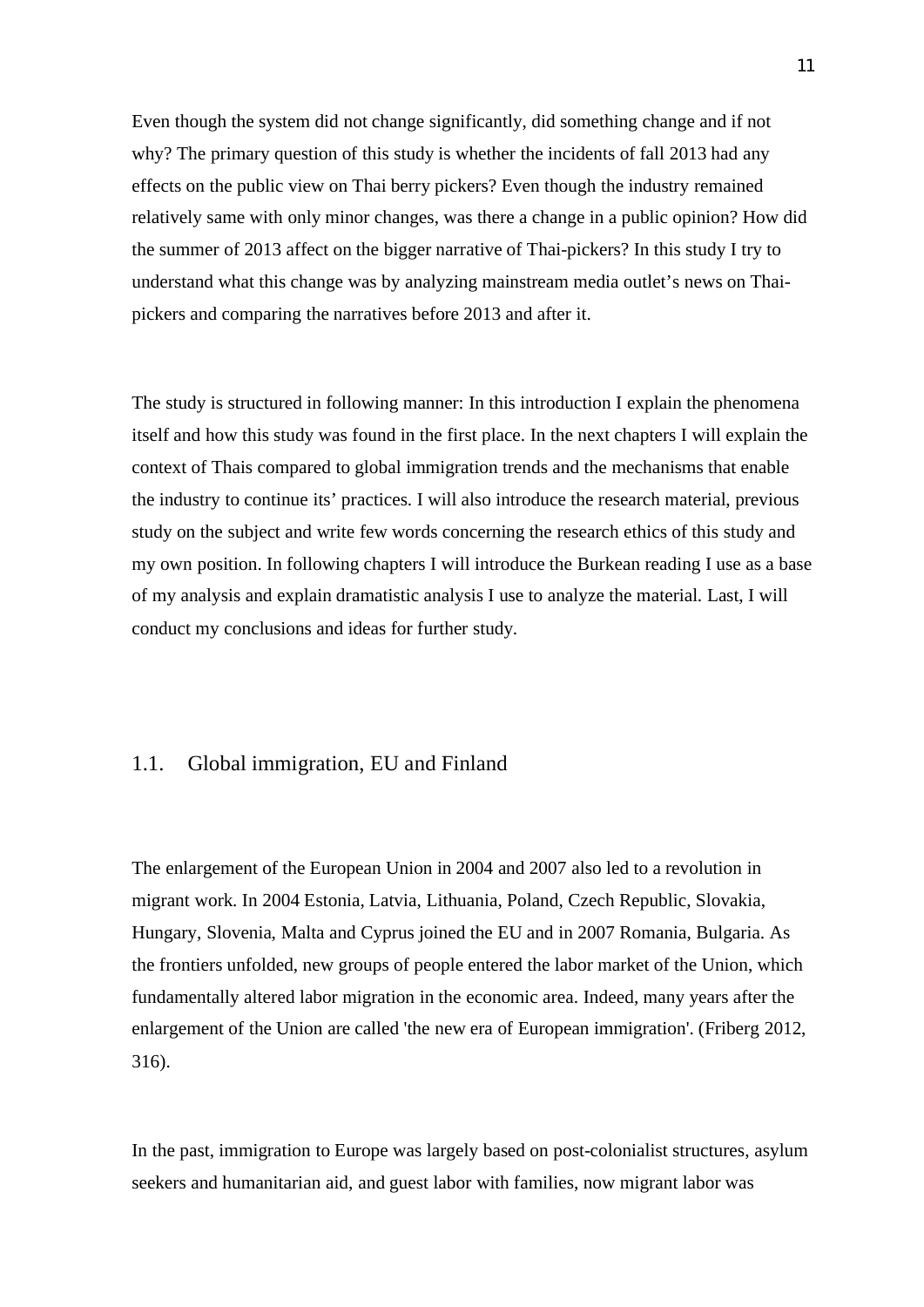determined by short distances, employment agencies, labor encounters, and low-cost travel. (Strockmeijer et al., 2019, 2442). This change has raised the importance of migrant labor in the European labor market, even to the extent that the debate has turned to the question of whether the mobile workforce is replacing a group of immigrants who come to work permanently? We read news about the Philippines and Filipino nurses, Thai berry pickers and eastern European construction workers. Is it a real megatrend, or is it a problem facing a small margin that is highlighted in the public debate?

In the past, migrant workers who came to Europe were mainly made up of people who came to Europe on a permanent basis. Now, thanks to the free movement of labor, migrant workers were right next door, with short distances and recruitment channels. In the 60s and 70s, Turkish and Moroccan workers made up a large part of Central European migrant workers. These people stayed in the country for a longer period, although many returned homes after years of work history. This was largely due to work permit practices, long distances to home, and expensive travel. With the accession of the Eastern European countries in 2004 and 2007 to the economic and Schengen area, the labor market opened to millions of workers whose domestic wage levels were lower than those of the rest of the economic area and were adjacent to higher wage levels. (Strockmeijer et al. 2019, 2431).

In 2014, there were slightly over 140,000 foreign workers in Finland, most of whom were Eastern Europeans - Estonians and Russians. Anita Strockmeijer, Paul de Beer and Jaco Dagevos, who have studied Eastern European migrant work in the Netherlands. Researchers write in the Journal of Ethnic and Migration Studies: "The 'new' forms of migration that are currently manifesting themselves in Europe are more diverse and changeable than the old 'Migration and characterization by temporary and return migration." (Strockmeijer et al., 2019, 2431).

While the role of short-term migrant workers has been emphasized, new patterns of migration can also be identified in the labor market. Strockmeijer, de Beer and Dagevos examine the demographic and non-population labor data for five years. The data showed that about a quarter of the workforce coming from Eastern Europe comes from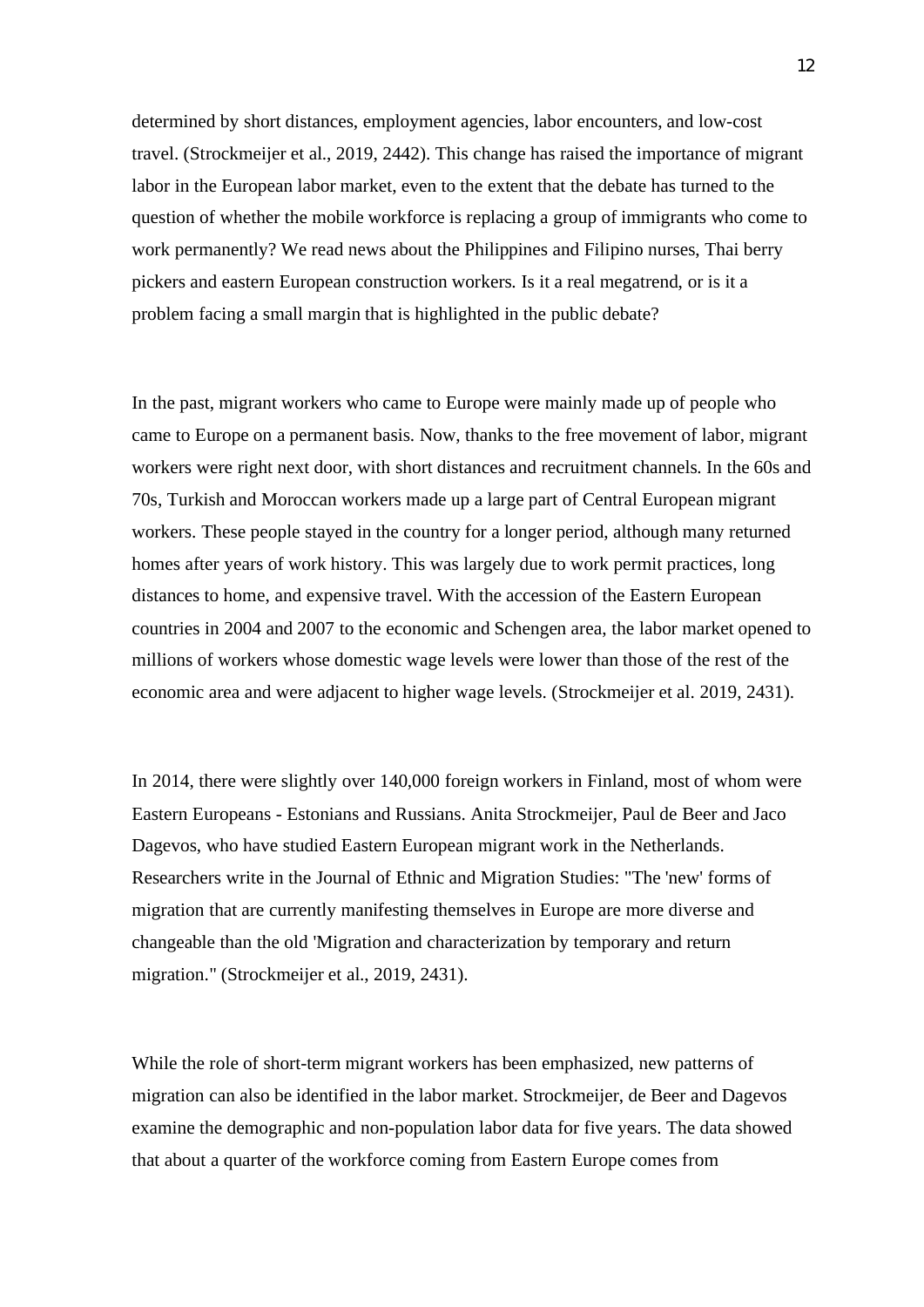employment agencies. The offices handle all the practical arrangements, which significantly reduces the threshold for going abroad. These migrant workers tend to spend a short time in the labor market and work seasonally. About 13 percent of workers experience strong ties both in their country of origin and in their country of work. In practice, this group lives permanently between two countries. Of the workers, 22 per cent stayed permanently in the country of employment and 41 per cent did not experience strong ties to either country and did short-term seasonal work. (Strockmeijer et al., 2019, 2443).

The study by Strockmeijer, de Beer and Dagevos found four categories into which migrant workers can be divided based on their behavior. The breakdown is largely based on the employee's relationship and ties both in the country of origin and in the country of employment. The first group is the population registered and short-term workers; secondtime registrants who work long-term; third, unregistered workers with short-term employment relationships and finally unregistered workers with a long employment history. (Strockmeijer et al., 2019, 2443).

Nearly 40 percent of the workers belong to the first category, i.e. the rotating workforce, which was not registered in the population register and worked in the country for up to five years. Most of workers registered in the population register remained permanently in the labor market, while most of the unregistered workers worked for short periods but long before leaving the country. research shows that women are more likely to miss men. On average, those who stay are older and earn better wages. This may also be due in part to the increase in wages and career advancement afforded by longer working lives. Most of the short-term and unregistered workers, on the other hand, are young people with low wages and employed in the agricultural sector. Although the majority leave the labor market within five years, it is noteworthy how small the number of migrant workers who do short seasonal work is. Only 6 percent of all employees were in this last category, although the role of this group of workers is often highlighted in the debate. (Strockmeijer et al., 2019, 2441).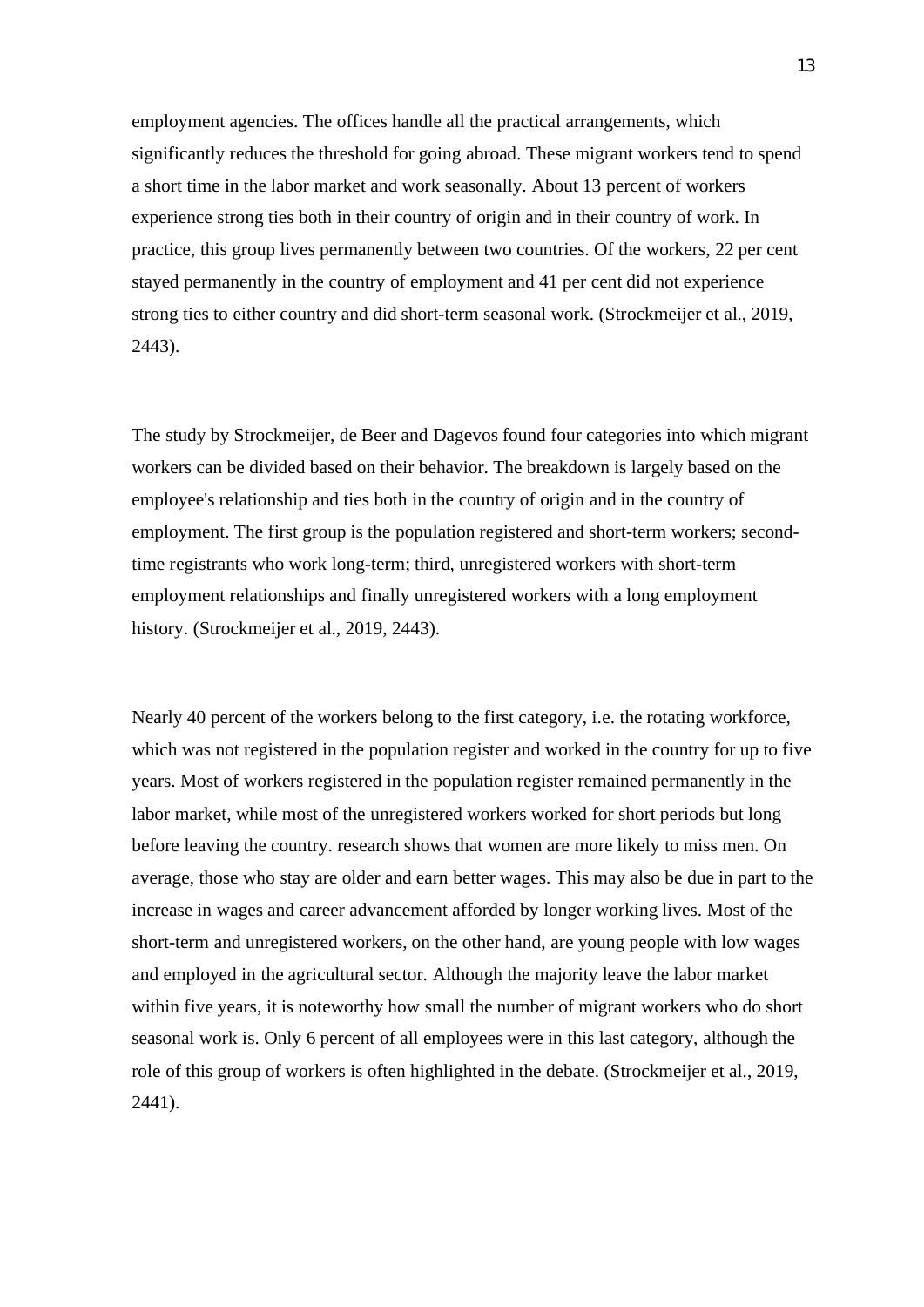Finland follows European megatrends. Even though the pattern of Thai-pickers does not follow the mainstream, it was at the same time the legal change that made arrangement of flying Thai-pickers to Finland possible. In 2004 the Law on foreign people went through a general reform. The reform allowed the pickers to enter the country without the worker's residence permit. The law stated that harvesting of forestry grapes and berries is usually never done in the employment relationship because otherwise the wage income from picking wild berries would be considered as taxable income under the Income Tax Act. In other words: if there was an employment relationship, the work would be taxed, and it might be considered industrial picking which might collide with Every man's right. To prevent this, Thai-pickers were considered as entrepreneurs.

Since there is no employment relationship, pickers can enter Finland with a Schengen visa for a maximum of three months. The same time limit applies to a visa-free national. A foreigner must, thought, meet the entry conditions even if the employee's residence permit is not required. For example, the law requires that the person has the necessary means of subsistence both for stay and to travel back home. (Ulkomaalaislaki 2004, 11). To meet up these conditions, pickers need to have enough funds, training, insurances and flight ticket out. All this takes money which farmers from North-East Thailand do not have, so they need debt. In other words, the 50 Thai pickers stuck in Suolahti were merely tourists who had picked tax-free wild berries for the company as entrepreneurs.

Approximately 2,000 Thai berry pickers arrive in Finland each year. Considering that the country has 140,000 foreign workers every year, it is a relatively small group that works under a seasonal work permit for short periods. In 2004, the law concerning foreigners was revised regarding to seasonal work, which allowed Thai berry pickers to enter the country without a worker's residence permit. (Ulkomaalaislaki 2004). According to the law, when harvesting wild berries is not done in an employment relationship, otherwise the wages from harvesting wild berries are considered taxable under the Income Tax Act. In other words, if there was a job, it would be taxed and could be considered as an industrial pick that could strike every man. To prevent this, the Thai pickers were considered as entrepreneurs and were being interpreted as entrepreneurs who, however, arrive in the country as seasonal workers. The Schengen visa issued to Thai pickers and the picking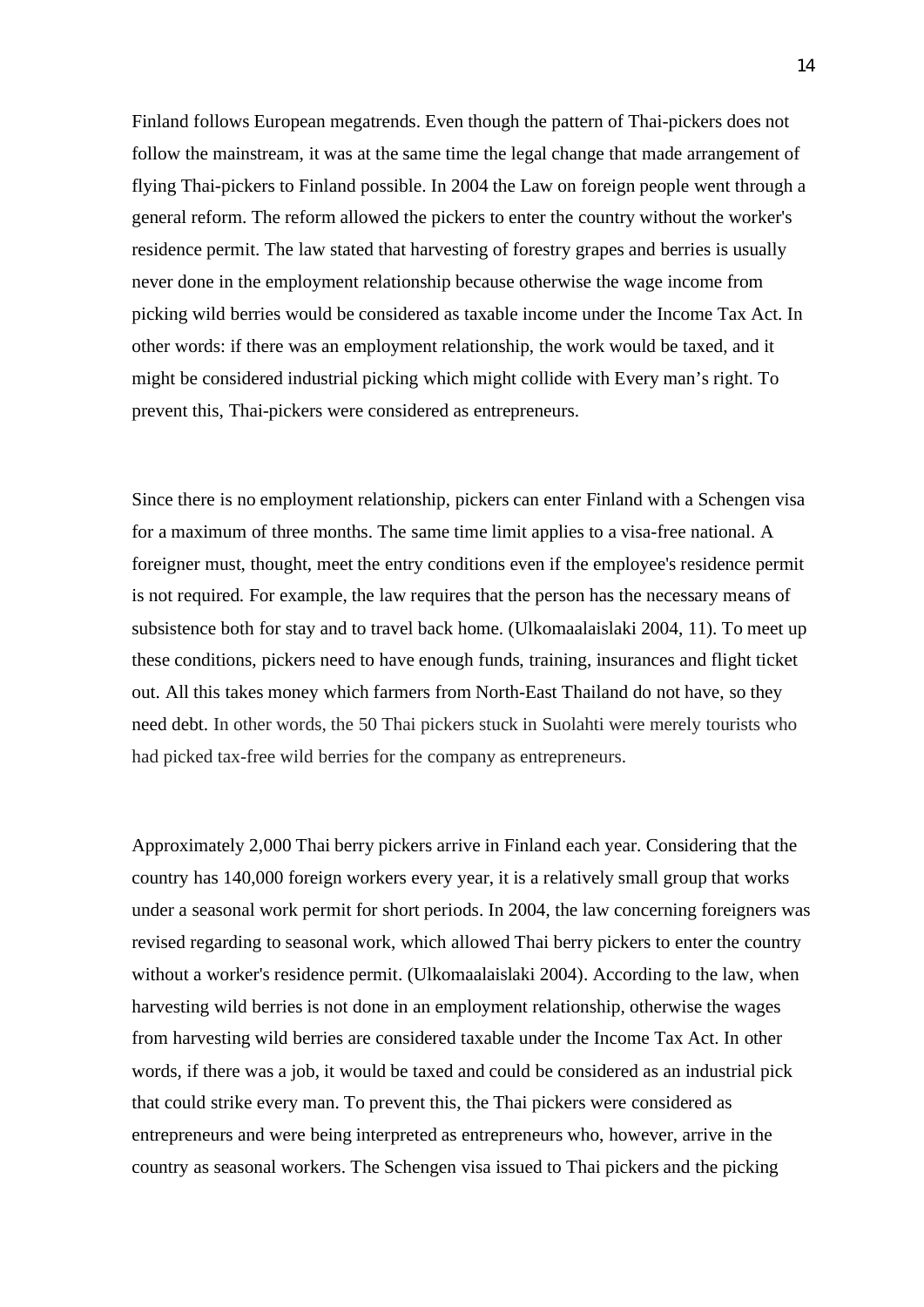under it is not based directly on the Aliens Act (Ulkomaalaislaki 2004), but on the thenestablished and subsequently established interpretation that picking is possible without a residence permit for up to three months. (Rantanen 2011, 6). In practice, this means that pickers in Finland are self-employed.

If forest berry growers are self-employed, the Employment Contracts Act and other labor laws such as the Working Time and Annual Holidays Act do not apply. In the summer of 2010, the Labor Council issued an opinion on foreign natural berries and third countries. In the Labor Council's opinion on the application of the law on annual leave to foreign wild berries, it was felt that there was no agreement between the collectors and the companies inviting them to commit to work. In the absence of an employment relationship, the pickers arrive in Finland on a Schengen visa for a maximum period of three months. The same deadline applies to the visa-free citizen. (Työneuvosto 2010, TN1438-10).

The alien will probably have to fulfill the entry conditions even though no residence permit is required. For example, the law requires that a person have enough means to stay and to return home. (Ulkomaalaislaki 2004, 11). To meet these requirements, applicants must have enough funds, training, insurance and airline tickets. However, control and activity in the industry are often overlooked, as companies in the industry openly admit to being dependent on foreign pickers and therefore defend the necessity of foreign pickers. This practice has become an established way of getting berries to production lines. (Rantanen 2011, 9).

Thai berry pickers are an older phenomenon in Sweden. About 5,000 pickers from Thailand arrive in Sweden each year. While in the summer of 2013, Finnish berry pickers were discussed in Finland after 50 pickers quarreled with a company that had invited pickers to the country, Sweden was working to avoid further berry picking problems and clarify responsibilities. Although Sweden employed berry picking, it did not eliminate the sector's problems or improve the vulnerable position of pickers.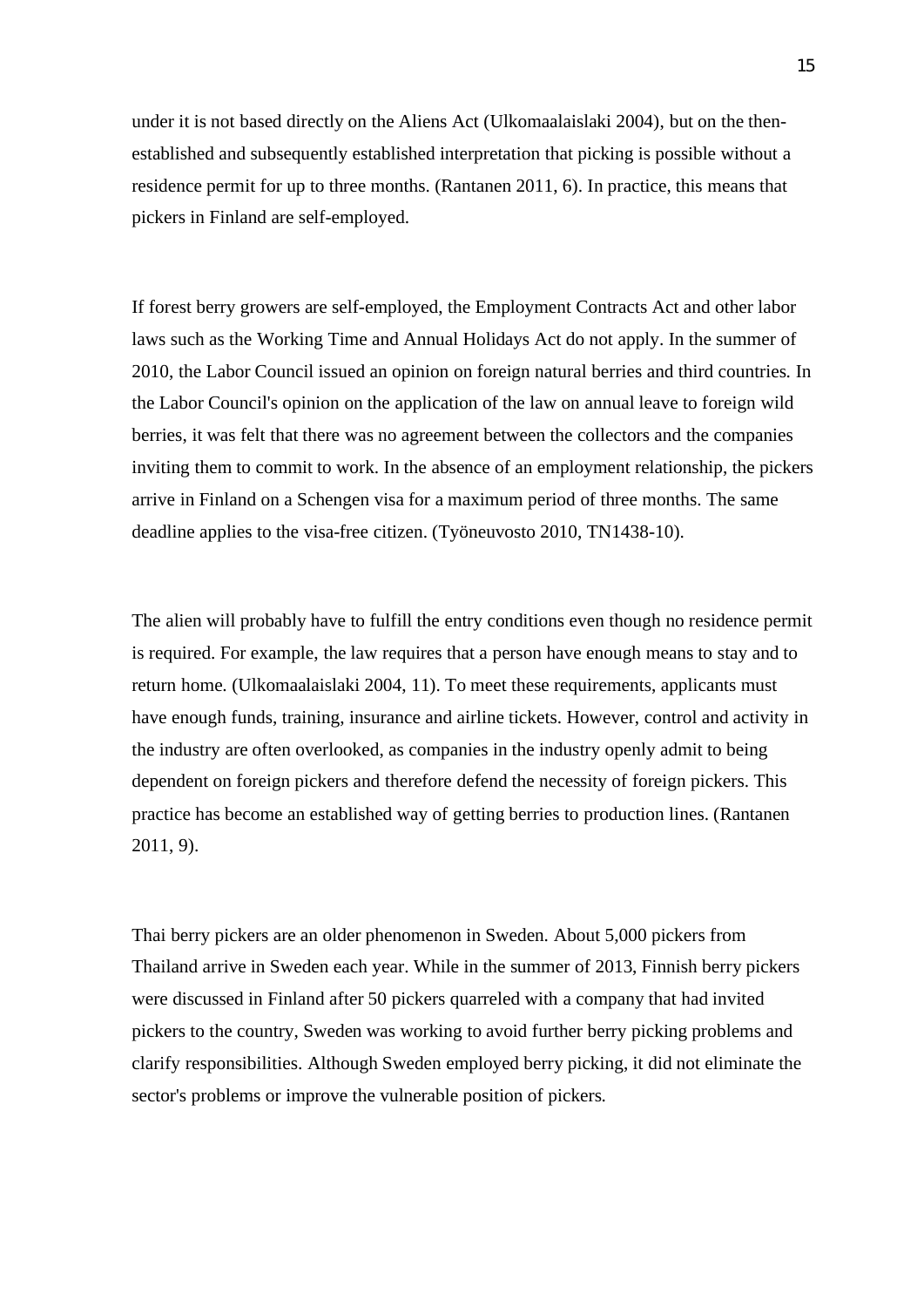According to a study published by the University of Umeå, problems in the berry industry are not primarily crystallized in leading Swedish companies or vague operators, as is usually claimed, but rather in a corrupt recruitment business in Thailand. Instead of regulating the sector or putting pressure on the key players in the sector, the authorities have accepted that demand fluctuations, poor harvests and regulatory risks have been outsourced to migrant workers. (Eriksson et al. 2019, 51), The situation is very similar to that in Finland, although picking is an employment relationship. According to the study, berry picking is colored by nostalgic thinking, where cheap berries are seen as part of the Swedish cultural heritage. The berries are part of a larger story based on narratives of localism and tradition. Because the Swedes themselves do not want to pick berries commercially, the global workforce gets its legitimacy as a continuation of tradition. (Eriksson et al. 2019, 51). Unlike other seasonal and migrant workers who use one-off employment services, berry pickers pay half of their income each year to recruitment agencies.

Anniina Jokinen and Natalia Ollus discuss the structures of labor migration exploitation in a joint European study. Ollus and Jokinen distinguish between the mechanisms by which exploitation most commonly works. The first mechanism is the seemingly self-employed, i.e. false or forced entrepreneurship. The model allows the victim to register as a selfemployed person in the target country, either by misleading, deceptive, manipulative or violent means, even though they are still working under the control of their employer. Another way is to link the workforce through long supply chains of different types of mergers, thus obscuring the real employer and costs. (Ollus and Jokinen 2016, 21).

The third method used in the context of labor exploitation is circumvention of posted workers regulations. In some cases, workers from lower-wage European countries, such as Bulgaria, Romania, Ukraine, Moldova, Albania and Northern Macedonia, are recruited from one EU country and posted to another. In many cases, companies posting workers enter into a legal contract with some employees, while others either have a fake contract or no contract at all. Occasionally, employees work on temporary agency contracts. (Ollus and Jokinen 2016, 22).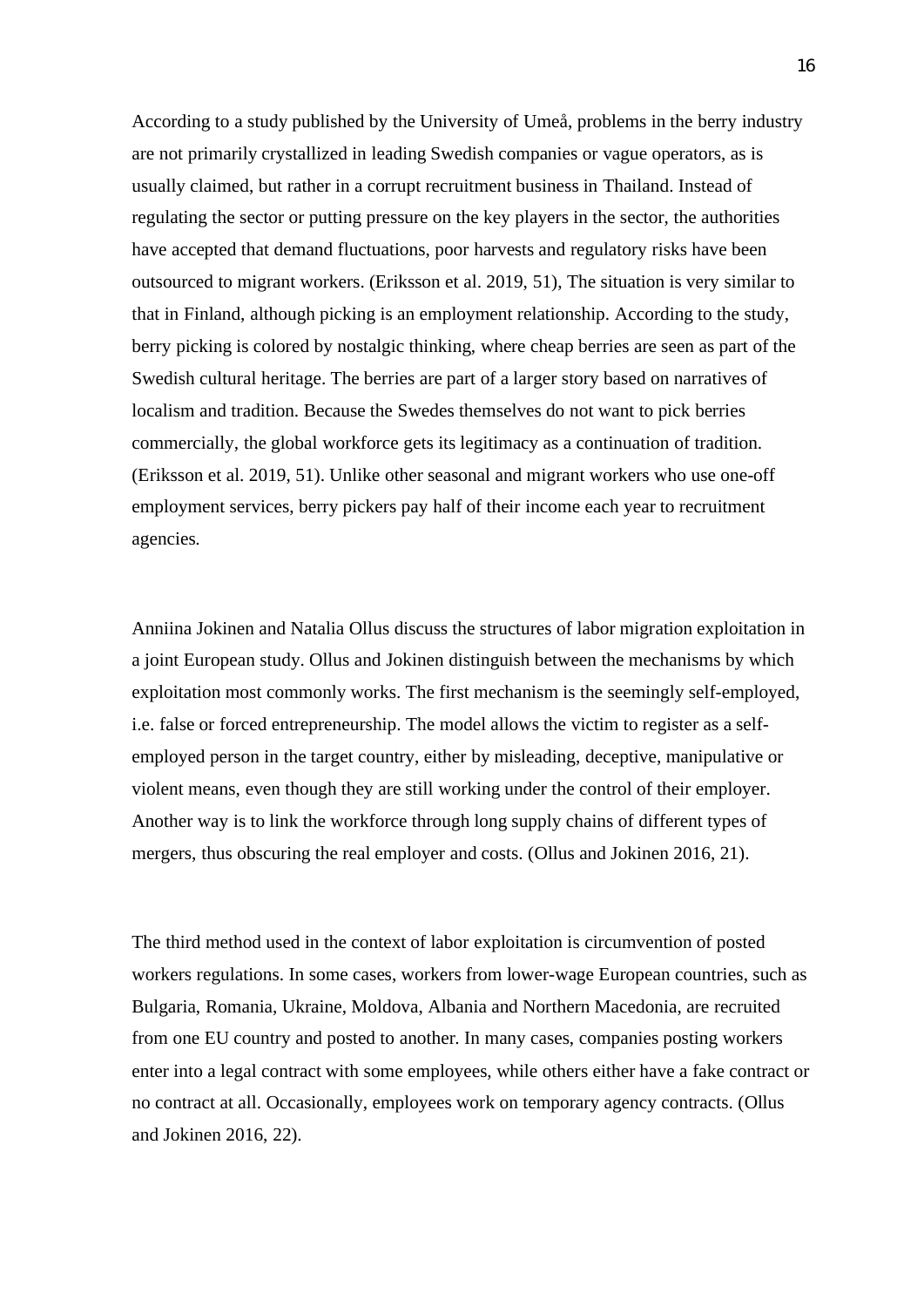The berry pickers make up one of the most vulnerable migrant workers in Finland. They are not even protected by employment, unlike most workers coming to Finland. The berry picking business has all the problems described by Ollus and Jokinen: recruitment, and partly business, is partly linked to the responsibility of the recruitment firms in Thailand, which blurs both the total costs of pickers coming to Finland and the status of employees. Rantanen, who has also studied berry picking more broadly, has come to the same conclusion: "The key issues in the position of pickers are the work of the coordinators between pickers and the companies that call them. Many ambiguities also return to this." (Rantanen 2011, 72).

Some pickers believe that they will enter into a contract with a Finnish company, although these are the various pre-contracts required for the permit process. There is, therefore, a close working relationship between companies and coordinators to the benefit of both parties. For Coordinators, the recruitment of pickers is businesslike, which guarantees a steady stream of work for Finnish companies. However, companies are less willing to take direct responsibility for the activities of their coordinators, although they recognize their dependence on their contribution to the berry chain. (Rantanen 2011, 73).

It is difficult to say whether berry pickers are among the losers or winners of the global job market. At the very least, pickers are very different from other Schengen migrant workers: they work for a relatively short period in the country of employment, enter repeatedly through established recruitment channels and always leave after the visa has expired. They have little to do with the locals, even though their legitimacy comes from a traditional culture. Due to licensing practices, they have no real opportunity to work as a calling company for a short period of time. Given the sector's special characteristics: cyclical sensitivity, costly recruitment process and employee risk in relation to corporate risk, the question inevitably arises whether it is more of an exception scheme than a vibrant industry or a new European trend.

Activists who have followed the pickers for longer time have estimated that 100 million euros invested in the sector in Finland has come largely from pickers' pockets due to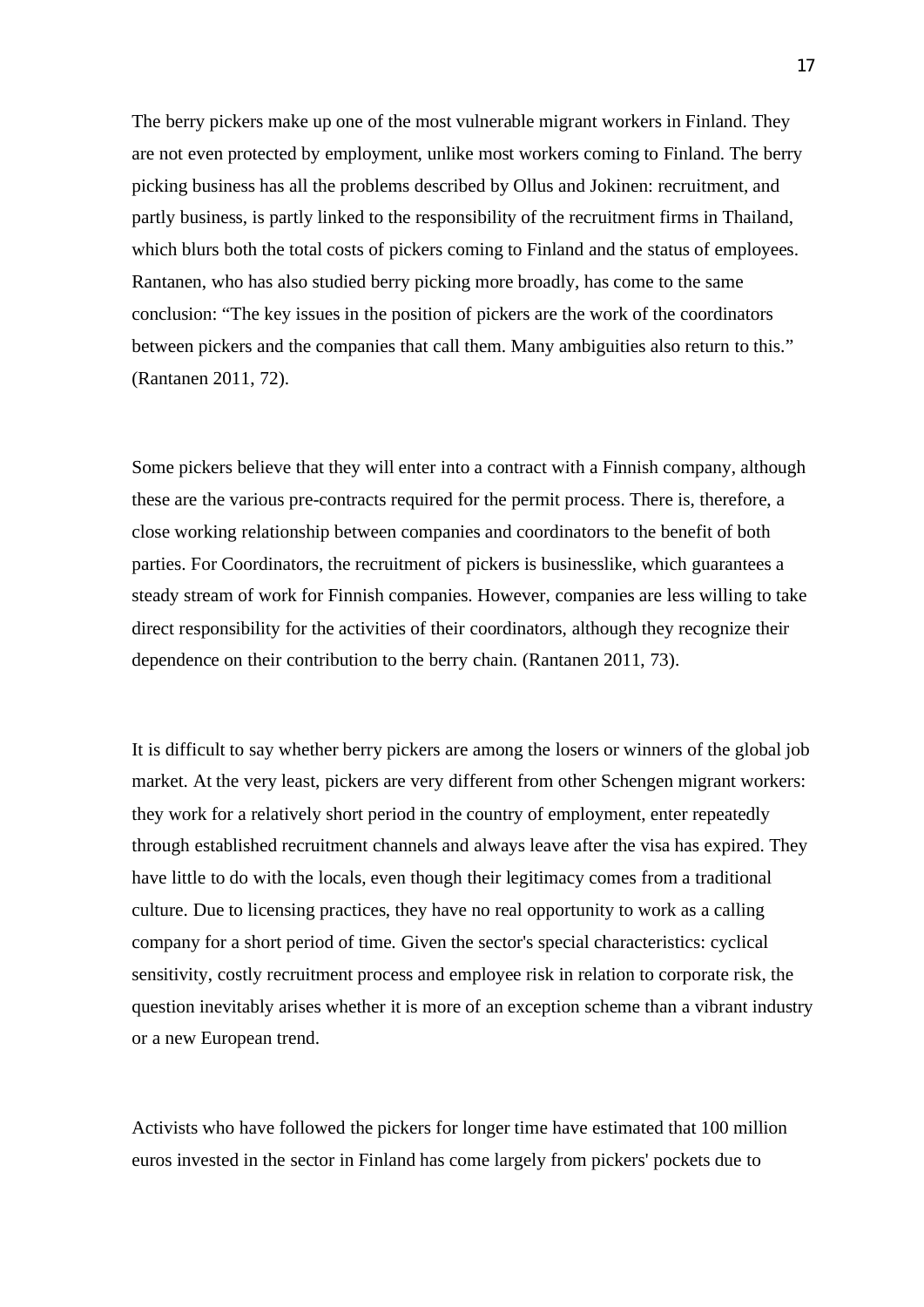various types of compensation, middlemen and recruitment allowances. The claim cannot be directly confirmed, but if we consider the volume of pickers and recruitment costs in Sweden, the figure is plausible. However, in Finland the costs of pickers have never been accurately estimated and the figures reported are based on the companies' own figures. However, these figures repeatedly miss a significant part of the costs borne by pickers in Thailand. It is safe to say that entrepreneurs in Finland have outsourced a significant part of the season's risk to Thai pickers. It remains to be seen whether Finland, like Sweden, will be employing picking or whether it will continue to apply visa practices that, in their view, are self-employed and berry tourists. The new government has promised to fix the position of the pickers but while writing this, no new openings have been introduced.

As early as the spring of 2013, Rantanen wrote before berry picking had become headlines: "It may even be that this particular forestry area is entering a state of conflict because there have been many different and divergent conflicts in recent years." (Rantanen 2013, 90). Although the rules of berry picking have been clarified in both Sweden and Finland, while the main problems have not disappeared, it is safe to assume that this specific forestry area will continue to be free of conflicts. Unfortunately, the cost of conflicts is almost always paid by the picker.

### 1.2. Previous Study

Even though berry industry has worked with foreign labor for years, relatively little study has been made concerning the phenomena. The reasons might be several. First, for a long time no conflict or problems emerged, which supported the story that everybody was benefiting out of the arrangement. Secondly the language barrier between the Thai pickers and researchers is wide and the pickers are difficult to get in touch. After the summer and fall 2013 a lot of new studies emerged as the topic got more controversial and was brought to the public debate.

Sociologists Pekka Rantanen ja Jarno Valkonen have been studying the berry industry and especially it's effects on local societies and how foreign berry pickers and Finnish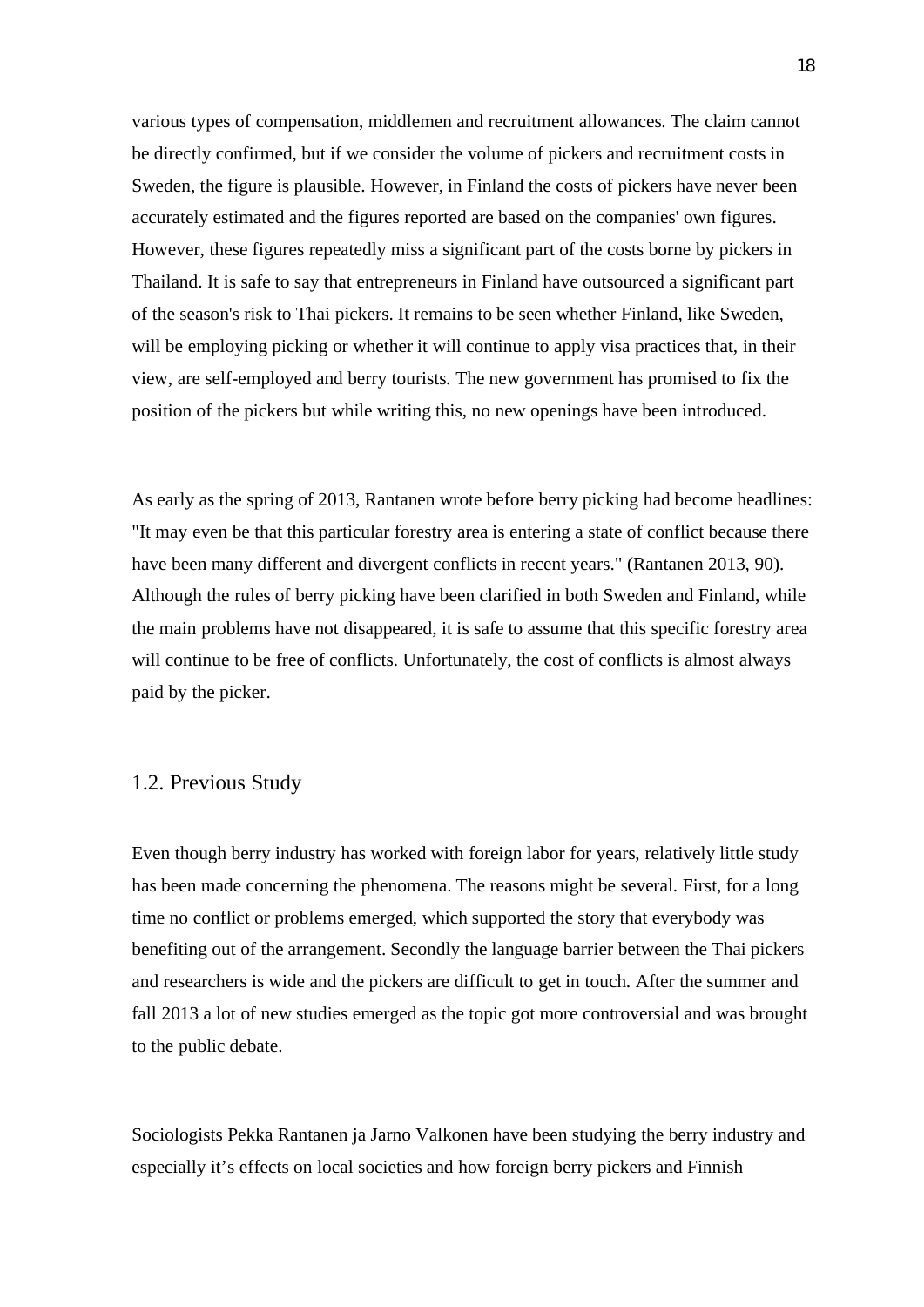countryside meet in practice. In 2008 they published a case study of wild berry picking in Finland, which also included several practical proposals for measures the Industry and official should consider.

The industry held the major responsibility on monitoring the pickers and companies. Natural berry picking industry had researched especially the attitudes towards the foreign pickers. Rainer Peltola ja Ville Hallikainen published in 2011 a study on land use problems in the natural products sector and attitudes towards foreign berry pickers. The study concentrated on the topics the companies were interested in: how did the recruitment of foreign pickers affects on the public image of the companies and was there an juridical issue concerning the industrial picking in regard to every man's law. Arktiset Aromit and Kiantama, one of the biggest companies of the industry also produced continuous flow of publications mainly concerning the company's economical benefits and every man's right.

While the industry and independent researchers had been monitoring the attitudes towards berry picking, the first-time government officials noticed some issues in the arrangement was in December 2009 when the Finnish Ombudsman for Minorities, Johanna Suurpää, noted the Thais legal position in National human trafficking Report of 2010. The pickers legal position was mentioned as human trafficking related phenomena. On the same year parliament's working council handled the phenomena. The council was asked to clarify the juridical position of the workers. In other words, the council was asked to investigate whether the pickers are de facto workers or tourists who come to pick berries as independent entrepreneurs.

The Ministry of Foreign Affairs had also followed the industry for the past year. The first mentions on their meeting papers are form 2009, when the number of the pickers started to increase. Before that the officials were included in the process only on the embassy-level, since the main concern was providing pickers the visas. While more and more pickers arrived, the trade unions got as well interested on the pickers since they created a group of self-employed workers whose juridical position was far from clear.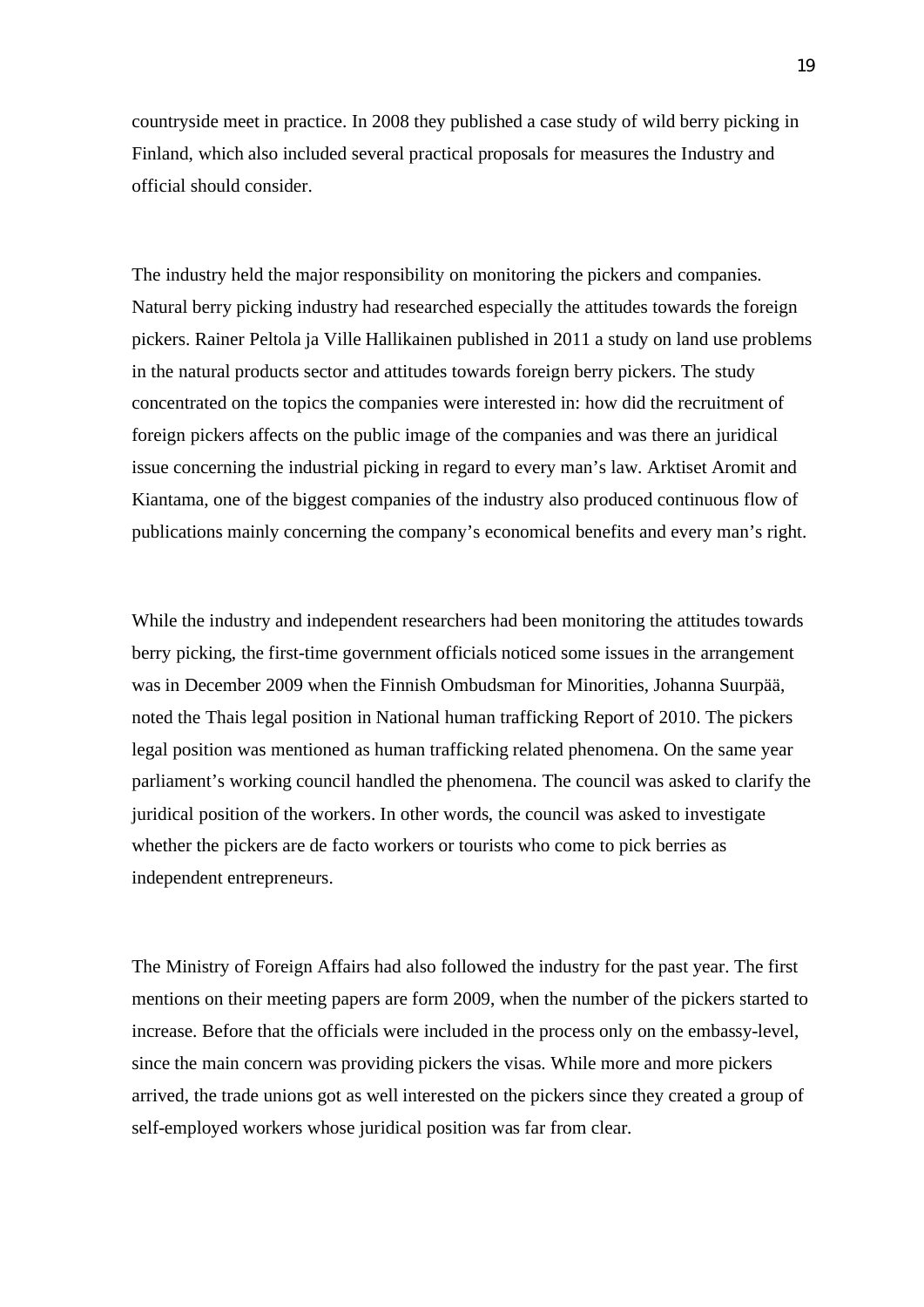Before 2008 only few activists were covering the phenomena despite at the same time the berry pickers rights were widely discussed in Sweden, where Thai pickers have been used far longer than in Finland. It seems that if there were no problems in between the industry pickers and the locals, nobody even noticed the Thais crouching in the forests. After conflict of 2013 several studies were made on conditions the Thais face in Finland. In the following year the special investigator of the labor ministry, Markku Wallin published his report on berry picking and Thais, which was ministry's resolution to public debate the events had caused.

Since 2013 at least three master's theses had been done concerning the berry industry and the Thai-pickers. Thesis were concerned in foreign pickers fundamental rights and obligations, attitudes of forest owners based on their right to pick berries and in European Union Seasonal Workers Directive and its implementation Finnish law.

### 1.3. Material

For the study I have selected articles from Helsingin Sanomat (HS), which is the biggest national newspaper in Finland, and from Yle, the national broadcasting company. The first articles concerning the issue are from 2004 and the latest are from the end of 2017. There are overall 100 articles consisting news reports, background articles and opinions. I have not limited selection to any specific genre, since all the debate has somewhat affected the way the pickers are viewed today. By analyzing the selected articles, I wish to portray how the narrative of the foreign berry pickers has changed during the past years and especially after the fall 2013.

While the Thai picking berries in Finland has caused a lot of local debate, I have limited the material to national mainstream media outlets. This is since the local debate has been mainly from the local view, which as interesting as it is, is not the topic of the study. Local conflict can affect the national narrative vice versa but this study is concerned on overall picture and how the phenomena is explained in the public debate. To analyze the material I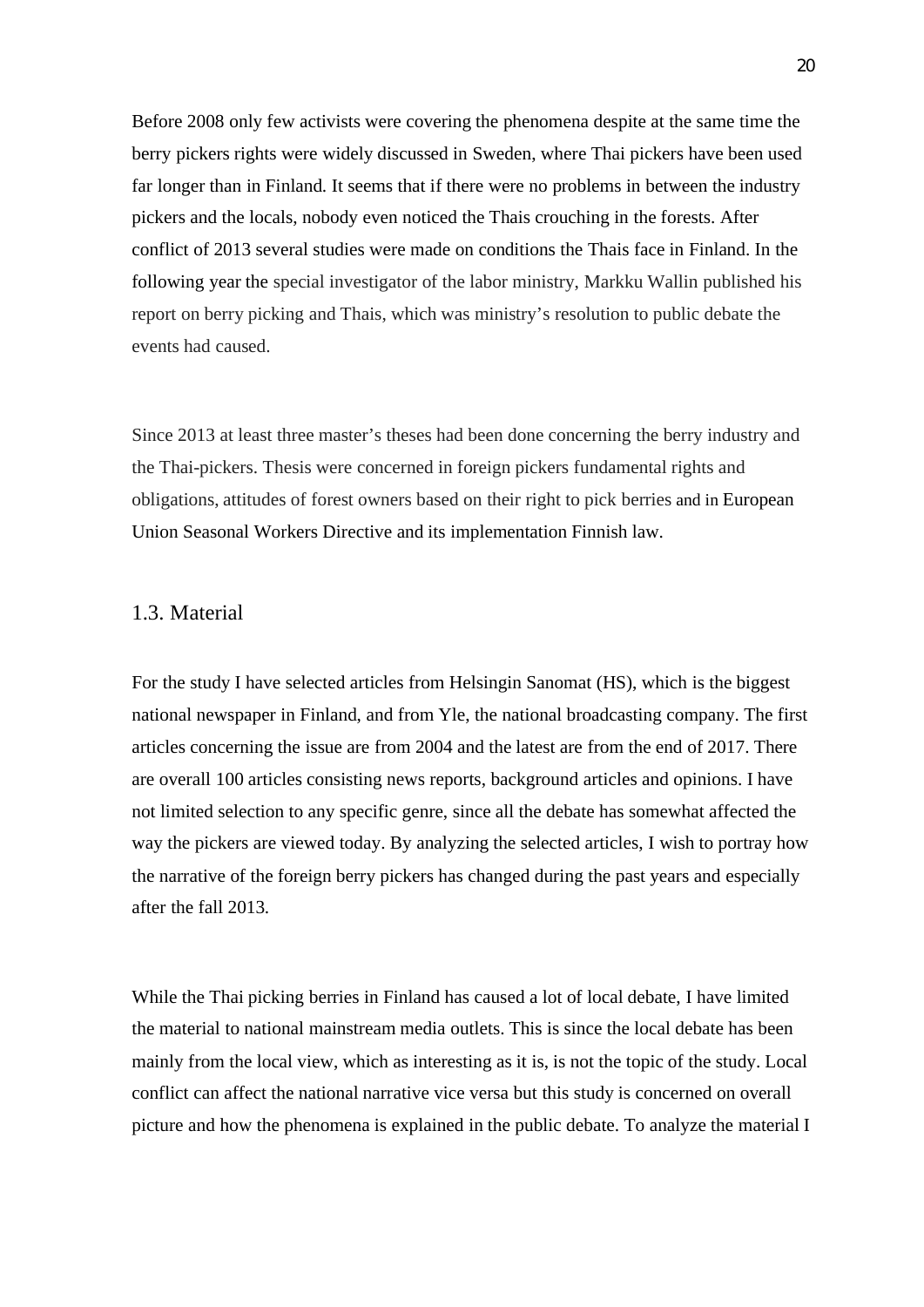have selected, I use Kenneth Burke's idea of representative anecdote and his study on dramatism.

### 1.4. Research Ethics

I came across with the berry picking industry while travelling in Thailand for the first time in 2007. In a border village of Nong Khai I met a local media fixer who had just finished working for Swedish public broadcasting company which was back then covering Swedish berry-picking scandals. Once she mentioned that similar arrangement was ongoing in Finland as well, I started to follow up news about Thailand and berry picking. In 2012 the Left Youth of Finland started a solidarity campaign to raise awareness on the picker's rights. Despite being a member, I never participated this campaign, but followed it closely.

In fall 2013 a good friend of mine from the Left Youth invited me to meet the pickers just after the fight between company and them broke out. I was a freelancer looking for story, so I decided to take the offer. Soon after arriving to Suolahti I realized that pickers needed more help with the media rather than news coverage itself. Since then I've been helping them with their ongoing legal dispute as a publicist and a person responsible for media connections – as well as a member of the support group that consists the 50 dispute pickers, political and human right activists, few Thai-expats and several average Finnish people who got caught in a hustle. Even though all the work done has been voluntary, I am a participant in the dispute and have been since the beginning.

This study itself does not valuate whether the phenomena is acceptable or not. Neither this is a study which will explain or portray on overall image of the phenomena. This study is strictly interested in how Finnish society and media confronts the issue and explains it. What kind of stories were told and how the phenomena was explained? Because of my involvement I have decided not to handle the narrative of the activists I myself represent but to limit the topic to Thai-pickers. Therefor I have chosen to only analyze only the voice of media, not the conflicts counterparts press releases or outcomes. This way I try to avoid all the possible conflicts of interests. None of the articles I cover in this study are written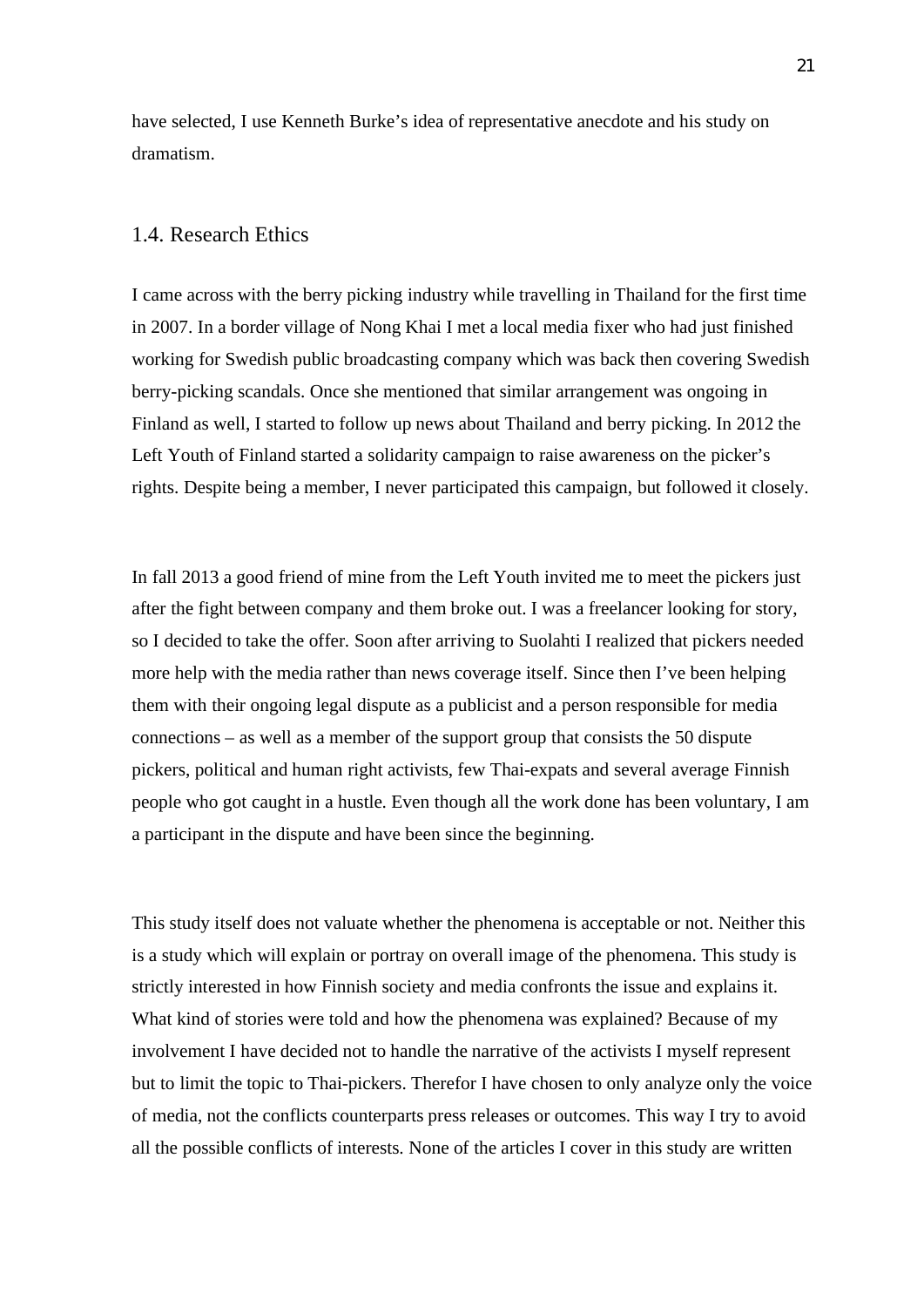by me and if I do not analyze any publication produced by me or the activists that I worked with to prevent any bias.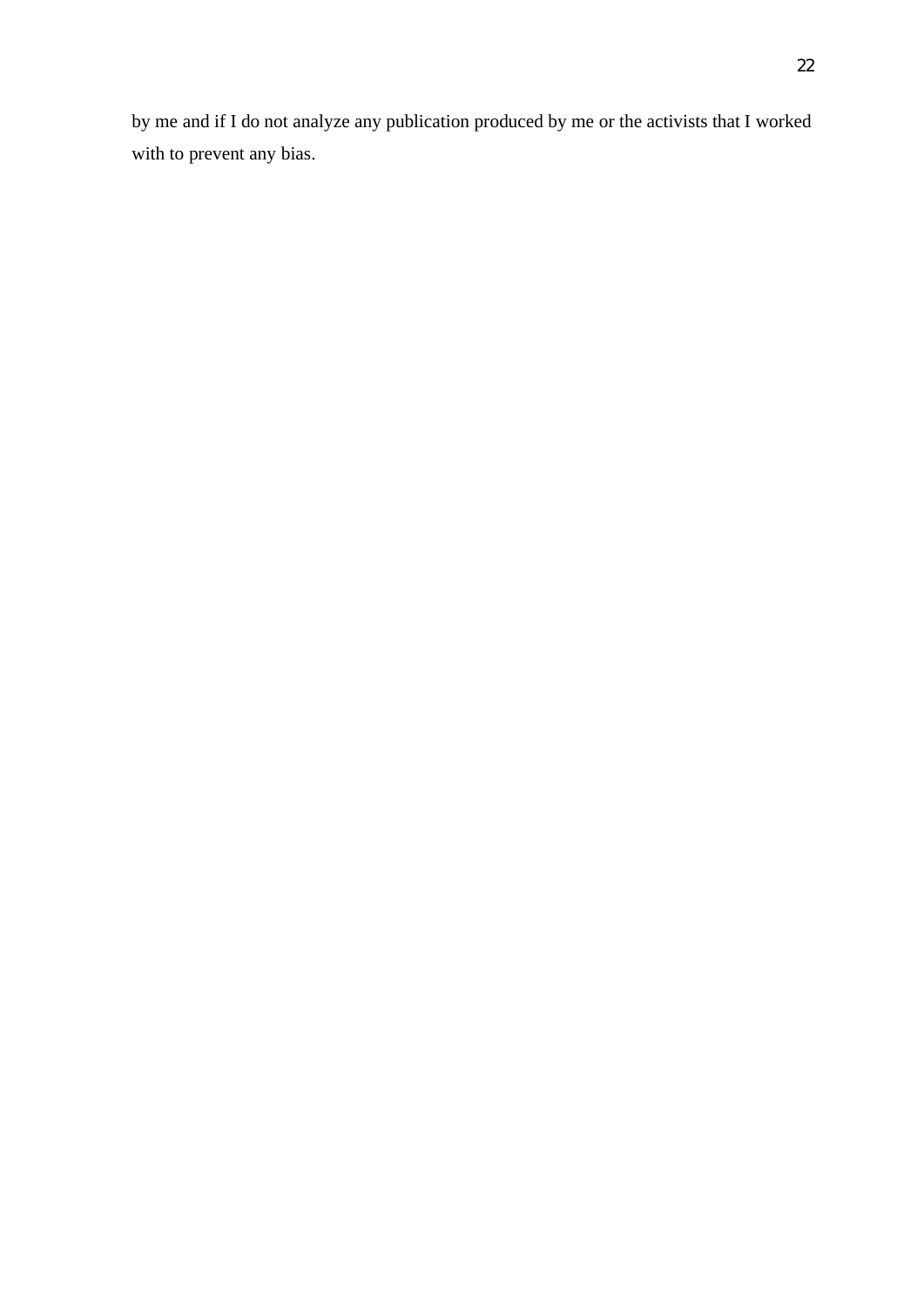# 2. Methodology – Burkean rhetoric

I have selected the work of Kenneth Burke as a basis of my analysis. Burke is known critique, theoretical thinker and rhetoric who concentrated in study of human interactions and human motivation. For Burke human existence is "an unending conversation", an ever evolving negotiation. (Burke 1957, 94-96). Burke was one of the first to stray away from more traditional rhetoric and view literature as "symbolic action." Burke defined the rhetorical function of language as "a symbolic means of inducing cooperation in beings that by nature respond to symbols."

Burke suggests that news reports, conversations and other forms of communication function as mechanisms through which certain emotions, such as fear, can chain out through society. (Jasinski 2011, 249). In other words, Burke's unending conversation affects the society and explains the complex reality it describes. I have selected Burke's rhetoric as a guideline for my analysis because for Burke rhetoric is not only theoretical framework but also a critical method of analyzing rhetorical contents such as news articles I have selected to use as material.

In following chapters I will explain more carefully the key concepts of this study: representative anecdote, dramatism and otherness. I first explain Burke's idea of representative anecdote, then how dramatism can be used as a representative anecdote and finally connect some basic principles of creating otherness rhetorically to analysis.

### 2.1. Representative anecdote

In his book Grammar of Motives, Burke describes his "search" for a "representative anecdote" that would enable the study of human relations and human motivation. An anecdote is something around which an analytic vocabulary is "constructed". An anecdote "contains in the terminological structure that is involved in conformity with it". According to Burke, representative anecdote for studying human behavior "must have a strongly linguistic bias" and "must be supple and complex enough to be representative of the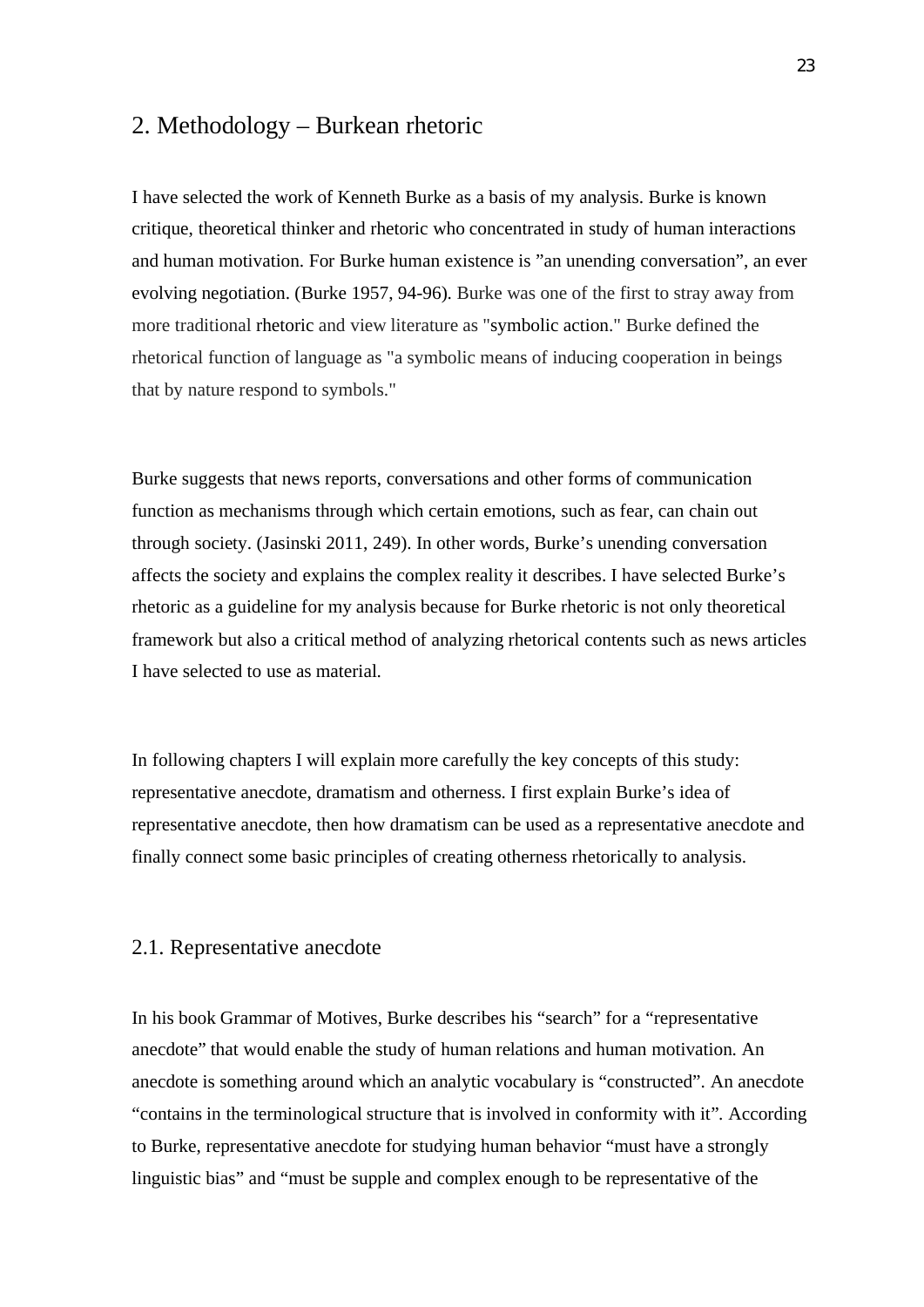subject matter it is designed to calculate". (Burke 1969, 59-61, 323-325). Representative anecdote must express phenomena unilaterally and at the same time aptly (Summa 1996, 54–55; Palonen 1997, 15).

Burke suggests, "If one does not select a representative anecdote as an introductory form, in conformity with which to select and shape his terms of analysis, one cannot expect to get representative terms" (Burke 1969, 324). Burke's concern is that while there are many anecdotes which may be chosen for an analysis, few of the anecdotes will fully represent the text. If the anecdote is not sensitive of its accompanying terminology, the critic's analysis will not adequately explicate the text.

So, what is representative anecdote? Is it linguistic act that represents the whole text or form that can be found within the text? David Williams's suggests, however, that the representative anecdote may be both act and form: "The representative anecdote is thus both a theoretical construct, a statement of what a motivational complex is, and a methodological procedure, or a way of discovering the motivational complex" (Williams 1986, 4).

Madsen points out that representative anecdote as itself is not a critical method. "The representative anecdote is part of the process of developing or generating an analytic terminology or a critical method" (Madsen 1993, 209). For Madsen the anecdote is a lens, filter, or template through which the critic studies and reconstructs the discourse. The critic represents the essence of discourse by viewing it as if it follows a dramatic plot.

If the anecdote is just a filter analyzing the text, what would be the representative anecdote in case of Thai Berry pickers? The first and most obvious anecdote for Burke was the idea of dramatism. Burke states in his book Grammar of motives, that: "By selecting drama as our representative, or informative, anecdote…, the vocabulary developed in conformity with this form can possess a systemically interrelated structure while at the same time allowing for the discussion of human affairs and the placement of cultural expression in such typically human terms as personality and actions [with personality and action being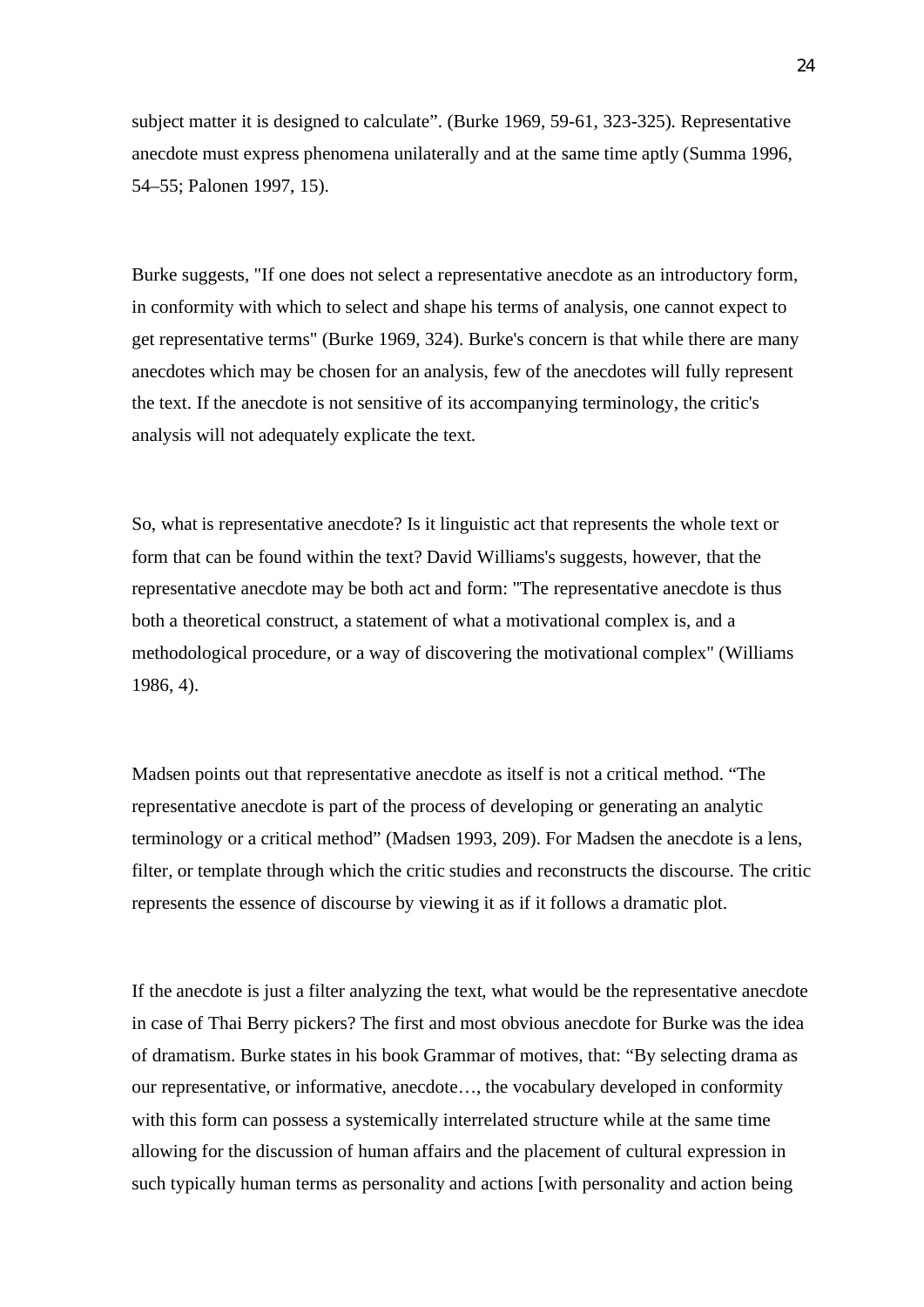terms that evolve from the dramatistic anecdote]. (Burke 1969, 60). I have selected dramatism as representative anecdote for analyzing news article concerning the Thai berry pickers.

### 2.2. Dramatism as a representative anecdote

Maybe the most well-known anecdote is life itself. We all have heard the phrase "life is a drama." Drama is a theater where the theoretical position is to understand the motives associated with human activity. For this reason, Burke is interested in the symbolic use and interpretation of language. Language symbols are representations related to experiences, actions and intentions, and thus take on a linguistic expression. (Overington 1977, 132).

In Burke's view, drama is part of a person's social experience, combined with symbolic interaction (Corrigan 2015, 7). Burke called the social and political rhetorical analysis "dramatism" and believed that such an approach to language analysis and language usage could help us understand the basis of conflict, the virtues and dangers of cooperation, and the opportunities of identification and consubstantiality. Dramatism is a method for analyzing human relationships. This theory compares life to a drama and provides the most direct route to human motives and human relations. (Overington 1977, 132).

Burke emphasized that all the aspects of life make up a composition (Burke 1984b, 264). In his entry for the term in the International Encyclopedia of the Social Sciences, Burke explained, "Dramatism is a method of analysis and a corresponding critique of terminology designed to show that the most direct route to the study of human relationships and human motives is via methodical inquiry into cycles or clusters of terms and their functions." (Burke 1968, 445). In other words, dramatism for Burke is a method of analysis but also a critique of alternative approaches. Instead of promoting motion Burke's dramatism focuses on action, or as himself puts it: "The difference between a thing and a person is that one merely moves whereas the other acts" (Burke 1966, 53).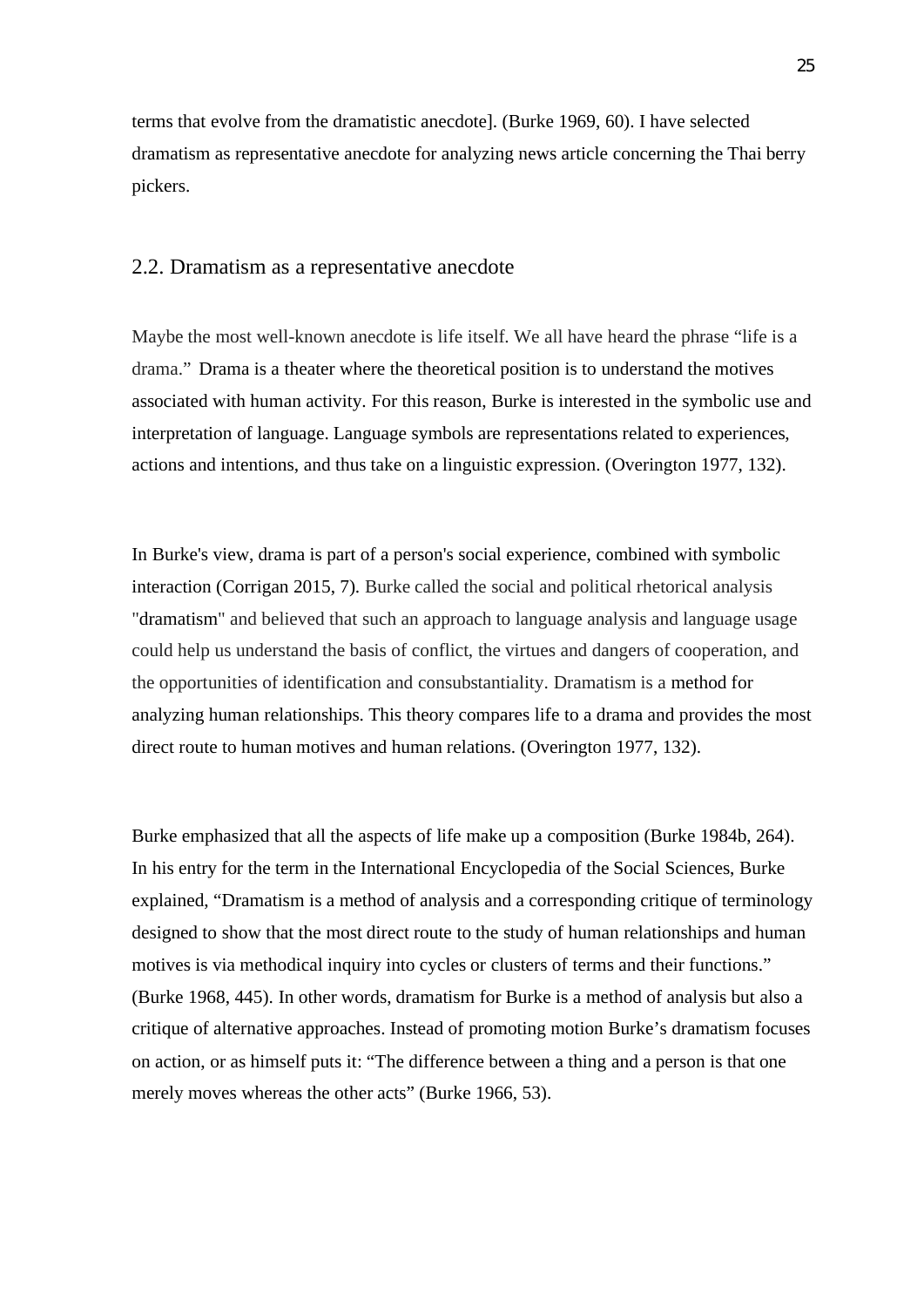Burke's idea is that a symbolic action is not reducible to terms of sheer motion. Dramatism is aimed to capture the compositional quality of human existence. Burke was not interested in the "propositional negative (It is not)" and much more concerned with the "moralistic" or "hortatory" form of the negative ("Thou salt not"). (Burke 1968, 447). It is the linguistic negative that makes conditions of humans so dramatic as they are. Human action is rather purposeful and ethical. Unlike non-symbolic motion it involves choice between thou shalt (yes) and thou shalt not (no). (Burke 1970, 41). Guilt arises from the inevitable human failure to heed the moralistic negative. (Jasinski 2001, 188).

The case of berry picking, drama can be found everywhere. There is the personal drama of the pickers, the national and communal drama of the berries that rot in the forest and the drama of the industry trying to cope with change and save the berries. It has a plenty of ethical aspects of drama that makes us estimate the ethicality of the industry in comparison with the representative anecdote that was challenged in the turmoil of summer 2013. To analyze this drama and hierarchies within, we need dramatistic analysis to continue.

### 2.3. Dramatistic analysis

Besides being a critique dramatism can be used also as a method of analysis on its own. As a method of analysis dramatism reconstructs the symbolic drama of social redemption, embodies in victimage through scapegoating. What dramatistic analysis allows, is an understanding of the discursive composition of the process of victimage through scapegoating as well as the essentially ethical resources that provide a way of critically subverting the most dangerous and insidious manifestations of the victimage process (Jasinski 2001, 188)

> "A dramatistic analysis shows how the negativistic principle of guilt implicit in the nature of order combines with the principles of thoroughness (or "perfection") and substitution that are characteristic of symbols systems in such a way that the sacrificial principle of victimage (the "scapegoat") is intrinsic to human congregation… Dramatistic analysis stresses the perennial vitality of the scapegoat principle. (Burke 1968, 450)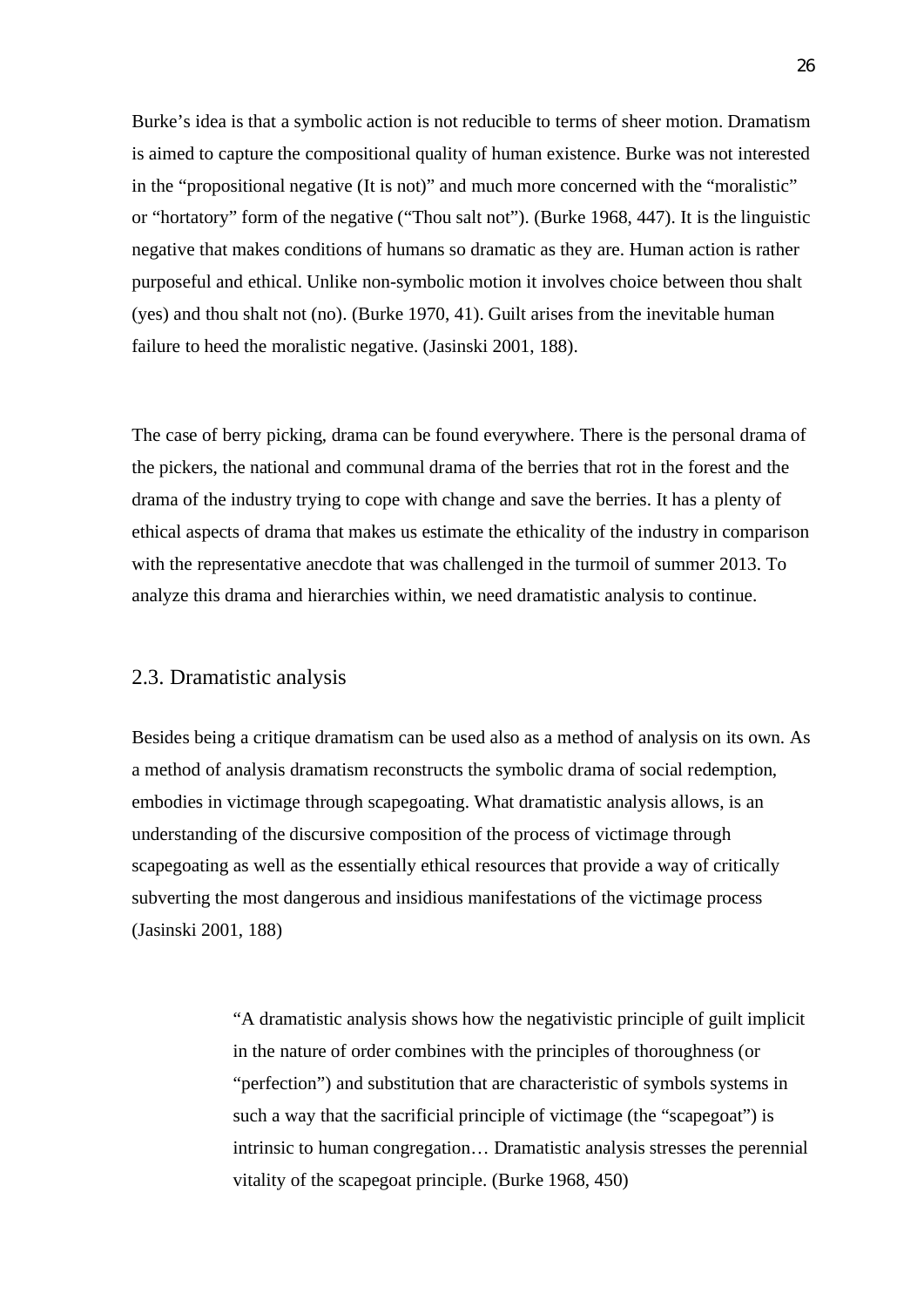Burke continues: "[It] invites one to consider the matters of motives in a perspective that, being developed from the analysis of drama, treats language and thought primarily as modes of action (Burke 1969, xxii)

Burke suggests that critics should follow three phases of dramatistic analysis in examinations of rhetorical practice. One of Burke's "rules of thumb" is to examine the dramatic alignment, or what goes with and against what. This is a "statistical" process involving the charting of the text and the relationships contained within it. (Madsen, 1993).

One of Burke's "rules of thumb" is to examine the dramatic alignment, or what goes with and against what. This is a "statistical" process involving the charting of the text and the relationships contained within it (Burke [1941] 1973, 69 and 18–35). Conrad indicates this phase is "statistical analysis of the verbal structures which comprise symbolic acts" (Conrad 1984, 95). Statistical analysis is "an inductive, constrained search for the dramatic alignment of a work, for the unified and opposing principles that are present in a text" (Conrad 1984, 96).

A second rule of thumb is to examine the "underlying imagery (or groupings of imagery) through which the agonistic trial takes place" (Burke 1973, 83). This phase includes "a search for a symbol (or symbols) which represent the essential character of the acts" (Conrad 1984, 95). This means that the critic identifies a hierarchy within the text, which logically contains the text's principles, relationships between the principles, and any sources of ambiguity in those relationships (Conrad 1984, 102). At the apex of the hierarchy "is a central, synthetic construct which logically contains the matrix of conceptual interrelationships revealed through statistical analysis" (Conrad 1984, 97). The construct at the apex of the hierarchy is a "title of titles," a concept which "sums up'' all the particulars contained within the hierarchy. After identifying the title of titles, other subclasses seem to emanate or radiate from the construct (Burke 1961, 25-26). The central construct from which other elements radiate is the representative anecdote.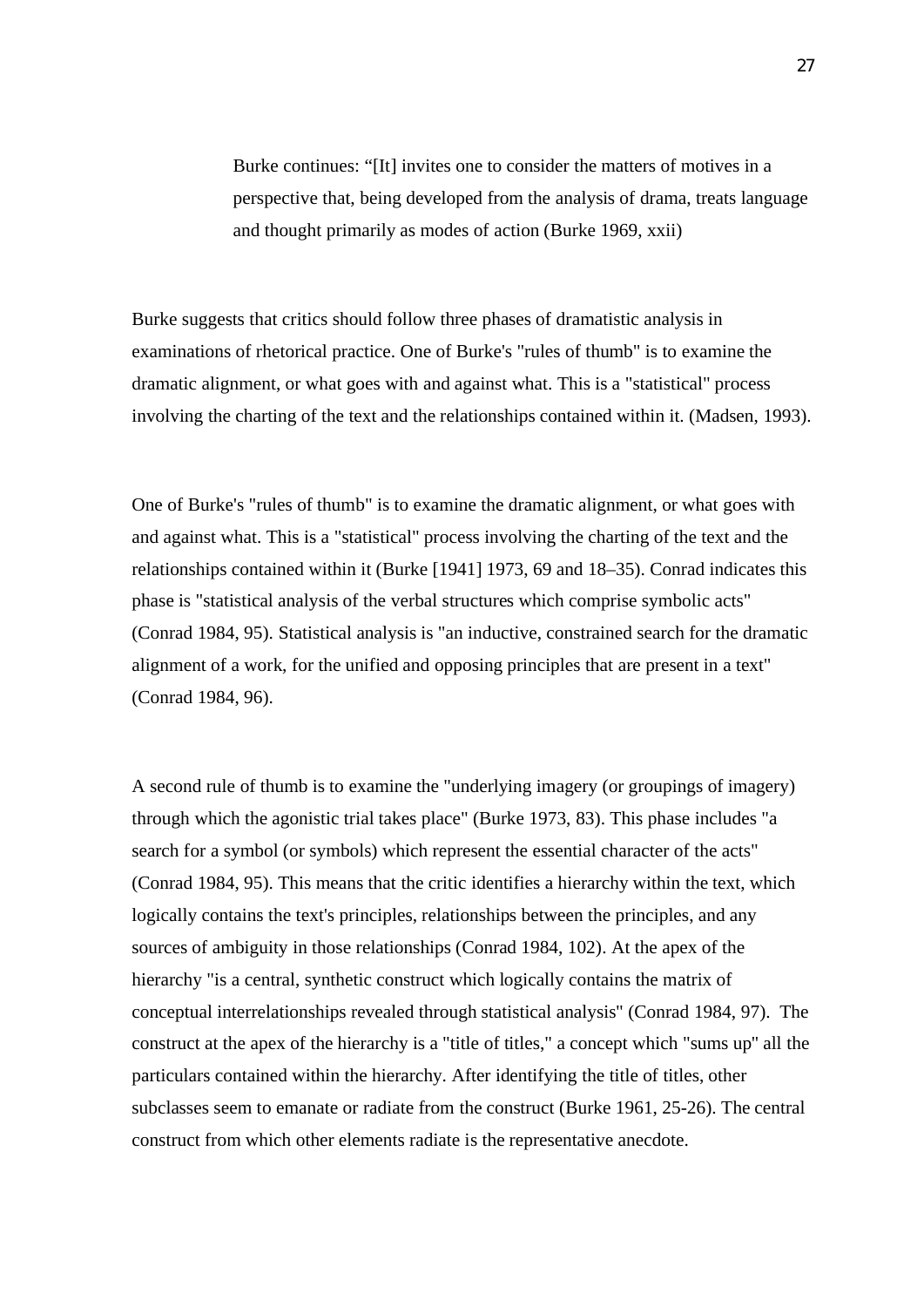The third principle is the examination of critical points within the work. This includes examination of beginnings and endings, as well as other critical moments such as the introduction of new qualities, changes in alignment, and so forth (Burke [1941] 1973, 78). This phase of dramatistic criticism is "pentadic analysis of the interrelationships among the multiple dimensions of symbolic action... a process through which a critic examines the interrelationships among the constituent elements of symbolic acts" (Conrad 1984, 95 and 99). This phase of analysis is both logically and temporally posterior to the selection of a representative anecdote (Burke 1969, 59). The critic represents the essence of discourse by viewing it as if it follows a dramatic plot.

Berry picking involves several anecdotes. First of all there is the win-win -anecdote: Finnish berries benefit everybody, the pickers who make more money than back home, the Finns who get their berries picked and the growing industry. It is story that divides the agents in us and them but finds similarities with we can build common story. It is also a drama of conflict, otherness and braking the rules, but more over a story of reconciliation and overcoming trouble as a nation.

We act dramatically when we make choices in different kind of situations we encounter. To conceptualize this symbolic action, we need drama. We tend to see and interpret social situations in different kind of roles we enact and acts we conduct in different scenes and scenarios. We communicate with different audiences, use symbols to give meanings to the world; and we play and change roles, enact different patterns of action in different situations and use dramatic "masks" according to current scene. The symbolic order is born in this scene from conflict, problems and sefevaluation. (Burke 1957, 310–311) These dimensions are conceptualized in the dramatistic pentad.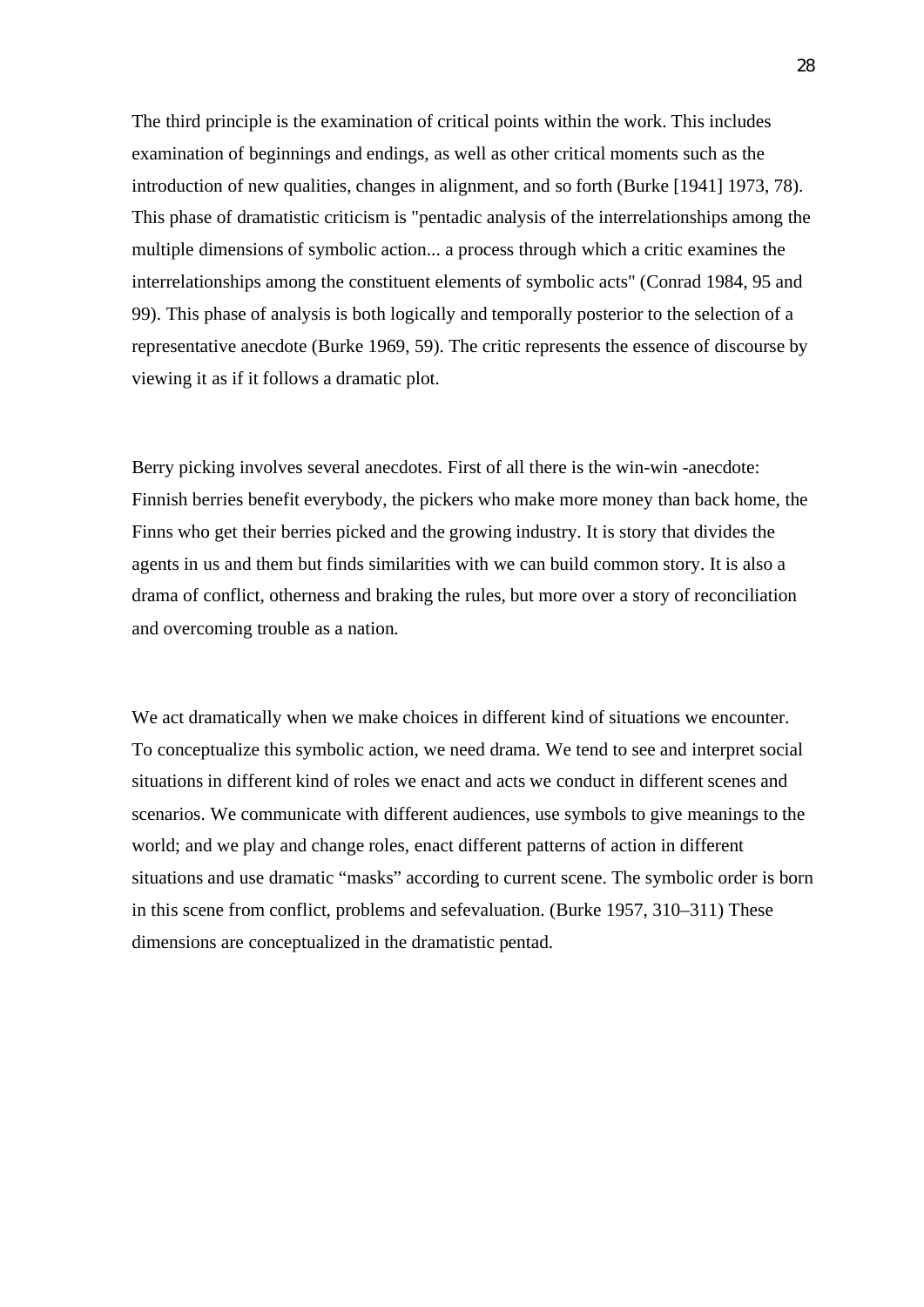### 2.4. Dramatistic pentad

Kenneth Burke's "pentad" is based on his theory of dramatism that symbolic action is "dramatic." Dramatism is the study of action, where action refers to both symbolic and concrete acts.

Dramatic pentad is a term describing elements of a drama, which has five parts: act, scene, agent, agency and purpose. Act describes what happens and the scene where or when it happens. Agent describes the operator, i.e. practically asks who or what. The agency describes how or by what means the activity takes place and the purpose or purpose of the activity. (Burke 1962, xvii.) Elements are always interlinked, that is, even though they represent different aspects, they always go together (Burke 1962, xvii-xviii).

> "Any complete statement about motives will offer some kind of answer to these five questions: what was done (act), when or where it was done (scene), who did it (agent), how he did it (agency), and why (purpose)." (Burke 1969, xv)

Burke illustrates this by using, as an example, five fingers that are separate from one another but nevertheless connected in the same palm (Burke 1962, xviv). In addition to these, there is the attitude Burke took in later production, which reflects the way in which he or she behaves. Burke gives an example where the difference of attitudes to agency, for example in construction, would be that attitude would illustrate, for example, diligence and the tool used in agency work. (Burke 1962, 443.)

Pentad elements can change and allow different perspectives on words. Burke illustrates, among other things, war as a term that can be seen, for example, as an agency, as a tool of politics, as an act, meaning a larger action or purpose of various activities, in which it declares the cult of war. The elements may also have adjacent or opposite elements, such as a co-agent or counter-agent. Burke makes it easier to internalize the pentad with the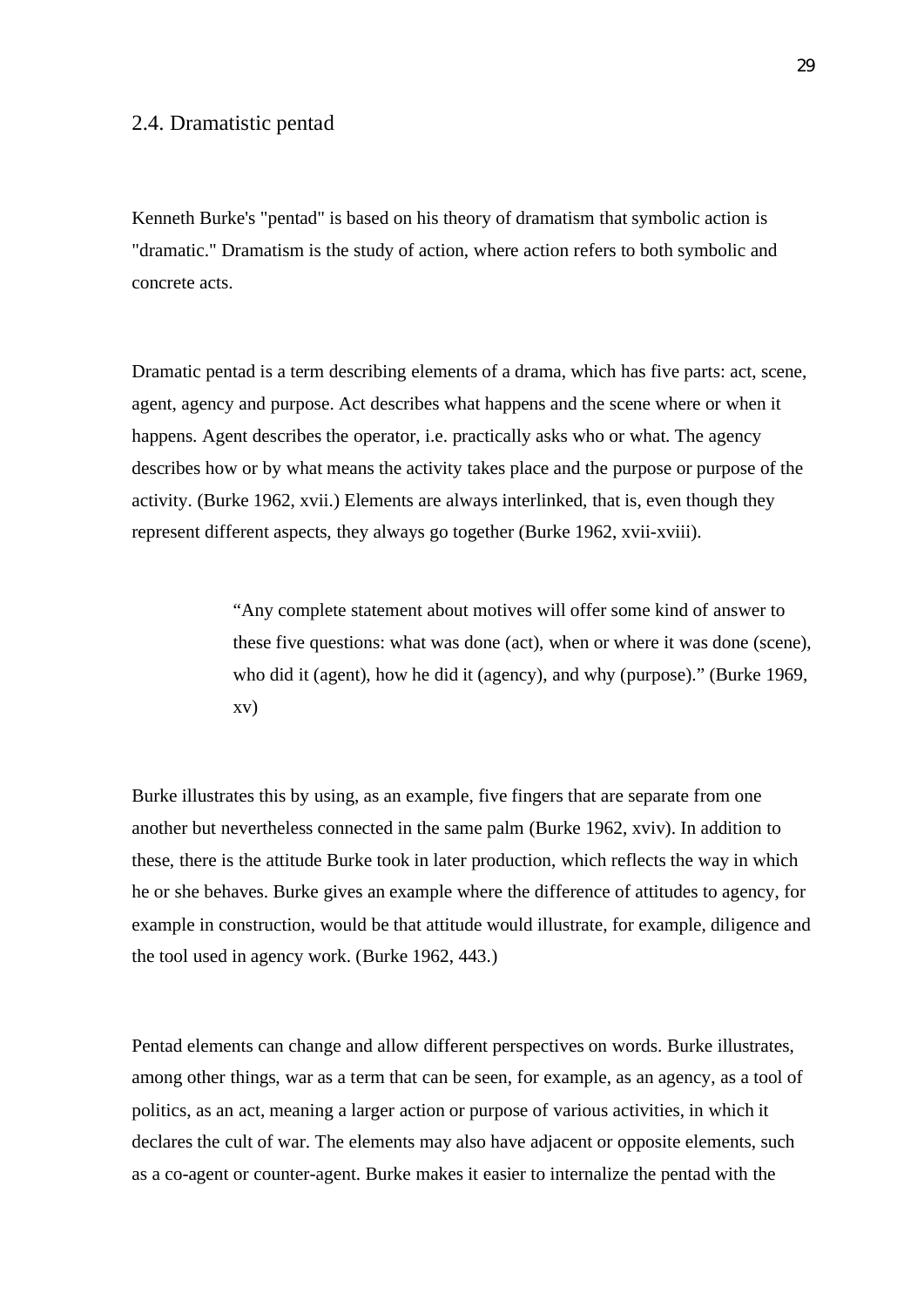example phrase: "The Hero (agent) with the help of a friend (co-agent) outwits the villain (agent) by using a file (agency) that enables him to break his bonds (act) in order to escape (purpose) from the room where they have been confined (scene)". (Burke 1962, xxii) Burke has highlighted the elements of drama in the example, making it easier to make different observations that can lead to different conclusions. For example, in this case, when a hero's relationship with a friend is analyzed, it can be assumed that escape is influenced by the hero's social origin. (Burke 1962, xxi-xxii.)

In case of berry pickers, the act is the berry picking, the scene is obviously the Finnish forest, the agents are the pickers, the industry, the activists involved and the officials. The agency is in many ways surviving and purpose is to pick berries. Despite the act been obvious the agencies and actors' positions change depending on who tells the drama. Next, I will analyze more closely the articles selected for the thesis by using dramatistic analysis and Burkean reading.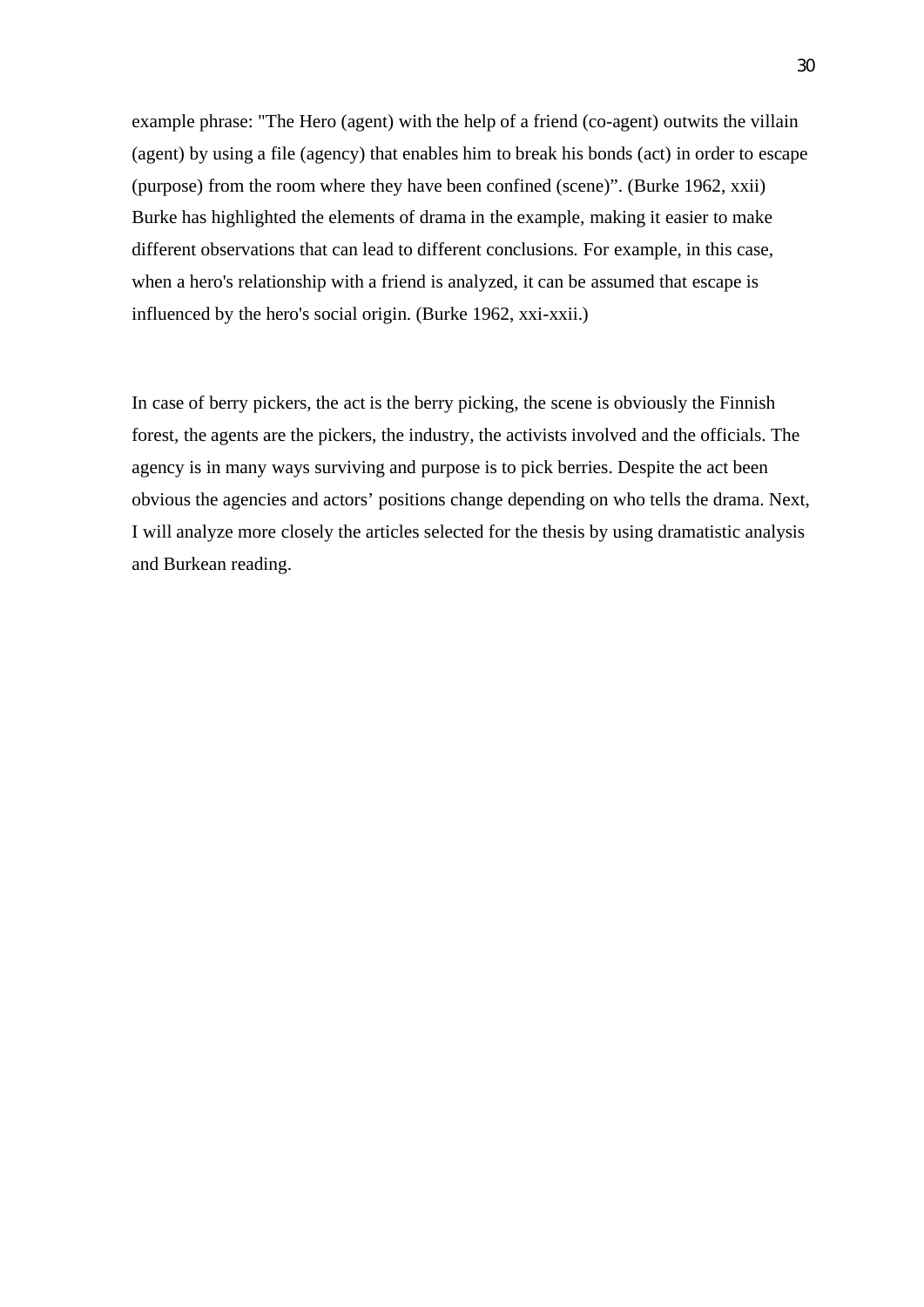## 3. Analysis

In this chapter I will analyze the events that took place in fall 2013. I will analyze the research material by using principles of Burke's dramatic pentad. Burke's Dramatic pentad is a term describing elements of a drama, which has five parts: act, scene, agent, agency and purpose. Act describes what happens and the scene where or when it happens. Agent describes the operator, i.e. practically asks who, who or what. The agency describes how or by what means the activity takes place and the purpose or purpose of the activity. (Burke 1962, xvii.) Elements are always interlinked, that is, even though they represent different aspects, they always go together (Burke 1962, xvii-xviii).

The story of the 50 berry pickers takes place in the middle of Finnish forest in late summer and beginning of fall 2013. As Yle's headline puts it:"Ulkomaalaispoimijoita alkaa virrata metsiin".<sup>1</sup> The article reports that 2 100 of them are from Thailand. (Yle 16.7.2013) The scene unfolds in front of an old school building where Thais hold their camp. It is beginning of fall and the berry season is at its' peak, yet the first news expects the harvest to be poor. Article from Helsingin Sanomat is an prime example:

> "Kansakoululle Kainuuseen on kokoontunut kirjava sakki kiistelemään thaimaalaisista marjanpoimijoista. Orjatyövoimaa vai oman onnensa seppiä? Poimijoita ei koululla näy – jäljellä on vain tyhjät varvut." (HS 18.8.2013, Marjanpoimijat – orjatyövoimaa vai oman onnensa seppiä?)<sup>2</sup>

The scene is very traditional Finnish cultural view except the Thais. The agent of this act are the Thai pickers, the activists supporting them and the company executives and their employees. Despite taking part in the same act, these agents are only randomly seen in the same scene. Thais are the busy "working bees" collecting the berries while activists

<sup>&</sup>lt;sup>1</sup> "Foreign pickers start flooding into the woods".

<sup>&</sup>lt;sup>2</sup> A varied punch of people has gathered in an old primary school at Kainuu to argue about Thai berry pickers. Slave labor or blacksmith's of their own fortune? There are no pickers at school - there are only empty crows left.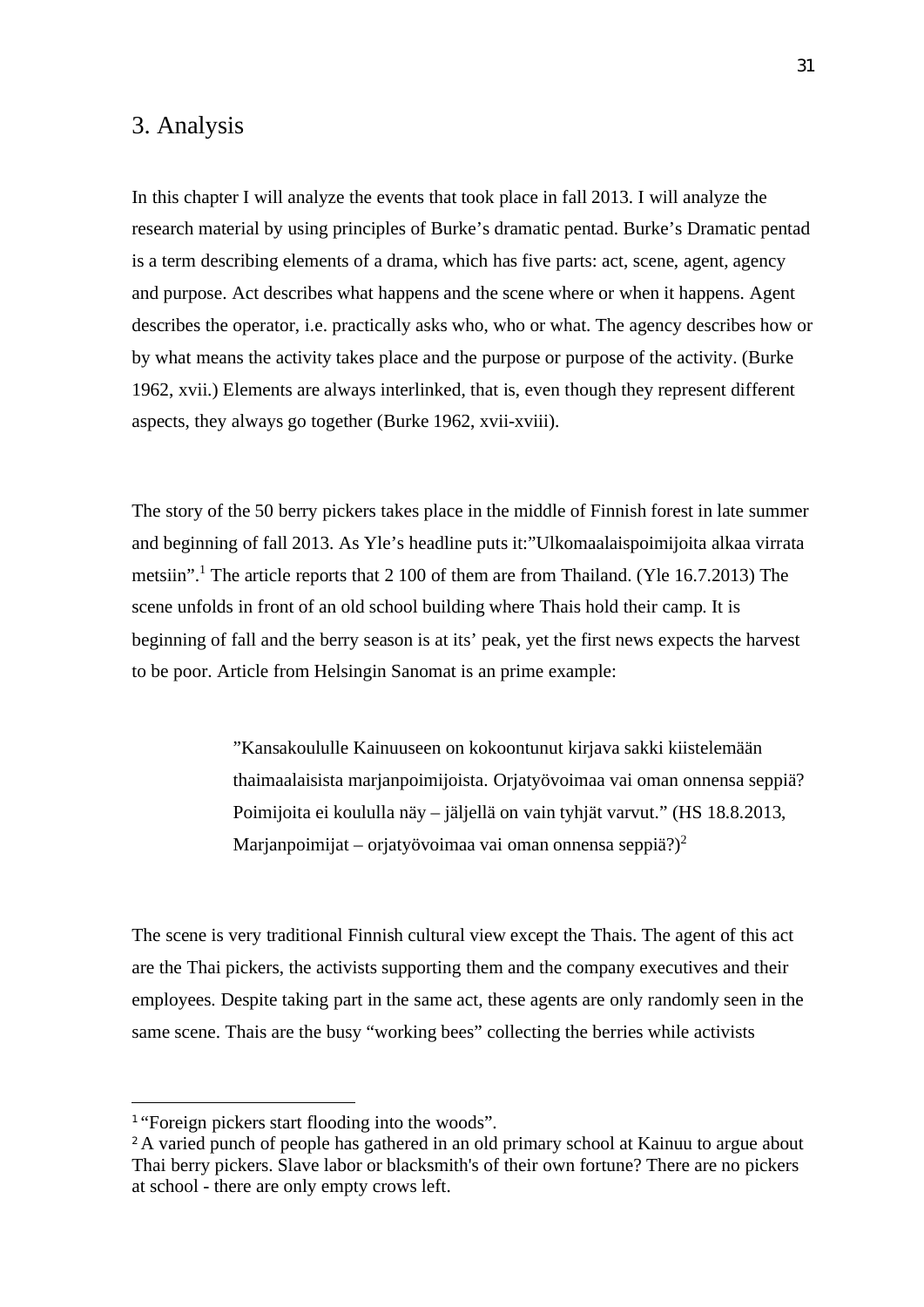according to HS article: "Kun puheet on pidetty, aktivistit katoavat tupakalle ja saunaa lämmittämään. Pian heitetään löylyä."<sup>3</sup>

The agency of the activists is to criticize the industry, the agency of the pickers to pick berries and the agency of the company and its' employees is to buy and sell the berries. As critics of the industry, activist's purpose is to raise awareness and contemplate changing the system while bathing in sauna, the purpose of the industry is to survive in ever changing world. "Maatilojen määrä on romahtanut. Kaikkeen työhön on tartuttava. Marjabisnes on Kainuussa yksi harvoista kasvavista teollisuudenaloista,"<sup>4</sup> Explains a local farmer who is renting an old school to Thais. (HS 18.8.2013, Marjanpoimijat – orjatyövoimaa vai oman onnensa seppiä?) The purpose of the pickers is very similar to one with the companies. As Jaturont Maneekan puts it in Yle's article: "Toivon saavani hieman, tai oikeastaan paljon rahaa. Minun pitää elättää perheeni ja saada tyttäreni opiskelemaan. Avustan niin paljon kuin pystyn."<sup>5</sup> (Yle 4.8.2013, Vihainen suomalainen on marjanpoimijan pienin huoli)

According to Burke's second rule of thumb is to examine the "underlying imagery (or groupings of imagery) through which the agonistic trial takes place" (Burke 1973, 83). This phase includes "a search for a symbol (or symbols) which represent the essential character of the acts" (Conrad 1984, 95). This means that the critic identifies a hierarchy within the text, which logically contains the text's principles, relationships between the principles, and any sources of ambiguity in those relationships (Conrad 1984, 102). At the apex of the hierarchy "is a central, synthetic construct which logically contains the matrix of conceptual interrelationships revealed through statistical analysis" (Conrad 1984, 97). The construct at the apex of the hierarchy is a "title of titles," a concept which "sums up'' all the particulars contained within the hierarchy. After identifying the title of titles, other

<sup>&</sup>lt;sup>3</sup> "After the speeches are made, the activists disappear to smoke and heat the sauna. Soon the steam is thrown."

<sup>&</sup>lt;sup>4</sup> "The number of farms has collapsed. All work must be seized. The berry business is one of the few growing industries in Kainuu,"

<sup>&</sup>lt;sup>5</sup> "I hope to get some, or really a lot of money. I have to support my family and get my daughter to study."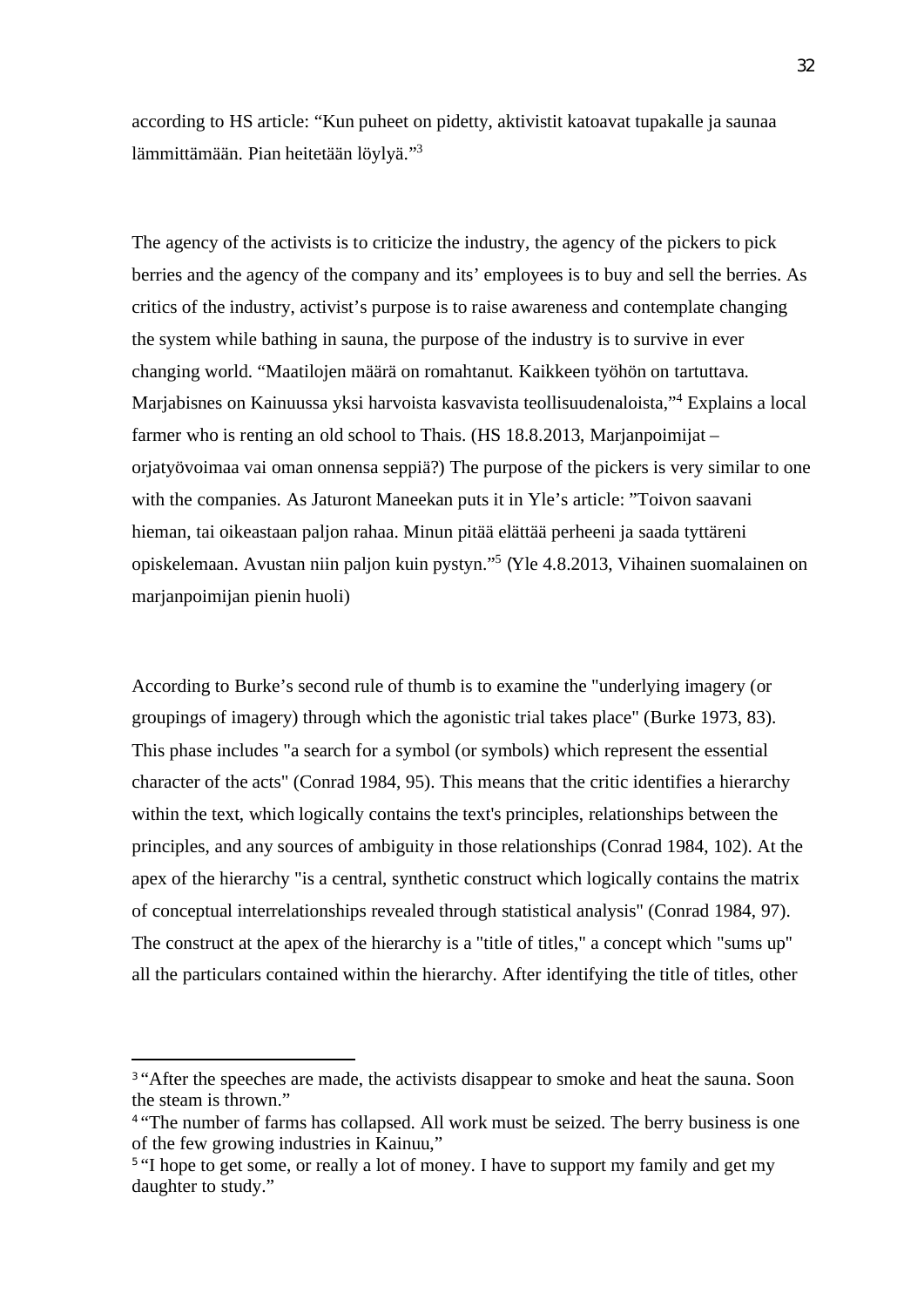subclasses seem to emanate or radiate from the construct (Burke 1961, 25-26). The central construct from which other elements radiate is the representative anecdote.

The story which was written in media before fall 2013 was a story about partnership and cooperation. Article published on 26.8.2011 by Yle is a prime example of the title of titles on berry picking. It is a story of Thai travelers, who travel all the way to Finland to "Mahdollisimman suurta tilipussia tavoittelevat thaipoimijat"<sup>6</sup>, who "ei laske työtunteja"<sup>7</sup> and thanks to whom "arvokkaita marjoja jää vähän vähemmän metsään mätänemään"<sup>8</sup> . Despite the grueling work and long hours *"*Keski-Suomen metsiä koluavat thaipoimijat eivät kuitenkaan valita oloistaan, vaikka päivät ovat pitkiä ja tuntipalkka jää meikäläisittäin vaatimattomaksi."<sup>9</sup> Actually the long hours are not that bad at all since "Thaimaan kuumuuteen tottuneet nauttivat Suomen viileydestä."<sup>10</sup> (Yle 26.8.2011, Thaipoimija ei laske työtunteja)

The drama in this act is not between the company and the pickers rather than between the locals and the foreigners. In the article the conflict is explained in a following way:

> "Kotimarjastajia kismittää silloin, kun poimijat osuvat omille, tutuille marjamaille. …ulkomaisia marjastajia syytetään metsien sotkemisesta ja siitä, että he tulevat liian lähelle asutusta."<sup>11</sup> Even though the conflict is visible it is more or less downplayed as accusations that the entrepreneur shoots down by simply saying: "Mitään kielteistä ei ole minun korviin kantautunu."<sup>12</sup> (Yle 26.8.2011, Thaipoimija ei laske työtunteja).

<sup>6</sup> "seek the large payday"

<sup>7</sup> "do not count hours"

<sup>&</sup>lt;sup>8</sup> "little berries of valuable berries are left to rot in the forest."

<sup>9</sup> "Thai people who roam the forests of central Finland do not choose their living conditions, even though the days are long and the hourly wages are modest for us."

<sup>&</sup>lt;sup>10</sup> "Those who are used to the heat of Thailand enjoy the coolness of Finland."

<sup>&</sup>lt;sup>11</sup> "Finnish pickers get annoyed, when pickers hit their own, familiar berry spots."

<sup>&</sup>quot;…foreign berry pickers are accused of clogging forests and getting too close to populated areas."

<sup>&</sup>lt;sup>12</sup> "Nothing negative has come to my ears."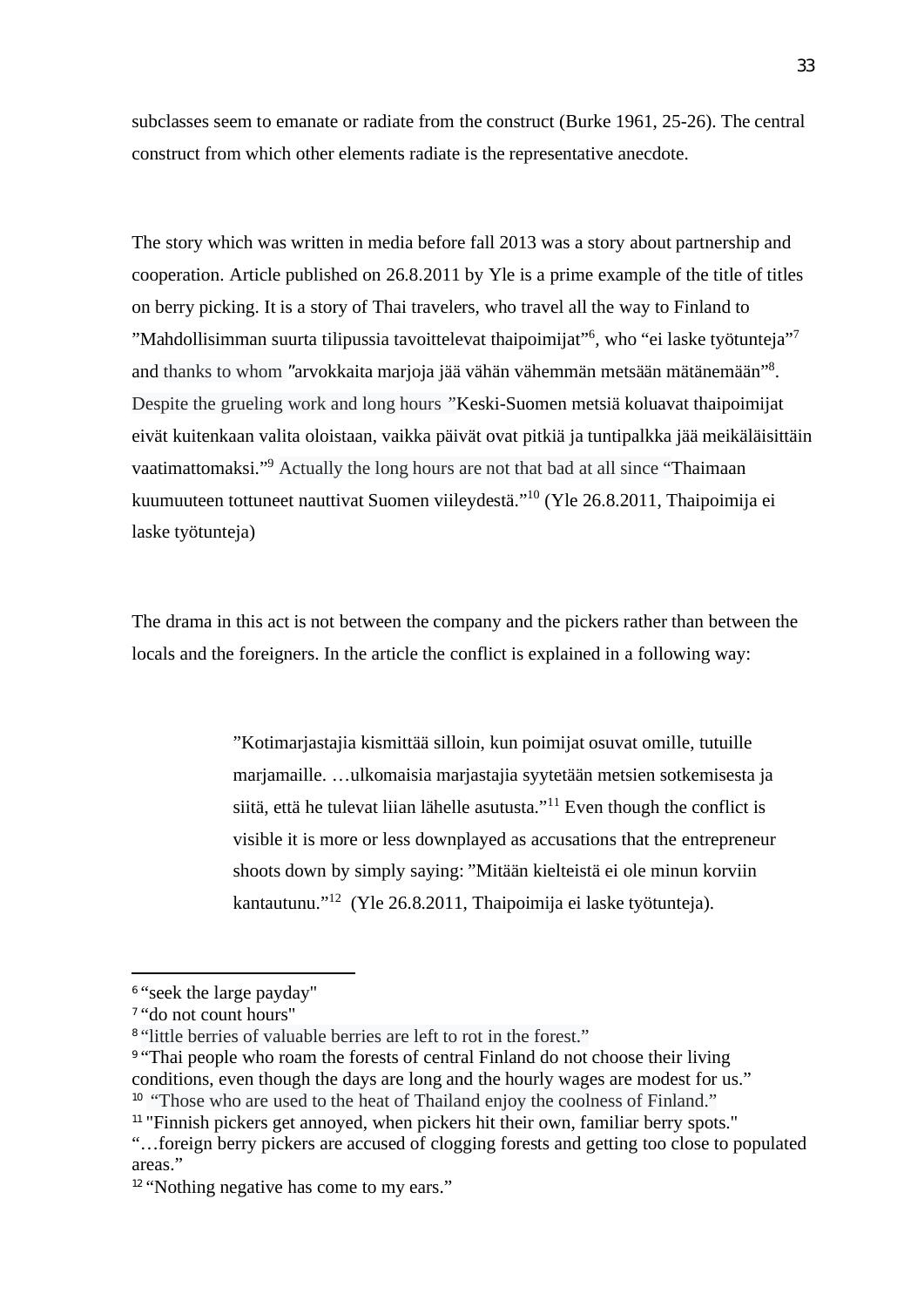The purpose of bringing Thai pickers to Finland is as well explained by the host company's employee: "Ulkomaalaispoimijat ovat nykyisin suomalaisten marjafirmojen toiminnan selkäranka. Firmat eivät kuitenkaan anna metsämarjanpoimijoille mitään takeita tuloista, sillä ansiot riippuvat täysin marjasadosta ja omasta ahkeruudesta."<sup>13</sup> (Yle 26.8.2011, Thaipoimija ei laske työtunteja) The quote gives two justification for the action: first the pickers are the backbone of the industry and on the other hand, the pickers earn little from hard work. The third justification is "no berries are left to rot in the forest". In the end the conflict is not important, because Thais earn their right to the berries by hard work and the industry needs them to save the berries from rotting. In the end there is no real drama despite everybody wanting to believe so.

Despite the peaceful environment where all the actors are trying to make best out of it, something out of ordinary is going on in fall 2013. The drama starts with the conflict that gathers all the actors in to the scene: there are not enough berries and 50 pickers camping at Saarijärvi refuse to go picking if the camp is not moved. This conflict turns the act upside down. Suddenly there is a completely new act: drama of scam and betrayal.

### 3.1. Two Competing dramas

Burke's third principle is the examination of critical points within the work. This includes examination of beginnings and endings, as well as other critical moments such as the introduction of new qualities, changes in alignment, and so forth (Burke [1941] 1973, 78). This phase of dramatistic criticism is "pentadic analysis of the interrelationships among the multiple dimensions of symbolic action... a process through which a critic examines the interrelationships among the constituent elements of symbolic acts" (Conrad 1984, 95 and 99). This phase of analysis is both logically and temporally posterior to the selection of a

<sup>&</sup>lt;sup>13</sup> "Foreign pickers are the backbone of Finnish berry companies today. However, the companies do not give the forest berry pickers any guarantee of income, as the earnings depend entirely on the berry harvest and their own hard work."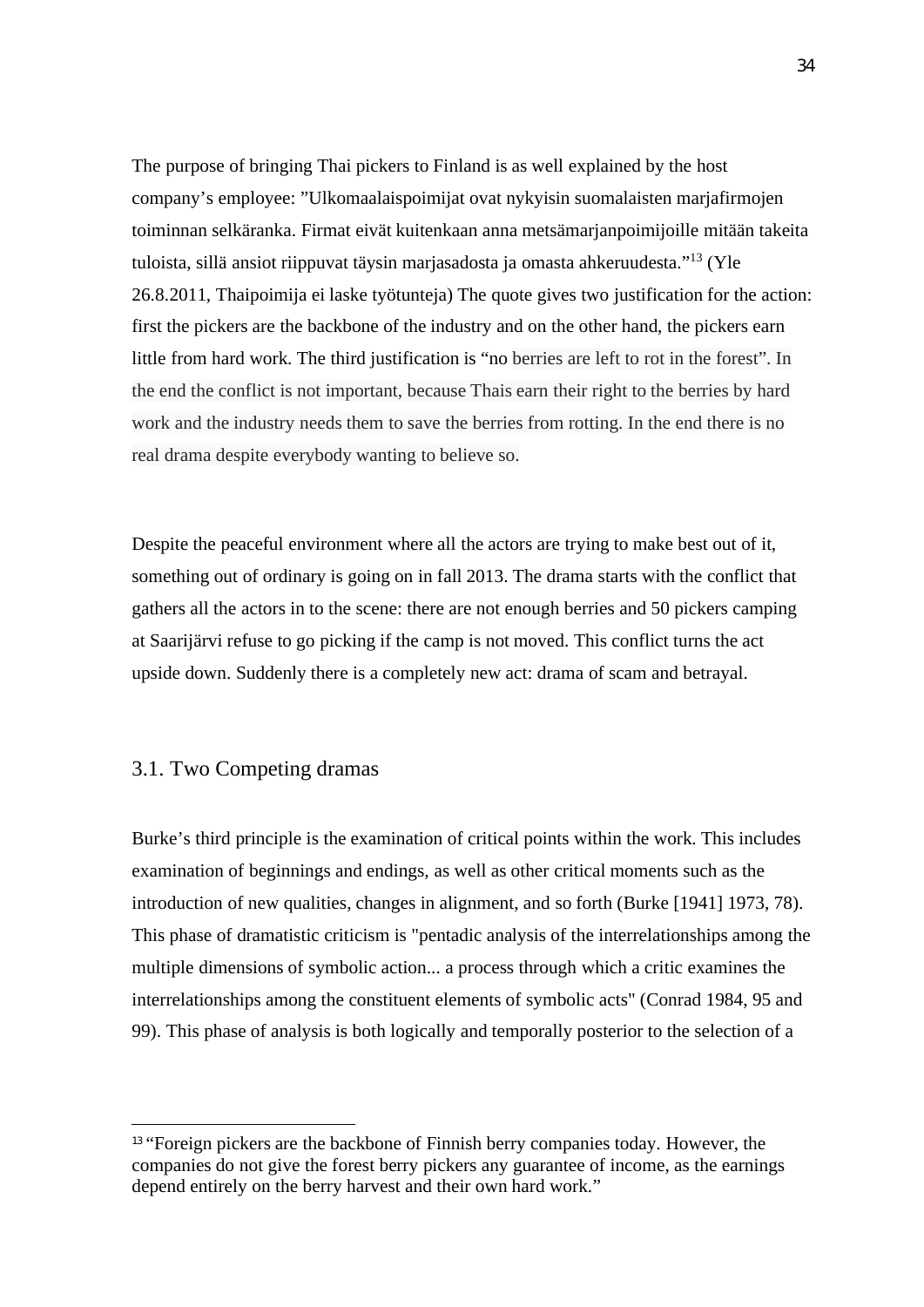representative anecdote (Burke 1969, 59). The critic represents the essence of discourse by viewing it as if it follows a dramatic plot.

Once the conflict starts the agency shifts and reveals two competing stories. In the first story the hero of the story is the picker who struggles against the villain with the help of activists to get their money so they can leave Finland. In the other story the hero is the entrepreneur who tries to make his honest living by providing people berries while the Thai pickers try to scam him.

On 10.9.2013 Helsingin Sanomat published an article titled:

"Thaipoimijat riitautuivat marjayrittäjien kanssa Saarijärvellä"<sup>14</sup> This was the first time the dispute went public and the beginning of the drama where two competing dramas emerged. The scene is still the same yet the purpose and act has changed. While the previous representative anecdote was survival together, now it was a struggle between two previous cooperatives to survive. Employee of the berry company explain their side of the story in the article:

"Ajoin tänä aamuna Sotkamosta tänne selvittämään tilannetta. Osa porukasta ilmoitti, etteivät he halua enää poimia. Puolet jäävät tänne majapaikkaan. He pitävät tulia pihalla ja juovat kaljaa. He sanovat, että metsässä ei ole marjoja, mutta osa kyllä löytää"<sup>15</sup> HS 10.9.2013, Thaipoimijat riitautuivat marjayrittäjien kanssa Saarijärvellä)

At this stage the representative of the pickers was a Finnish activist group who explained the picker's side of the story:

<sup>&</sup>lt;sup>14</sup> "Thai pickers quarreled with berry entrepreneurs in Saarijärvi"

<sup>&</sup>lt;sup>15</sup> "I drove here this morning from Sotkamo to investigate the situation. Some people said they didn't want to pick up anymore… …Half stay here in the shelter. They keep fire in the yard and drink beer. They say there are no berries in the woods, but some find."(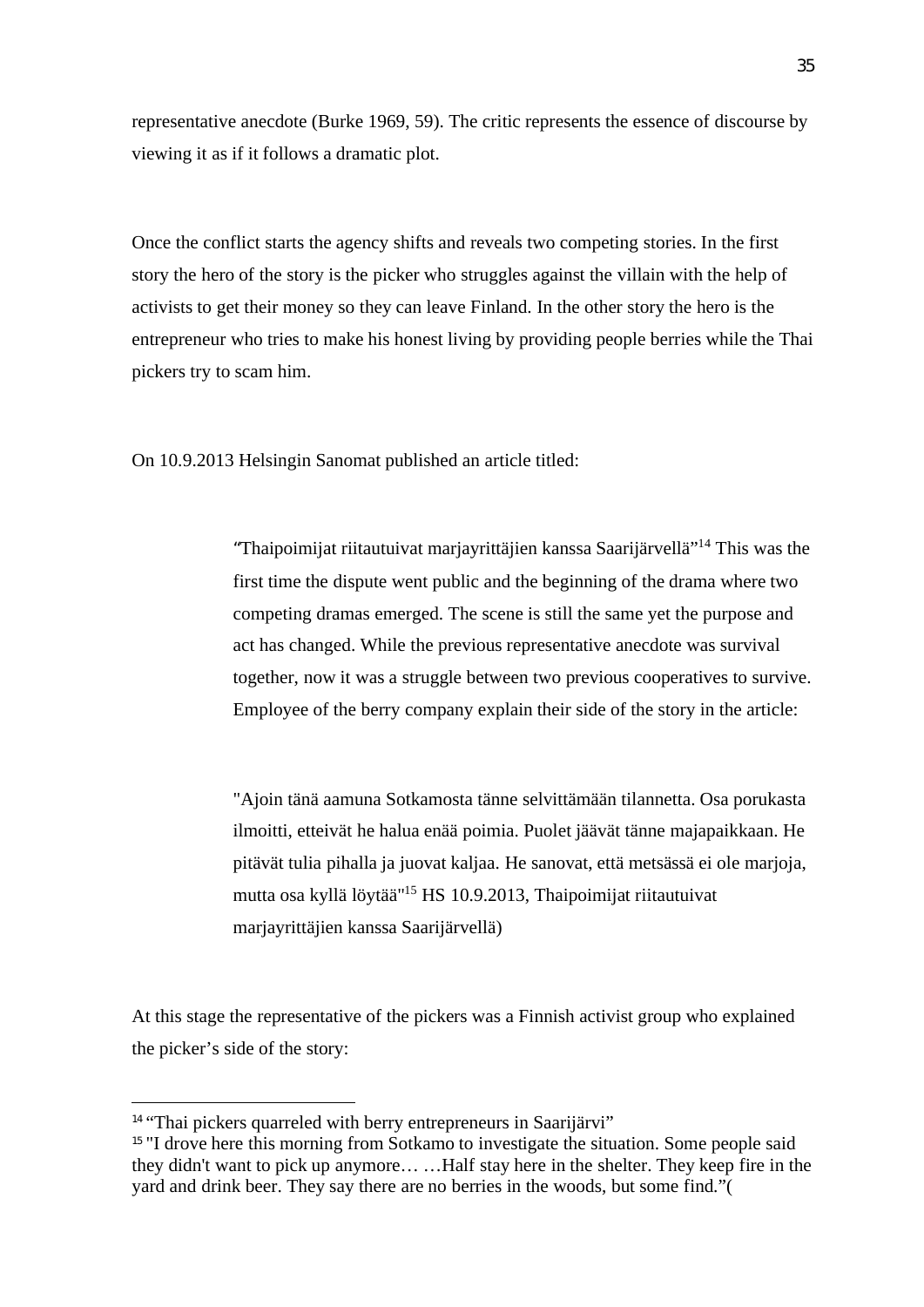"Poimijoilla ei ole ollut mahdollisuutta tienata riittävästi rahaa Suomessa ollessaan. Majoitusolosuhteissa on ollut ongelmia ja heitä on uhattu kotimaanlennolla."<sup>16</sup> *(*HS 10.9.2013, Thaipoimijat riitautuivat marjayrittäjien kanssa Saarijärvellä)

Pentad elements are subject to change which allows viewing different kind of perspectives. The elements may also have adjacent or opposite elements, such as a co-agent or counteragent. Burke makes it easier to internalize the pentad with the example phrase: "The Hero (agent) with the help of a friend (co-agent) outwits the villain (agent) by using a file (agency) that enables him to break his bonds (act) in order. to Escape (purpose) from the room where they have been confined (scene)". (Burke 1962, xxii)

The quote of the company paints a portrait of lazy pickers who cannot find berries while other pickers are doing just fine. The villain is the lazy picker who drinks beer while other pickers (co-agents) are working hard together with the company (hero/agent). The other story is not so clear at this stage. The villain is the company who threats the pickers (hero) who with the help of the activists (co-agent) try to make their living. The purpose of the both stories is that villain is abusing the heroes. The agency is still picking the berries, but the act is now betrayal. The purpose for company is to save the berries and the purpose of the pickers is to get home with money.

After the conflict starts to evolve the two competing stories become even more obvious. Week after the first article was published the berry pickers had accused the company of human trafficking (HS 11.9-2013, Marjayrityksen thaimaalainen agentti siirsi poimijoiden paluulennon) and the company had raised concerns that the whole conflict was a political

<sup>&</sup>lt;sup>16</sup> "The pickers have not had the opportunity to make enough money while in Finland. There have been problems with housing conditions and they have been threatened to be send back."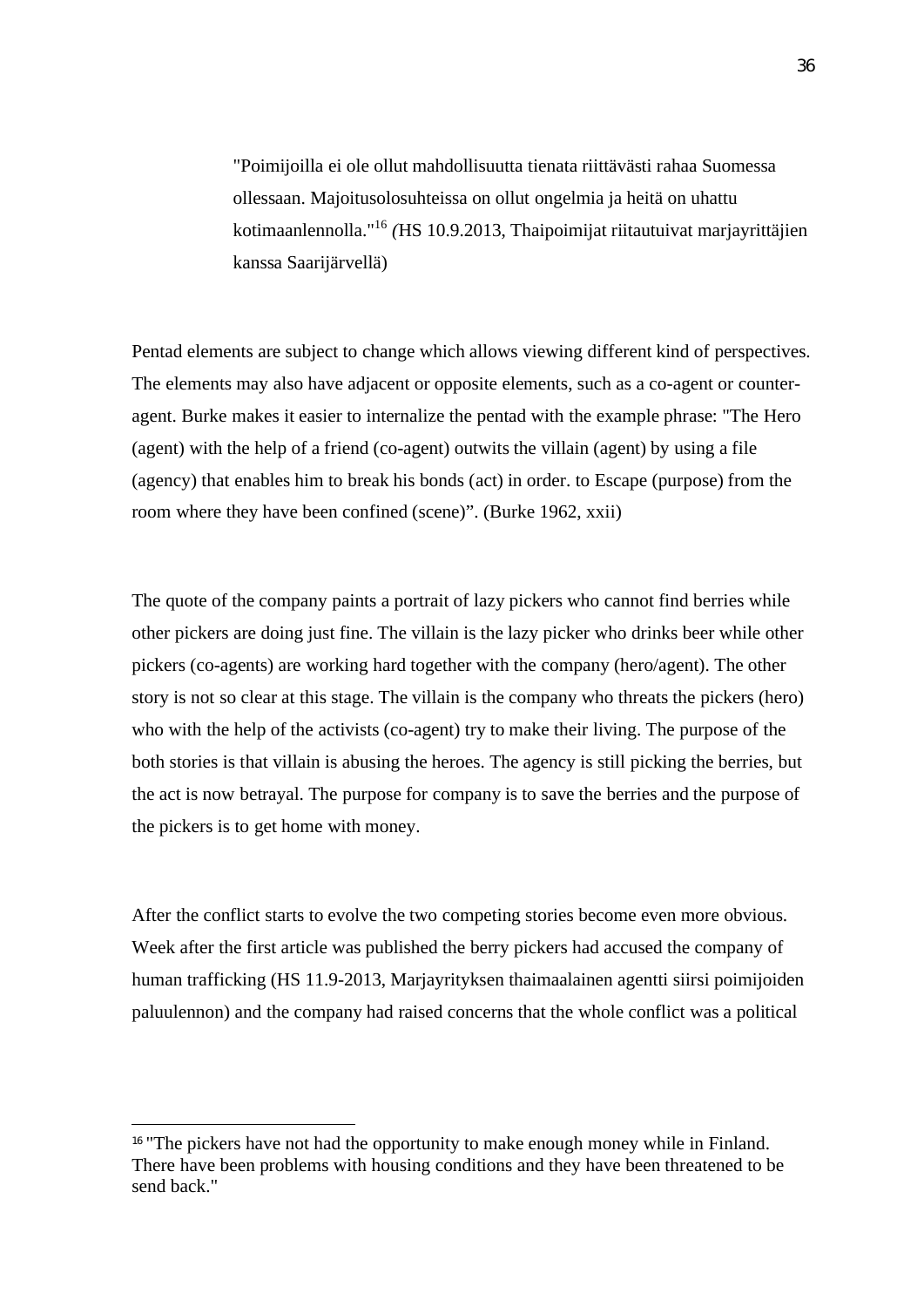theatre to attack the industry. (HS 11.9.2013, Marjayrittäjä: Thaipoimijoiden peräkärrymajoitus pelkkää teatteria) In the same article the manager of the company continues to argue that the pickers are bad:

"Kari Jansa arvostelee kovin sanoin osaa poimijoista. Hänen mukaansa yöllä leirintäalueelle siirtyneet ovat hyviä poimijoita, mutta koululle jääneet noin 50 poimijaa rettelöitsijöitä, joita marjanpoiminta ei kiinnosta. Jansan mukaan he ovat aiheuttaneet vahinkoa muun muassa rikkomalla majapaikkoja ja varastamalla tavaroita."<sup>17</sup> (HS 11.9.2013, Marjayrittäjä: Thaipoimijoiden peräkärrymajoitus pelkkää teatteria)

At this stage new co-agents appeared on the stage: the industry and the public officials came to halt the conflict and public debate down. They introduce the third drama that is constructed out of previous ones. In this story the scene remains the same while the purpose is once again shifted: this time all of the participants are troublemakers who do not follow "yhteiset pelisäännöt"<sup>18</sup>:

> "Selvät säännöt, vastuut ja velvollisuudet sekä poimijoita Suomeen tuoville yrityksille että poimijoille pitää Vasunnan mukaan olla, ja tähän suuntaan on hänen mukaansa viime vuosina mentykin. Pitää muistaa, että meillä Suomessa on tänä kesänä noin 3000 thaimaalaista sekä muita kansalaisuuksia. Nyt on kysymys 40-50 hengen porukasta, jotka ovat sitä mieltä, että heille on annettu väärää informaatiota tai he ovat ihmiskaupan uhreja. 2960 poimijaa on edelleen sitä mieltä, että kaikki on ihan ok."<sup>19</sup> (Yle 11.9.2013, 2960 marjanpoimijaa on sitä mieltä, että kaikki on ok)

<sup>&</sup>lt;sup>17</sup> "Kari Jansa is very vocal about some of the pickers. According to him, those who moved to the campsite at night are good pickers, but there are about 50 pickers left at school who are not interested in picking berries. According to Jansa, they have caused the damage by, among other things, breaking their lodges and stealing goods." <sup>18</sup> "the common rules"

<sup>&</sup>lt;sup>19</sup> "There are clear rules, responsibilities and duties for both companies and pickers who bring pickers to Finland, and this is what he says has gone in recent years. It should be remembered that this summer we have about 3000 Thai and other nationalities in Finland. It is now a group of 40-50 people who think they have been given false information or are victims of human trafficking. 2960 pickers still think everything is ok."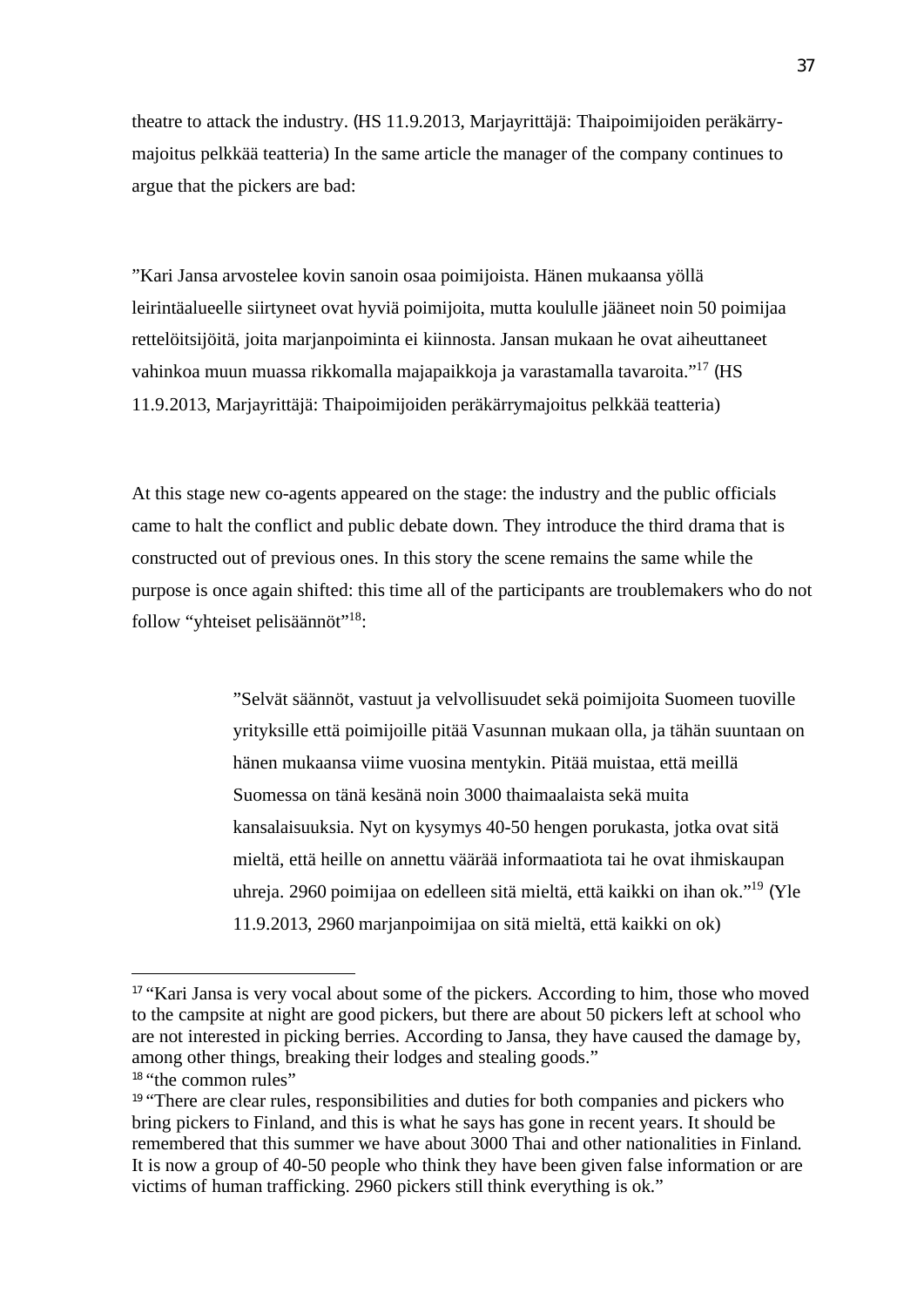This was not the first time the common rules are mentioned. Already in August 2006 *Helsingin Sanomat* editorial was titled: "Marjanpoiminnalle pelisäännöt"<sup>20</sup> and Yle's article three years later in 2009: "Tutkija: Marjasota johtuu sääntöjen puutteesta".<sup>21</sup> In 2010 Association of Lapland, one of the industry's co-agent solved problems with the same expression:

> "Erilaiset ongelmat ovat Lapin liiton mukaan yhä ratkaistavissa pelissäännöillä. Lapin liitto velvoittaa marjayritykset huolehtimaan, että paikallisten kanssa sovittuja pelisääntöjä noudatetaan."<sup>22</sup> (Yle 22.3.2010, Lapin liitto: Ulkomaalaiset marjanpoimijat tärkeitä teollisuudelle.)

Even the ministry took part in the conversation and went as far as saying that: "Thaipoimijakiista pakottaa tarkastamaan marjabisneksen pelisäännöt"<sup>23</sup>:

> "Sen ohella, että ulkoministeriö käy marjafirmojen kanssa viisumeihin liittyviä pelisääntökeskusteluja, on tarpeen tarkistaa myös koko bisneksen pelisäännöt, ettei meidän tarvitse ensi kesänä todistaa tämän tyyppisiä ongelmia joiden keskellä nyt olemme, kertoo ministeri Ihalainen Yle Uutisten Suoralle linjalle. Ihalaisen mukaan työmarkkinaosapuolien pitäisi miettiä yhteisiä pelisääntöjä, jotka koskisivat myös luonnonmarjoja poimivia ulkomaalaisia työntekijöitä."<sup>24</sup> (Yle 30.9.2013, Työministeri Ihalainen: Thaipoimijakiista pakottaa tarkastamaan marjabisneksen pelisäännöt)

<sup>20</sup> "Game rules for berry picking"

<sup>&</sup>lt;sup>21</sup> "Scientist: The Berry War is due to a lack of rules"

<sup>&</sup>lt;sup>22</sup> "According to the Association of Lapland, the rules of the game still have different problems to solve." "The Federation of Lapland obliges berry companies to ensure that the rules of the game agreed with the locals are followed."

<sup>&</sup>lt;sup>23</sup> "Thai-dispute forces in checking the common rules":

<sup>&</sup>lt;sup>24</sup> "In addition to the visa rules being discussed by the State Department with the berry companies, it is also necessary to revise the rules of the entire business so that we do not have to witness the type of problems we are facing this summer," says Minister Ihalainen.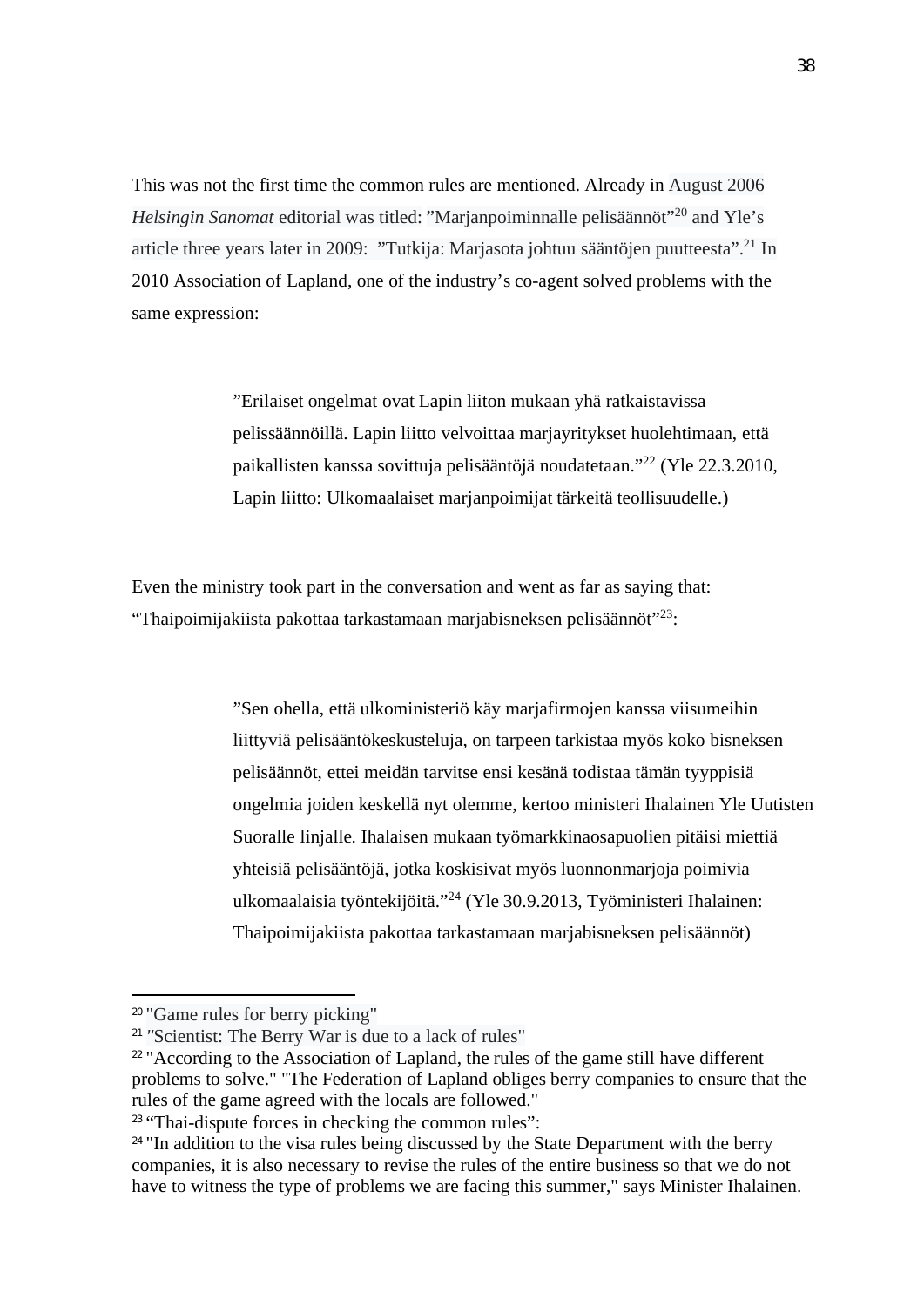The act according to these agents is that: Since there were no problems before, the rules must have applied and since the problems have now occurred, some one is bending the rules. The rules are the act of the drama and by following them everything is just like it used to be. The scapegoat of the story is not either the bad pickers or the companies but both since they did not follow the rules. The purpose or the agency are not the reason of the drama, but the act itself. The business and berries are not the villain but rule benders.

3.2. Berry tourists or scapegoats?

Behind Burke's theory of dramatism, as a kind of drama plot, lies the so-called guiltcleansing-salvation cycle, based on the principle of human guilt and the need to purify it. Language gives birth to hierarchy, which leads to the person's quest for perfection. Because perfection is not possible, it causes guilt when one is wrong. (Burke 1970, 4-5, 40-41, 300.) Burke describes this guilt with the term "categorical guilt", which corresponds to a kind of human original sin (Burke 1984, 178-179).

> "A dramatistic analysis shows how the negativistic principle of guilt implicit in the nature of order combines with the principles of thoroughness (or "perfection") and substitution that are characteristic of symbols systems in such a way that the sacrificial principle of victimage (the "scapegoat") is intrinsic to human congregation… Dramatistic analysis stresses the perennial vitality of the scapegoat principle. (Burke 1968, 450)

The guilt drama consists of seven interconnected parts: negation, hierarchy, guilt, mortification, guilt, catharsis and salvation. Language creates the possibility of negation, which creates a hierarchy; the hierarchy, in turn, appears to man as contracts and rules. However, man is not capable of following all the rules, which leads to guilt. Guilt, on the

According to Ihalainen, the social partners should consider common rules of the game, which would also apply to foreign workers picking wild berries."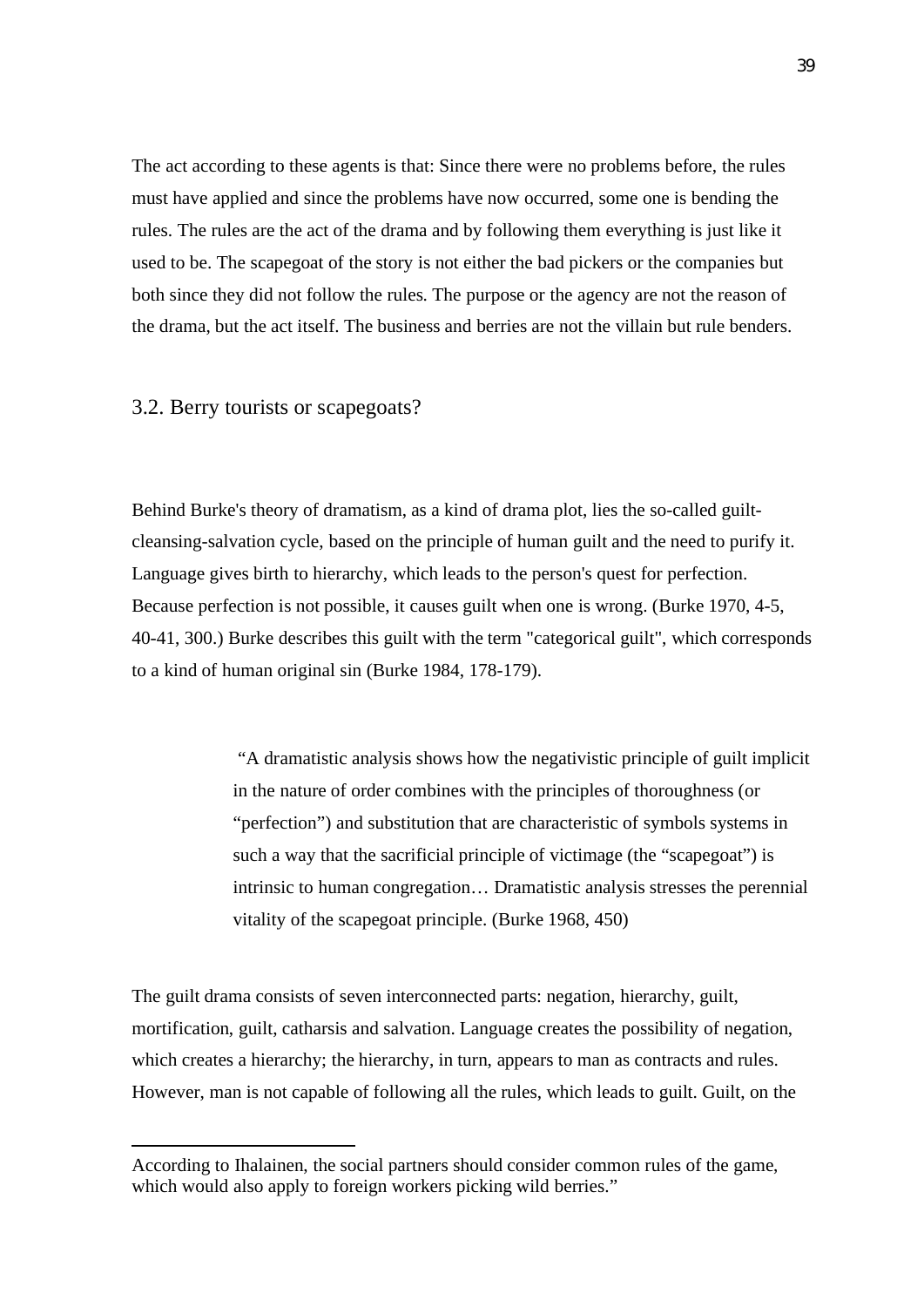other hand, necessitates catharsis, or purification, which requires a purifier, or, in practice, a sacrifice. According to Burke, there are two ways to redemption from the guilt, mortification and victimage. Mortification is the confession of guilt and request for forgiveness. Victimage on the other hand is placing the blame, or scapegoating, on someone else for everything that is going wrong. (Jasinski 2001, 188). In the drama, the elements associated with "us" are always opposed to the enemy's action, so the pursuit of better is always the pursuit of the evil caused by the enemy.

When the drama of 2013 started to unfold, so started the search for scapegoat – somebody to blame for spoiling story that before was about cooperation and win-win situation. Three different types of enemies rose from the different stories told by different actors. First there are the activists and pickers to blame, secondly there is the business to blame and finally there are rule-breakers who to blame. The guilt-cleansing-salvation cycle started to develop in the news articles during the 2013 events and following years.

Immediately after the first news concerning the dispute went viral, the company started to give statements undermining the pickers and blaming them to be "problem causer" and "stealers" who brake their lodges and whose outcries are merely theater. They are "not interested in picking berries" rather they drink beer at the camp. These are the "lazy pickers" who want easy money. Eventually the story of the company evolved to the stage that the whole conflict was blamed to be a political show staged by the leftwing party.

> ""Marjanpoimijat ovat vain Hoikkalan ja vasemmistonuorten pelinappuloita, jotka ovat johtaneet marjanpoimijoita harhaan. Kaksikymmentä thaimaalaista marjanpoimijaa on nyt menettänyt paluulippunsa Thaimaahan. Kuka heille maksaa uudet liput", Jansa kysyy. "Olen lopen kyllästynyt asiaan. Viisumisääntöjen mukaan poimijat on heitettävä pois maasta, jos he eivät tee työtä, eivätkä asu kutsujan osoittamassa majapaikassa. Kainuun radiossa on ilmoitettu, että poimijat on siirretty salaiseen paikkaan turvallisuussyistä. Herkkäuskoiset poimijat ovat lähteneet aktivistien kelkkaan. Heille jää tässä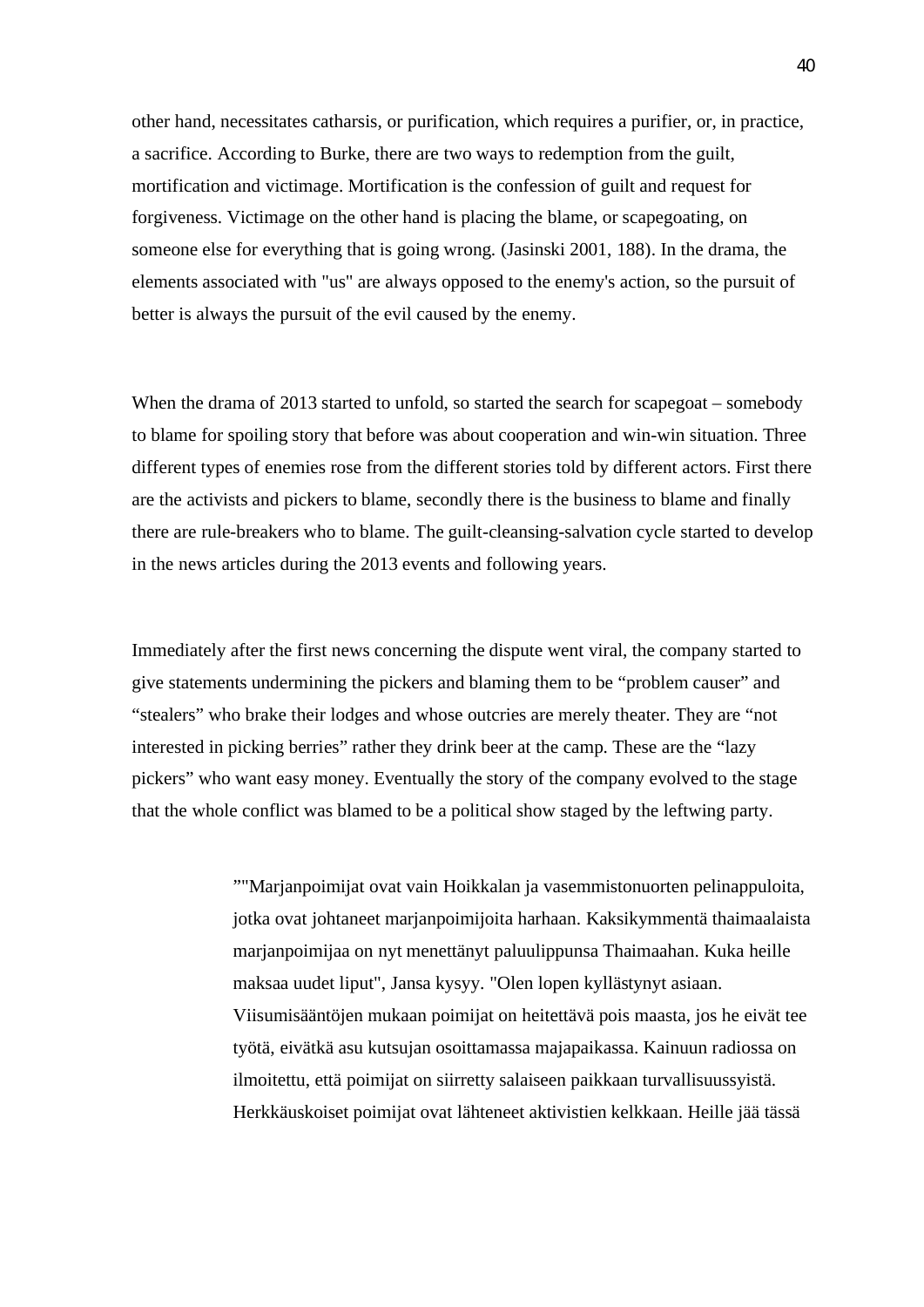luu käteen. Minä pesen käteni"<sup>125</sup>, (HS 14.9.2013, Marjayrityksen johtaja syyttää vasemmistonuoria huliganismista)

The second story is about the company to blame. Activists blamed the company since the beginning for not taking care of their responsibilities, abusing the pickers and finally accused the company of human trafficking. The argument was, that the whole business is responsible not only one company and its' malpractices. As chairperson of the Left Youth helping the pickers puts it:

> "Olen koko ajan sanonut, että annetaan poliisille rauha tutkia asiaa. On ikävää, että tämä on henkilöitynyt yhteen marjayrittäjään, vaikka kyse on laajemmasta poliittisesta ongelmasta."<sup>26</sup> (HS 16.9.2013, Marjayrittäjä tekee tutkintapyynnön poimijoiden avustajista)

Or as one of the pickers puts it in charasteric Thai-way:

"Jos puhveli tekee työnsä hyvin, sille annetaan ruohoa ja rehua. Mutta jos puhveli ei tee työtään hyvin, se lähetetään teurastettavaksi. Meidän tapauksessamme se tarkoittaa kotiin lähettämistä velat niskoissamme, Mungobae vertaa."<sup>27</sup> (Yle 19.9.2013, Thaipoimijoiden tulevaisuus yhä epäselvä)

<sup>&</sup>lt;sup>25</sup> "The berry pickers are just the pawns of the Hoikkala and Left Youth who have misled the berry pickers. Twenty Thai pickers have now lost their return tickets to Thailand. Who will pay them new tickets," Jansa asks? "I'm sick to death of the matter. The visa rules, the pickers must be thrown out of the country, if they do not work and do not live in caller's appointed accommodation. Kainuu radio has reported that the pickers have been moved to a secret location for security reasons. Gullible pickers have left activist's bandwagon. They will remain in this bone I wash my hands, "Jansa says."

<sup>&</sup>lt;sup>26</sup> "I have always said that peace be given to the police to investigate the matter It is unfortunate that this is personified in one company, although it is wider political problem." <sup>27</sup> "Munbogae does not see pickers treated as human beings, but rather as buffalo. - If the buffalo does its job well, it will be given grass and forage. But if the buffalo does not do its job well, it will be sent for slaughter. In our case, that means sending home debt in our throats, Mungobae compares."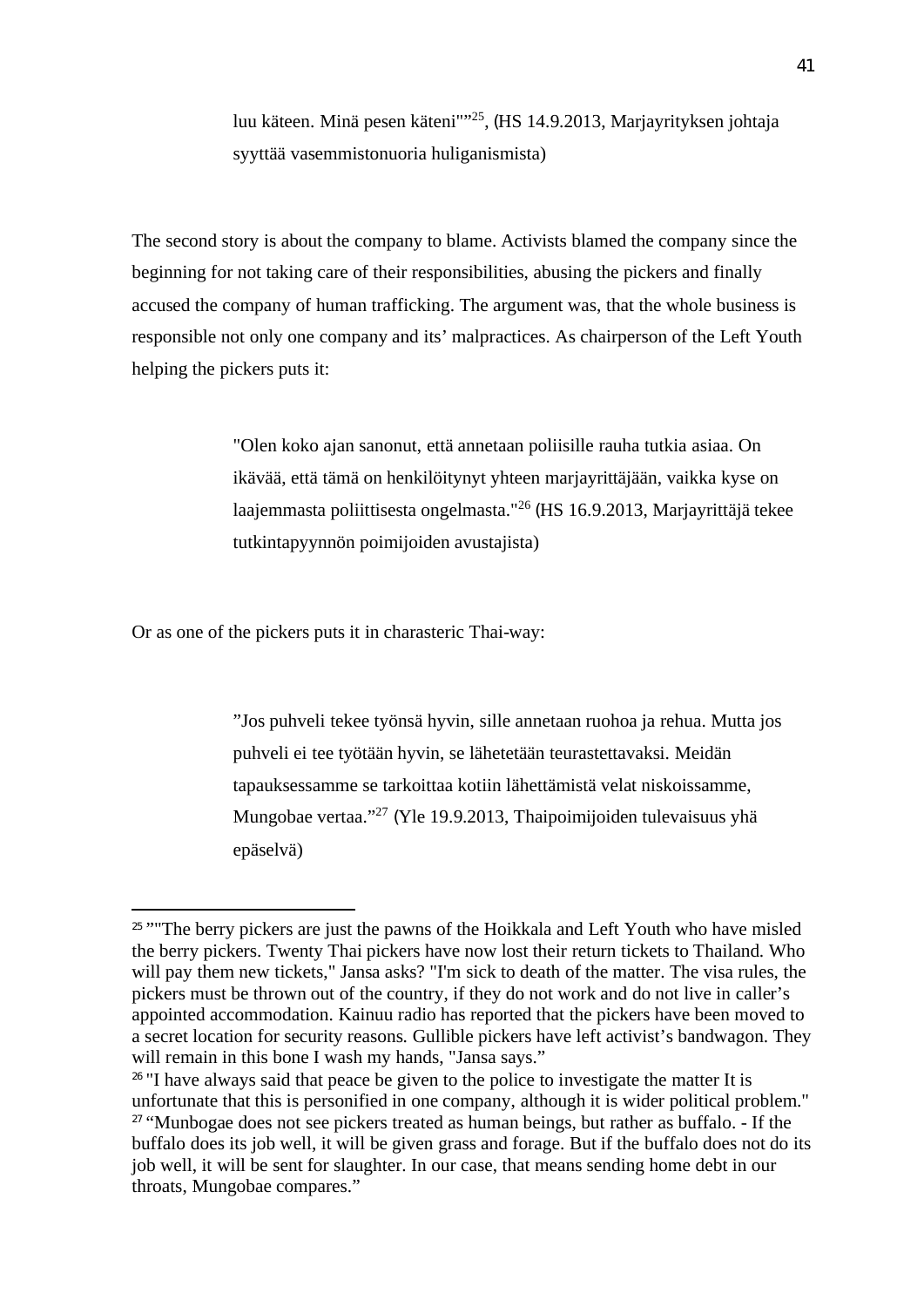Finally after the two competing stories have failed to provide any legitimization for either of the dramas and the audience was left alone with two quite opposite stories, the government officials rushed to explain, that it was the arguing opposites that caused the problems, not the system or the industry.

"Molemmat kiistan osapuolet ovat vedonneet ulkoministeriön arvovaltaan oikeuttaakseen omia näkemyksiään. Ulkoministeriöstä toivotetaan ykskantaan jäitä hattuun molemmille osapuolille. Ulkoministeriö ei ole aktiivinen osapuoli tässä asiassa, muistuttaa ulkoasiainsihteeri Kim Kuivalainen.

- Poliisi tutkii asioita, ja jos tutkinnassa löytyy hutkittavaa, sitten hutkitaan. Ei yhtään aiemmin.

Kuivalainen muistuttaa heidän mahdollisuutensa olevan siinä, kuinka monta viisumia millekin marjayritykselle myönnetään. Määriin voi tulla muutoksia, jos jonkun yrityksen toimintatavoista löytyy epäselvyyksiä."<sup>28</sup> (Yle 16.9.2013, Marjanpoimintariidan umpisolmu kiristyy)

"Ulkoministeriö ei ole tässä asiassa toimivaltainen Suomessa. Keinomme ovat vähissä - voimme kunnella osapuolia, mutta meillä ei ole mitään mahdollisuutta toimia tuomareina tai täytäntöönpanoviranomaisina. Tällaisessa asiassa toimivalta on poliisilla, joka jo toimikin, Blinnikka

<sup>&</sup>lt;sup>28</sup> "Both sides in the dispute have invoked the authority of the State Department to justify their own views. The Ministry of Foreign Affairs is welcome to keep the hat on both sides. The Ministry for Foreign Affairs is not an active party in this regard, recalls Secretary of State Kim Kuivalainen.

<sup>-</sup> The police are investigating, and if there is something to be discovered in the investigation, then they will be. Not before.

Kuivalainen reminds them that their chances are how many visas are granted to a berry company. Amounts can change if there is confusion about how a company operates."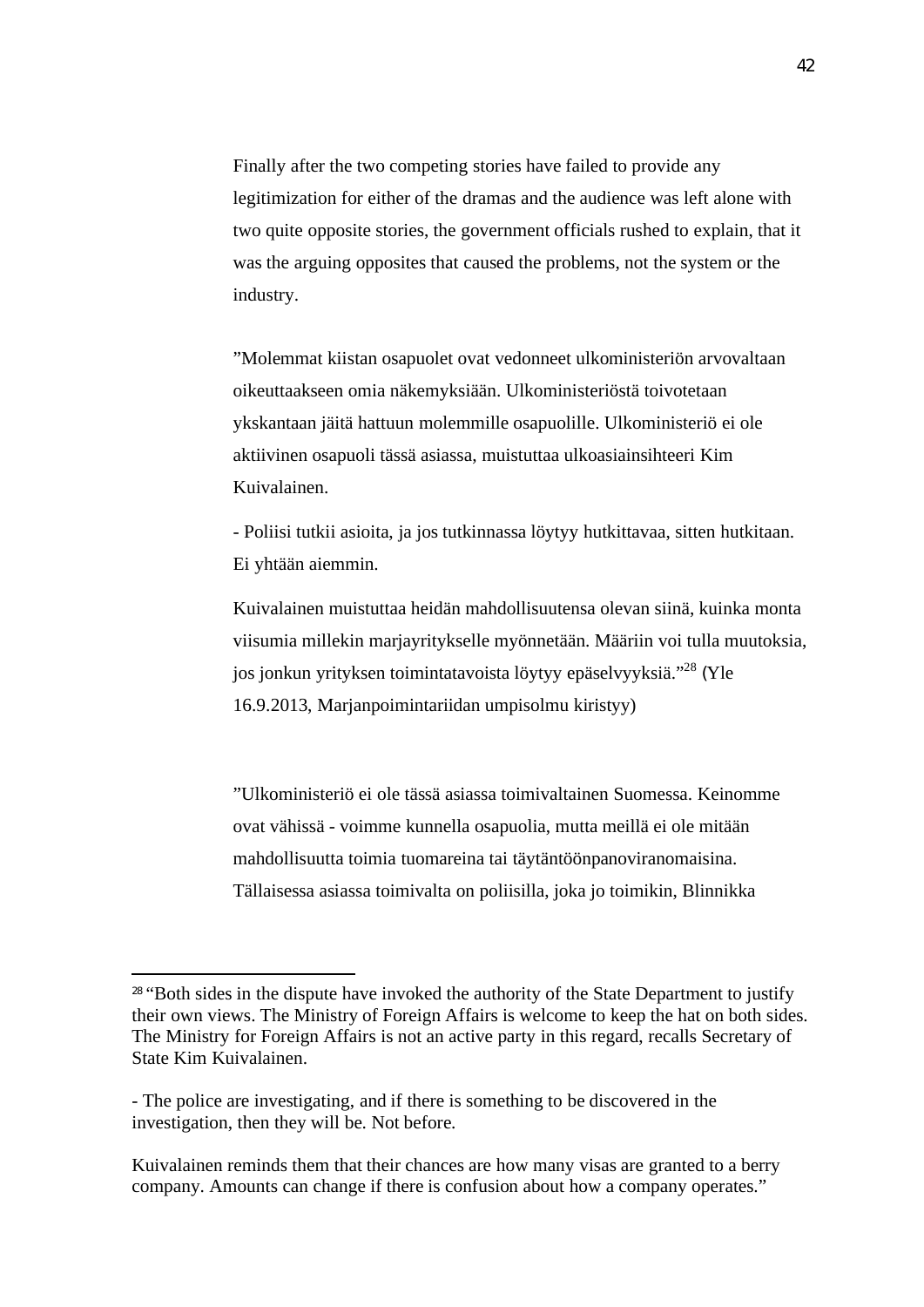sanoo."<sup>29</sup> (Yle, 23.9.2013, UM: Ber-Ex:in ja poimijoiden riita ei kuulu meille)

The final act of the 2013 drama was played before the pickers had even left the country. On 23 of September the industry had a publishment to share:

"Marjanpoiminnan pelisäännöt uusitaan

Ulkomaisten marjanpoimijoiden kutsumisen ja käytön sääntöjen uusiminen alkaa tällä viikolla Luonnontuoteteollisuusyhdistyksen ja ulkoministeriön palaverilla. Yhdistyksen puheenjohtaja Vernu Vasunta korostaa, että Ber-Exin ja 50 thaipoimijan kiista ei ole syynä sääntöjen uusimiseen. Kiista kuitenkin kertoo sääntöjen vanhentumisesta, sanoo Vasunta."

- Tänä kesänä poimijoita kutsui 19 yritystä. Thaimaasta on Suomessa yli 3 300 poimijaa, kun pelisäännöt ovat muutamaa yritystä ja pientä poimijamäärää varten. Sääntöjen uusiminen on ehdottomasti tarpeen."<sup>30</sup> (Yle 23.9.2013, Marjanpoiminnan pelisäännöt uusitaan.)

The industry did not sacrifice anybody of it's own: it simply notified that system that had previously been the backbone of the whole industry needed a change that was already on

<sup>&</sup>lt;sup>29</sup> "The Ministry for Foreign Affairs is not competent in this matter in Finland. Our means are low - we can respect the parties, but we have no chance of being judges or executives. In such a case, the police are already in charge, and Blinnikka says. <sup>30</sup> "The rules of berry picking are renewed"

<sup>&</sup>quot;The renewal of the rules for inviting and using foreign berry pickers will begin this week with a meeting between the Natural Products Industry Association and the Ministry for Foreign Affairs… …It is absolutely necessary to renew the rules.

The State Department and the Natural Product Industry Association are meeting for their first meeting this week to renew the rules.

<sup>-</sup> Each company is in principle responsible for its problems. A dispute usually requires two parties. In this case, third parties seem to be further confused. I know that Jansa has been trying to resolve the situation with patience, but the current rules do not seem to be enough now. Other companies have not been informed of similar problems."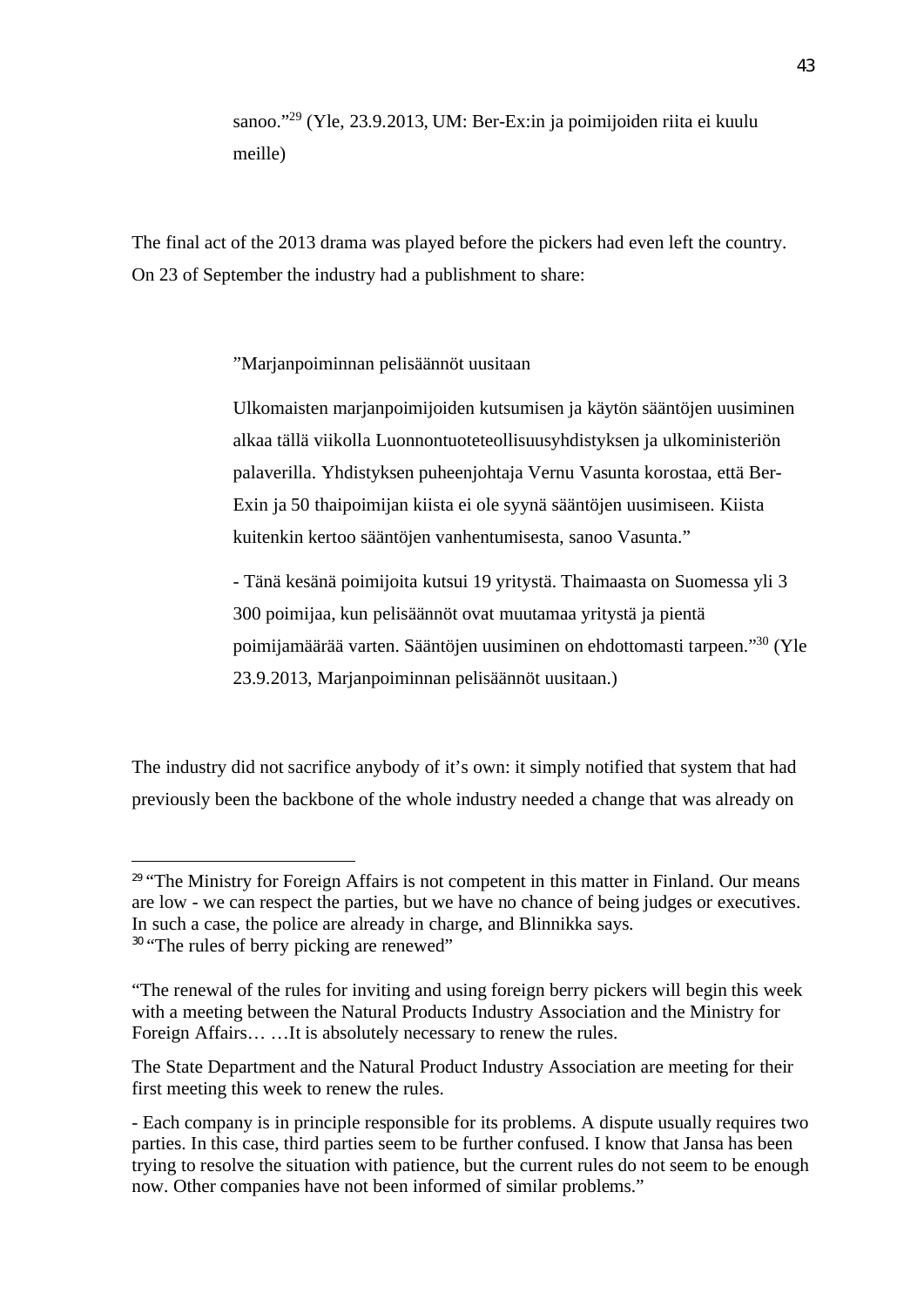its way. The conflict of 50 pickers was mentioned several times, but according to industry's regulators, it was not the reason for the change of the rules. Even though the officials openly condemned the conflict they introduced a new story: common rules that needs to update to meet the standards of future.

> "Työministeri Lauri Ihalaisen mukaan myös työ- ja elinkeinoministeriö on valtiosihteeri Metsämäen johdolla kutsunut koolle eri ministeriöiden edustajia keskustelemaan siitä miten marjabisneksen pelisäännöt saadaan niin selkeiksi, ettei tällaisiin ongelmiin enää törmätä. - Sen ohella, että ulkoministeriö käy marjafirmojen kanssa viisumeihin liittyviä pelisääntökeskusteluja, on tarpeen tarkistaa myös koko bisneksen pelisäännöt, ettei meidän tarvitse ensi kesänä todistaa tämän tyyppisiä ongelmia joiden keskellä nyt olemme, kertoo ministeri Ihalainen Yle Uutisten Suoralle<sup>31</sup> (Yle, 30.9.2013)

For company and pickers this was a devastating blow. Since the government did not reclaim or legitimize any side of the story, the self-claimed heroes suddenly became all villains. At this point the pickers were on they way to airport, tired of moths struggle in Finland and the entrepreneur called the game:

> "Me on kaikkemme tehty ja niille ei kelpaa mikään ja kasvoille heittävät rahapussinsa. Lähetämme rahat, kun saamme niitten osoitteen Thaimaahan tai Thaimaan suurlähetystöön Helsinkiin. Meidän kohdalla tämä näytelmä on

<sup>&</sup>lt;sup>31</sup> "According to Lauri Ihalainen, Minister of Labor, the Ministry of Employment and the Economy, led by State Secretary Metsämäki, has also convened representatives of different ministries to discuss how to make the rules of the berry business so clear that such problems will no longer be encountered. - In addition to the visa rules being discussed by the State Department with the berry companies, it is also necessary to review the rules of business for the whole business so that we do not have to prove this type of problem that we are facing this summer."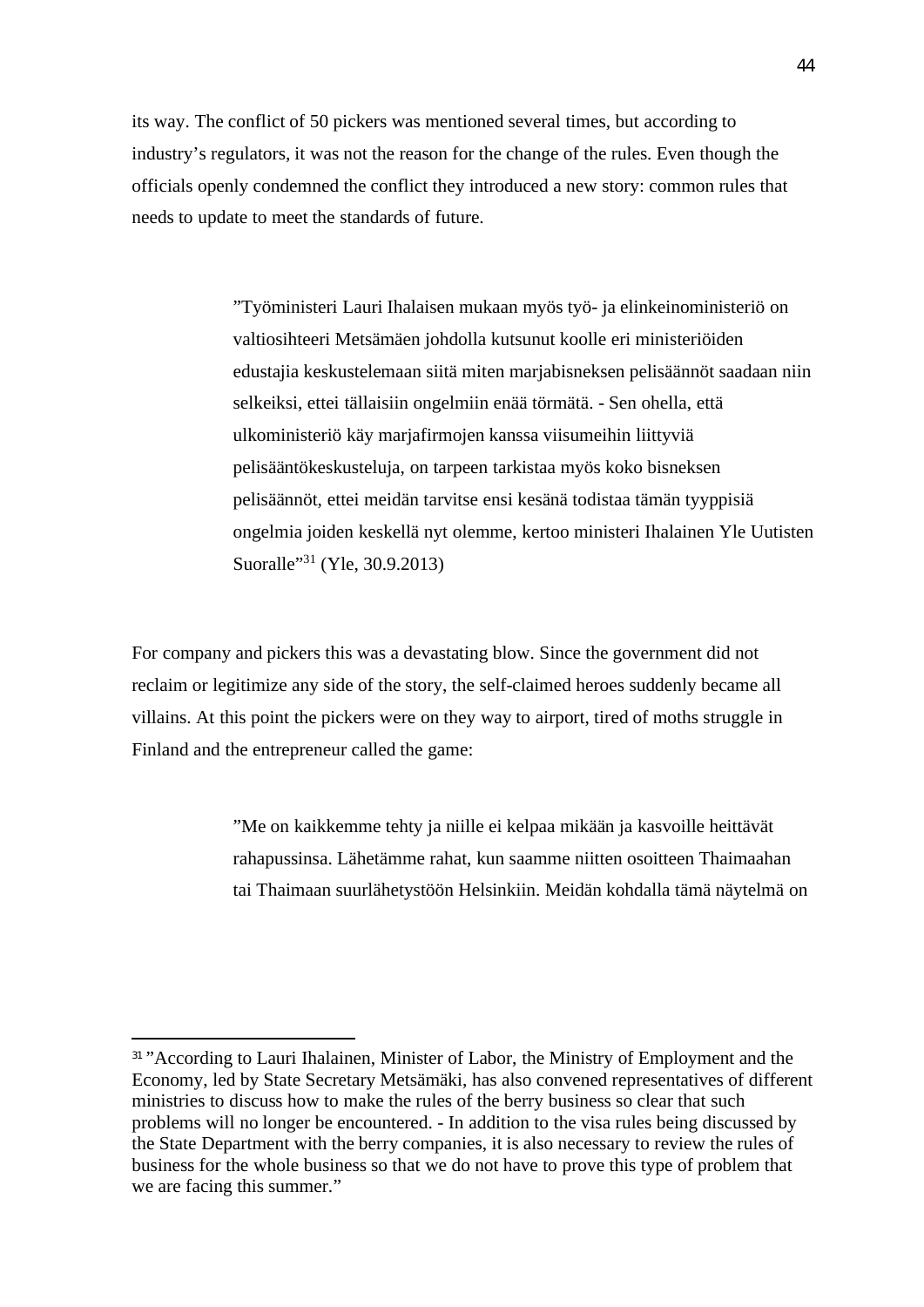päättynyt, sanoo Jansa." (Yle 23.9.2013, Marjayrittäjä: tämä on ihan mahdotonta. $)^{32}$ 

News about the changes in the system came just a few days before the first group of conflict pickers left Finland. While the system change had several headlines reserved, the pickers who caused the turmoil had simply title: "Poimijat ovat lähteneet maasta"<sup>33</sup>. Meanwhile the official in charge of the industry had they own investigation going to change the rules and the company was "pleased with the season". While the actors were disappearing from the scene, the owner of the berry company said the last word.

> "Katsotaan, kuka teki mitä ja missä, kun poimijoita villittiin Saarijärvellä. Tutkintapyyntö tullaan joka tapauksessa jättämään aktivisteja, asiamiesta ja näitä vasemmistolaisia vastaan. Se on tehtävä myös oman ja läheisten mielenrauhan vuoksi, muuten jää mielikuva, että Ber-Ex on se suuri rötöstelijä. Siihen pitää saada viranomainen sanomaan, miten se asia on, sanoo Jansa."<sup>34</sup> (Yle, 1.10.2013)

Everybody was blamed but in the end the pickers left without money, company had a good year and the industry realized it had to change. The scapegoat of the drama that unfolded in front of the Finnish was eventually the ones who started the conflict, not the industry nor the officials in charge. Despite the hierarchy was challenged, it survived by introducing a common drama to explain the conflict.

<sup>&</sup>lt;sup>32</sup> "-We are all done and they don't like anything and throw their money bags in the face. We'll send the money when we receive it to Thailand or the Thai Embassy in Helsinki. For us, this play is over, says Jansa."

<sup>&</sup>lt;sup>33</sup> "Pickers have left Finland".

<sup>&</sup>lt;sup>34</sup> "Let's see who did what and where when the pickers went wild in Saarijärvi. In any event, the request for an investigation will be filed against the activists, the attorney and these leftists. It also has to be done for the peace of mind of one's own and those of others, otherwise the impression remains that the Ber-Ex is the great rapist. It needs to get the authority to say how that is, says Jansa."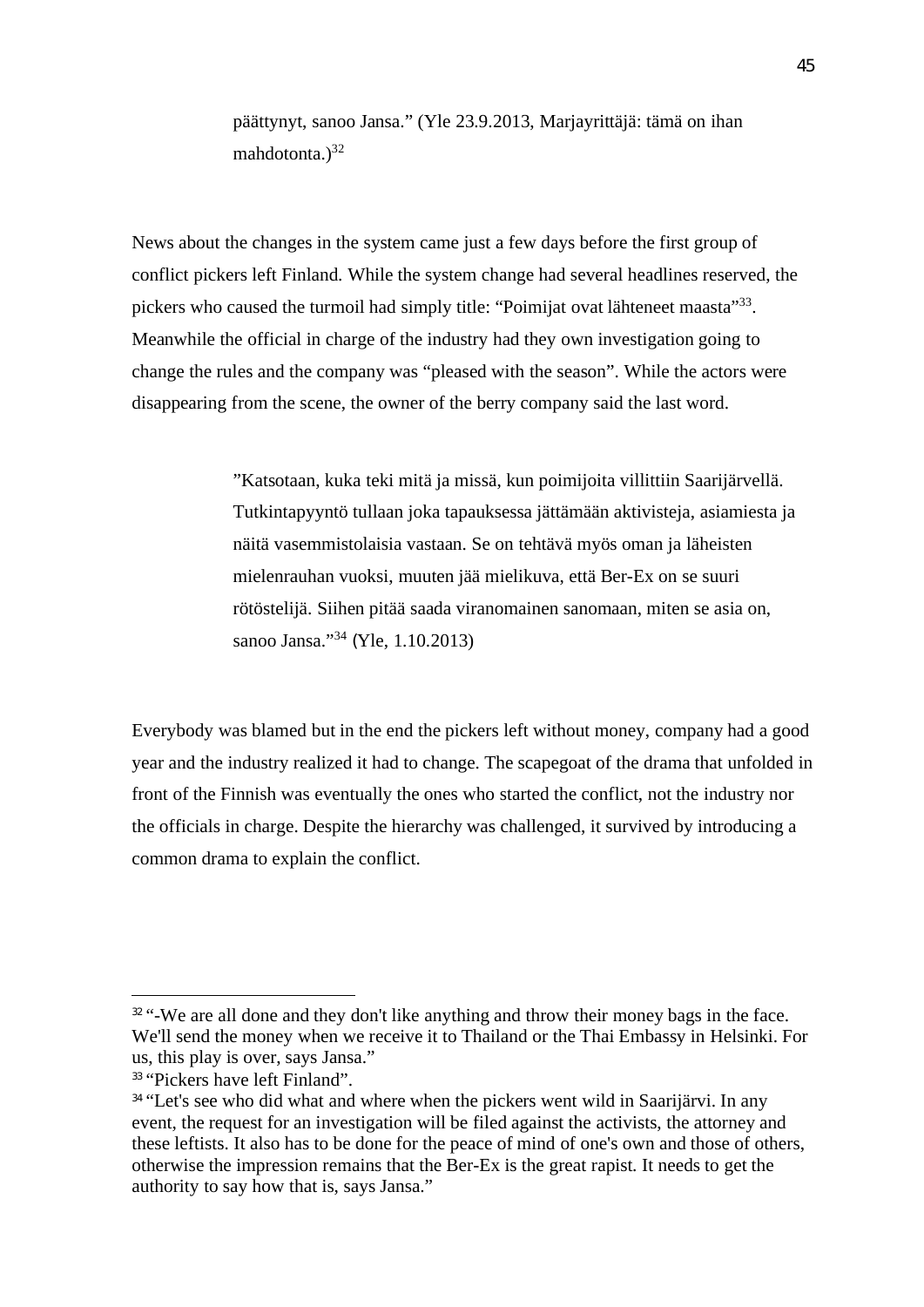"If men were not apart from one other, there would be no need for the rhetorician to proclaim their unity. If men were wholly and truly of one substance, absolute communication would be of man's very essence." (Burke 1950, 22)

One of Burke's central rhetoric concept is identification, which combines confrontation, difference, sameness, and unity (Burke 1969a, 20–21). For Burke identification is even more central rhetorical process than persuasion (Palonen & Summa 1996, 56). Identification is a basic process of rhetoric for Burke, through which the rhetoric seeks to convince its audience. Identification occurs when, for example, a person, his or her goals or activities, identifies a wider entity, another person or group. It is an inevitable division because there is no such thing as absolute communication. (Palonen & Summa 1996, 57.)

> " Identification is thus a term used to describe the "relative placement" of seemingly separate things in the space of human activity. Any kind of membership to a group is basically rhetorical, and at the same time requires differentiation from something else." (Palonen & Summa 1996, 59)

But the human essence as, it seems, is negative; people are divided from each other and must use language, or rhetoric to promote identification or overcome the division. (Jasinski, 305). Since Burke suggested that we can only momentarily and always incompletely share the substance. Yet, they can become consubstantial, which is means that people are "both joined and separate". In case of the berry pickers different rhetorical identities and actors meet in the same scene among the same act, but yet they are carefully identified. When we talk about berry pickers, we talk about the "Thai-pickers" or "foreign pickers", not the average Finns harvesting the berries or Schengen citizen who work in the industry. This is usually underlined already in the title of the article such as in Yle's first article concerning the Thai pickers: "Thai berry pickers fill the forests of Eastern Lapland" (Yle, 1.8.2006).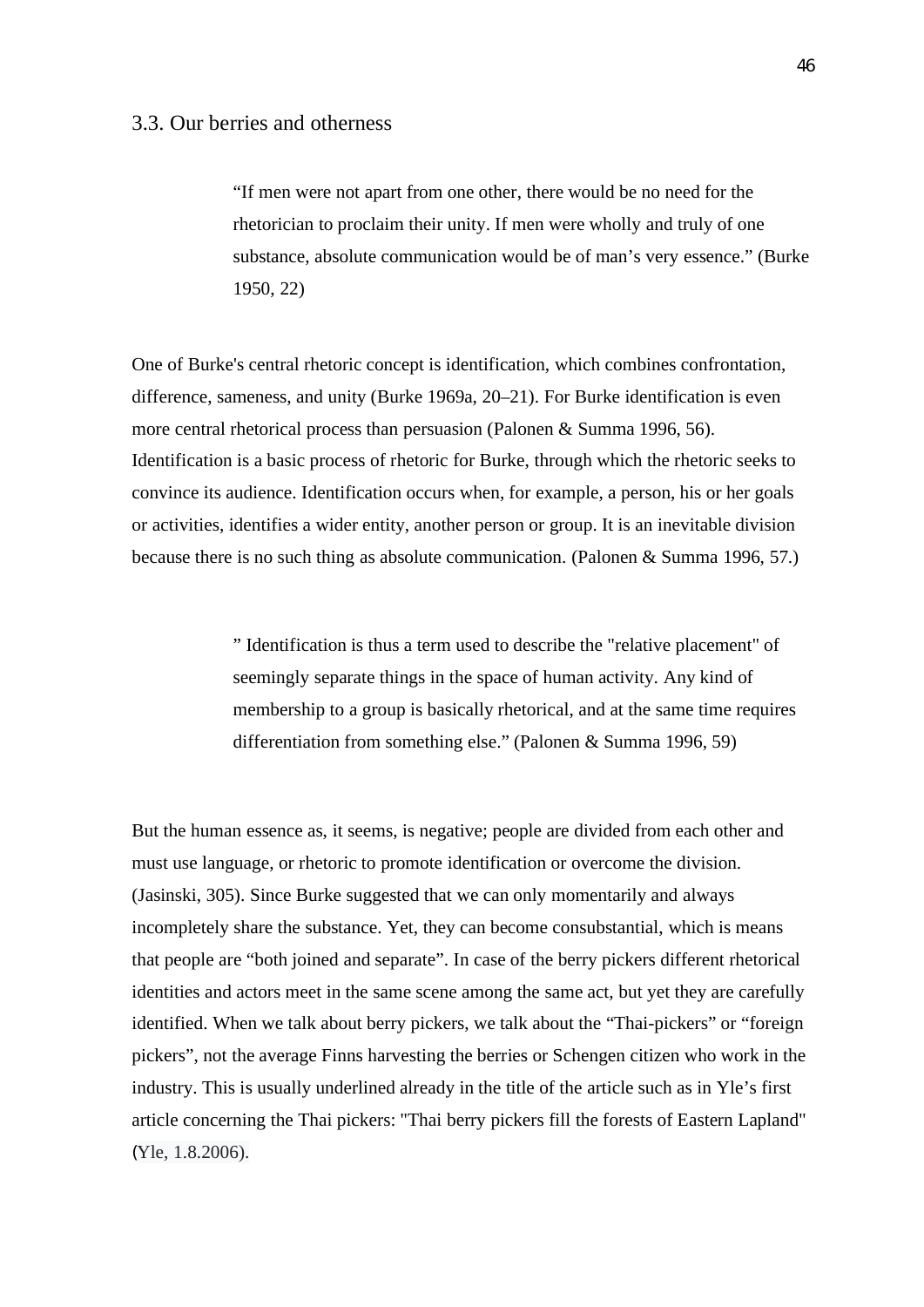One of the most common rhetorical techniques is confrontation between them and us. This confrontation thus identifies the audience in terms of content to something general, and at the same time forms a counter-concept that is easy for the audience to identify with because of its predictability. This way the identification operates on two levels: content and style. (Palonen&Summa 1996, 58). In case of the berry pickers this confrontation and division has existed since the phenomena started.

The obvious division between us and them is simple division by nationality. The most profound one. The second most obvious division between us and them is socioeconomical position. Even though articles rarely mention that the pickers are poor – rather they are described as "small farmers", they constantly remind the income pickers make in Finland in comparison what they make back home in Thailand. Maybe the most used story in the berry picking rhetoric is "Years' salary".

"Lapin marjoilla voi tienata vuoden palkan. Thaimaalaiset ansaitsevat kesän marjastuksella jopa vuoden palkan." "Lapland berries can earn one year's salary."<sup>35</sup> (Yle, 22.7.2009, Lapin marjoilla voi tienata vuoden palkan.)

> "Lapin metsissä uurastaneet thaimaalaiset marjanpoimijat palasivat kotiin taskussaan vuoden tulot – tai niskassaan pahat velat."<sup>36</sup> (HS, 11.10.2009, Pitkä matka mustikassa)

"Hyvinä vuosina ahkerimmat poimijat vievät Lapista kotiin vuoden tulot. Moni palaa Suomeen vuosi toisensa jälkeen."<sup>37</sup> (HS, 2.8. 2010, Thaipoimijat tekevät hurjaa päivää.)

<sup>&</sup>lt;sup>35</sup> "Thai berry pickers believe that berries can be found very well in Lapland. Thais earn up to a year's salary on berry picking. "

<sup>&</sup>lt;sup>36</sup> "Thai berry pickers who worked their way through the forests of Lapland returned home with a year's income - or bad debts in their neck"

<sup>&</sup>lt;sup>37</sup> "In good year, the most hardworking pickers bring home the income of the year from Lapland."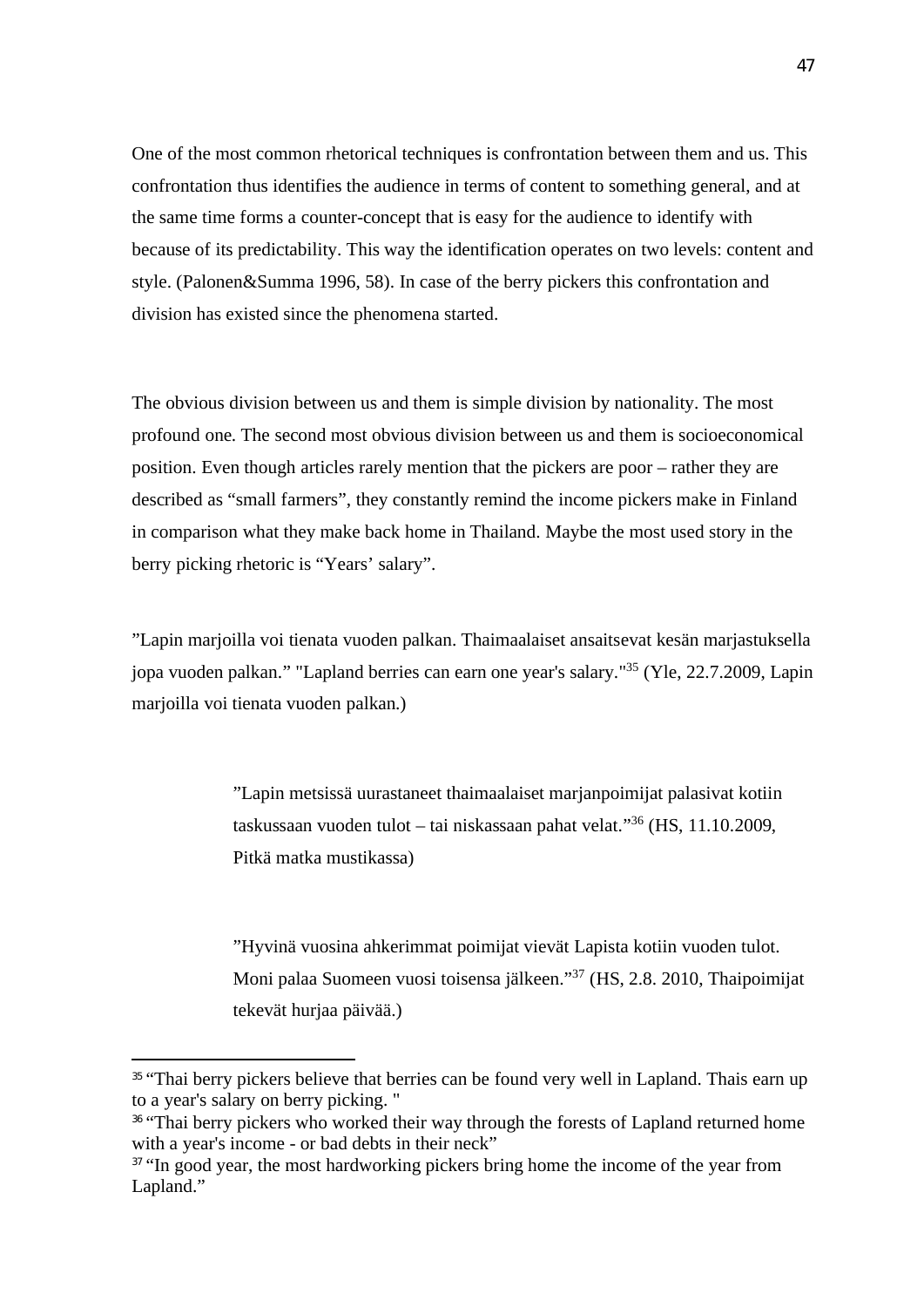"Työ on tärkeä myös thaimaalaisille itselleen. Joillekin poimijoille on kulujen jälkeen jäänyt käteen palkkio, joka vastaa koko vuoden ansiota Thaimaassa."<sup>38</sup> (HS, 6.1.2012, Thaimaalaiset poimivat puolet Suomen metsämarjasadosta.)

Year's salary is a very important part of the story. It is almost like surplus mentioned once a while. This underlines the ethicality of the business. Despite the industry needs the pickers, Finland is not abusing them but helping. It is a win-win situation where the Thais are the biggest winner thanks to Finland. "Year's salary" is also an expression which does not mean anything specific but tells a lot. Thailand is so poor that you can make "Year's salary" just by picking berries in Finland. Even though hardly any numbers are mentioned, this expression underlines the division to us/rich and them/poor.

Another obvious division is the characteristics and behavior of the actors. Thai pickers are usually described as a group of people minding their own business and buzzing like bees. There is a "lot of talk in Thai" and maybe "exotic smell rising from the kitchen" or "strong tiger balm scent" while "pickers greet cheerfully". (HS, 2005; Yle, 26.8.2011).

> "Laukkujaan pakkailevat ja pahvilaatikosta ja kaljapullonkorkeista tehtyä tammea pelaavat thaimaalaiset ovat kaikki yhtä hymyä. Suurin osa on riisinviljelijöitä maaseudulta."<sup>39</sup> (HS 4.10.2006, Thaimaalaiset marjanpoimijat palaavat kotiinsa tällä viikolla.)

The position, where journalist views the pickers as other is most likely explained by the language barrier and the average daily rhythm the pickers have, yet being intentional or

<sup>&</sup>lt;sup>38</sup> "The work is also important to the Thai people themselves. For some pickers, after the expense, there is a reward equal to the full year's earnings in Thailand."

 $39$  "The Thai people packing their bags and playing oak made of cardboard boxes and beer bottle caps are all one smile. Most of them are rice farmers from the countryside."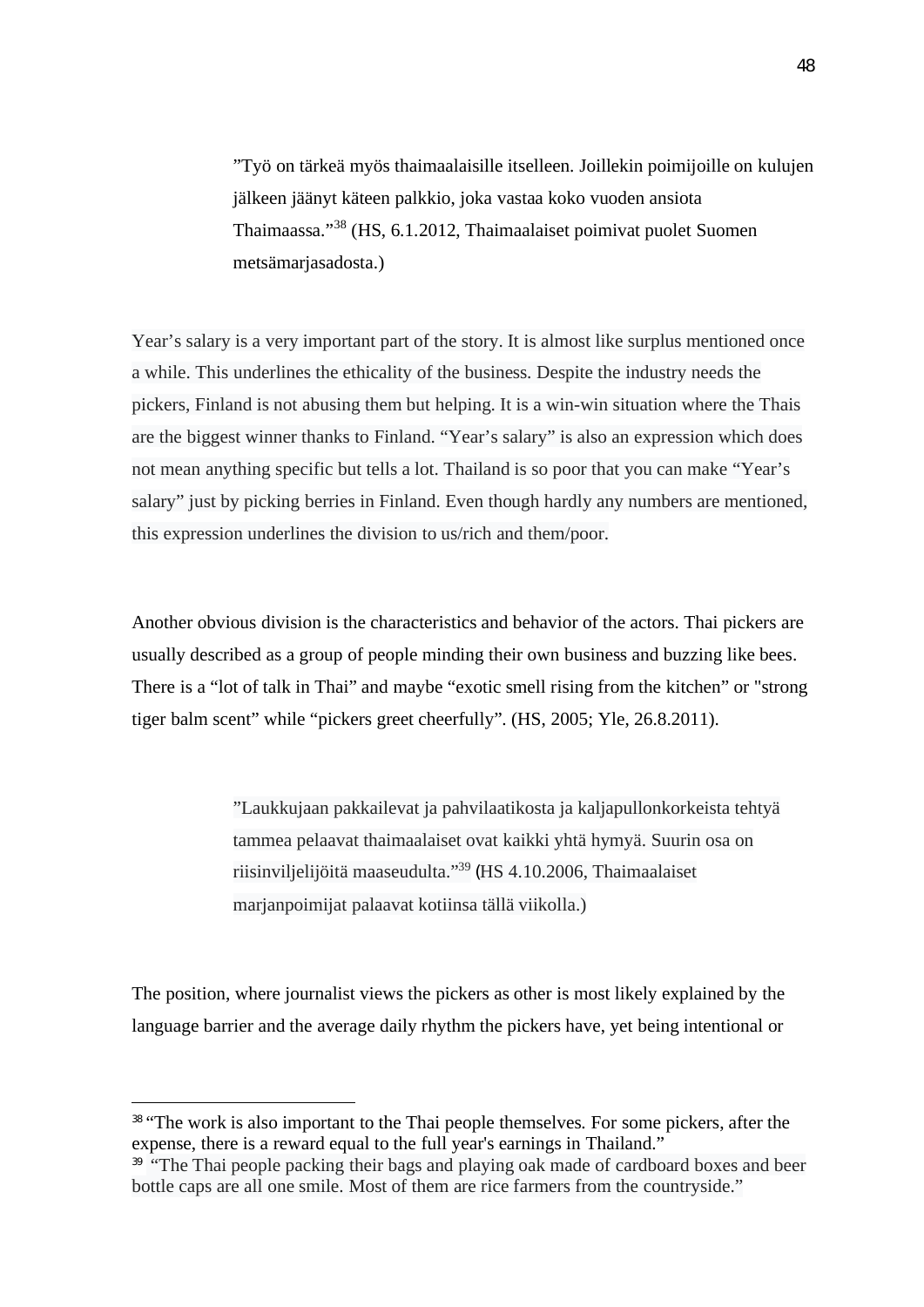not, it highlights the division. If Thais talk, they talk via translator. Usually the comments are minimalistic and polite such as following interview with picker called Kammani:

> "Eniten mustikoita poiminut Kammani hymyilee leveästi: "Olen erittäin tyytyväinen." Tulkki kertoo: "Kaikki ovat iloisia ja onnellisia, ja toivovat pääsevänsä tänne ensi vuonnakin.""<sup>40</sup> (HS, 4.10.2006, Thaimaalaiset marjanpoimijat palaavat kotiinsa tällä viikolla.)

Even if nationality divides rhetorically, especially before 2013 conflict there were also many rehetorical and characteristic features in articles that combined pickers and Finns rather than divided. Even though pickers make a years salary, they have to pay the tickets to get here, do all the hard work and still take a risk. But the one who has enough skills and will, will be rewarded. Finnish nature is rough and unforgiving, to make it one must overcome the challenges. Articles highlight the gratitude of the pickers, who appreciate the "friendly people" and "nature" in particular.

> " Erityisesti mies ihastelee Suomen runsaita metsiä ja rehevää luontoa."<sup>41</sup> (Yle 22.7.2009, Lapin marjoilla voi tienata vuoden palkan.)

"Meille on kerrottu, että suomalaiset rakastavat luontoa ja pitävät huolta luonnosta. Kun noudatamme paikallisia sääntöjä ja lakeja, kaikki menee hyvin, eikä meillä ole ollut ongelmia, kertoo Koillis-Thaimaasta jo kolmatta kertaa marjanpoimintaan saapunut Thirit Phanbun."<sup>42</sup> (Yle, 26.8.2011, Thaipoimija ei laske työtunteja)

<sup>40</sup> "Kammani, who picked the most blueberries, smiles broadly: "I am very pleased." The interpreter says, "Everyone is happy and happy and hopes to get here next year." <sup>41</sup> "Especially the man admires Finland's rich forests and lush nature."

<sup>&</sup>lt;sup>42</sup> "We have been told that Finns love and care for nature. When we follow local rules and laws, everything goes well and we have not had any problems, says Thirit Phanbun, who has come for the third time to pick berries from northeastern Thailand."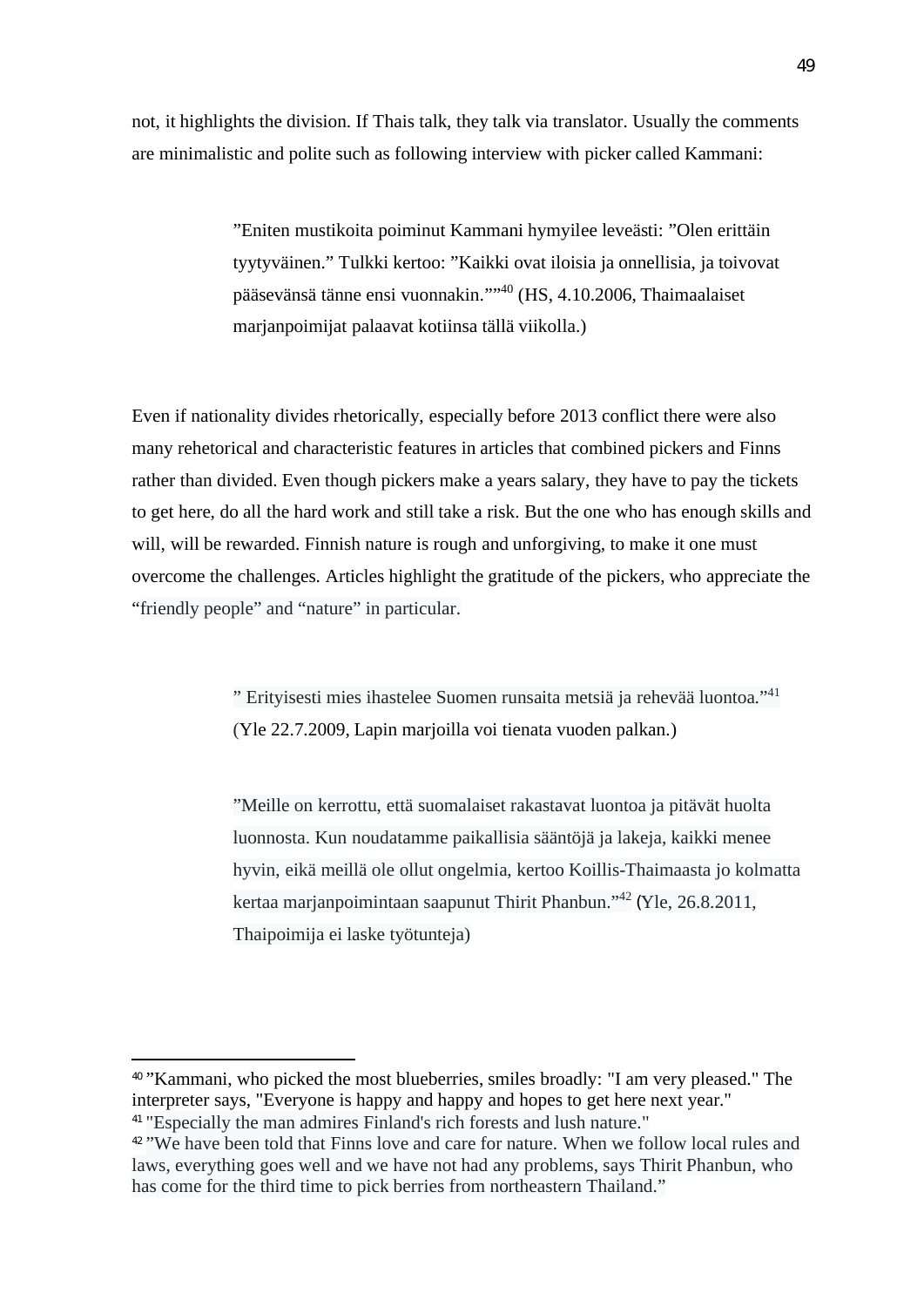"Foreign berry pickers sell their berries on the same terms as Finns". Successful picker is combination of similar values we Finns appreciate. Even though "the hours are long" "hardworking" pickers who "do not complain" can make good salary. (HS, 27.8.2006) They follow" the rules and laws" and" love the nature".

Besides the most obvious division by content, there can be found also more distinct style that tells more profound story. Berries in the forest symbolize Finnish the idea of the clean nature we have fought for. Somebody, foreigner taking the berries. The style resembles almost war like rhetoric. The division is made by creating a story of invasion. The berries must be saved, but rather by Finns than foreigners. Soon there will be none left for the Finns and the old way of picking berries seizes to exist and: "jos ulkomaisten marjanpoimijoiden ei sallittaisi tehdä työtään, joutuisivat suomalaiset ostamaan tuontimarjaa."<sup>43</sup> (HS, 24.7.2012, Ulkomaalaiset mustikanpoimijat suututtavat nyt Etelä-Karjalassa)

> "Thaimaalaiset mustikanpoimijat aloittivat urakkansa Savukoskella. Osa paikallisista pelkää omien mustikkapaikkojensa tyhjenevän. On hyvä, että marjat saadaan poimittua. Työttömätkin poimivat paljon, mutta marja-aika on niin lyhyt, ettei se työttömyyttä poista."<sup>44</sup> (HS, 5.8.2005)

"Suomessa ahkerien suomalaisten marjastajien poimintahalut loppuivat muutamassa vuodessa alhaisten poimijahintojen takia. Metsiemme aarteet alkoivat jäädä metsiin mätänemään. Ei ollut muuta mahdollisuutta kuin kutsua naapurimaasta venäläisiä poimimaan marjojamme."<sup>45</sup> (HS 27.8.2006, Marjatalous tarvitsee ulkomaalaisia marjanpoimijoita)

<sup>&</sup>lt;sup>43</sup> "If the foreign berry pickers are not allowed to work. Finns would have to buy imported berries."

<sup>44</sup> "The Thai blueberry pickers started their work in Savukoski. Some locals fear that their own blueberries will be deplete. It is good that berries get picked. The unemployed people pick up a lot, but the berry time is so short that it does not eliminate unemployment." <sup>45</sup> "In Finland, the aspirations of hard-working Finnish berry pickers ceased in a few years due to low picker prices. The treasures of our forests began to rot in the forests. There was no other option but to invite the Russians from the neighboring country to pick our berries."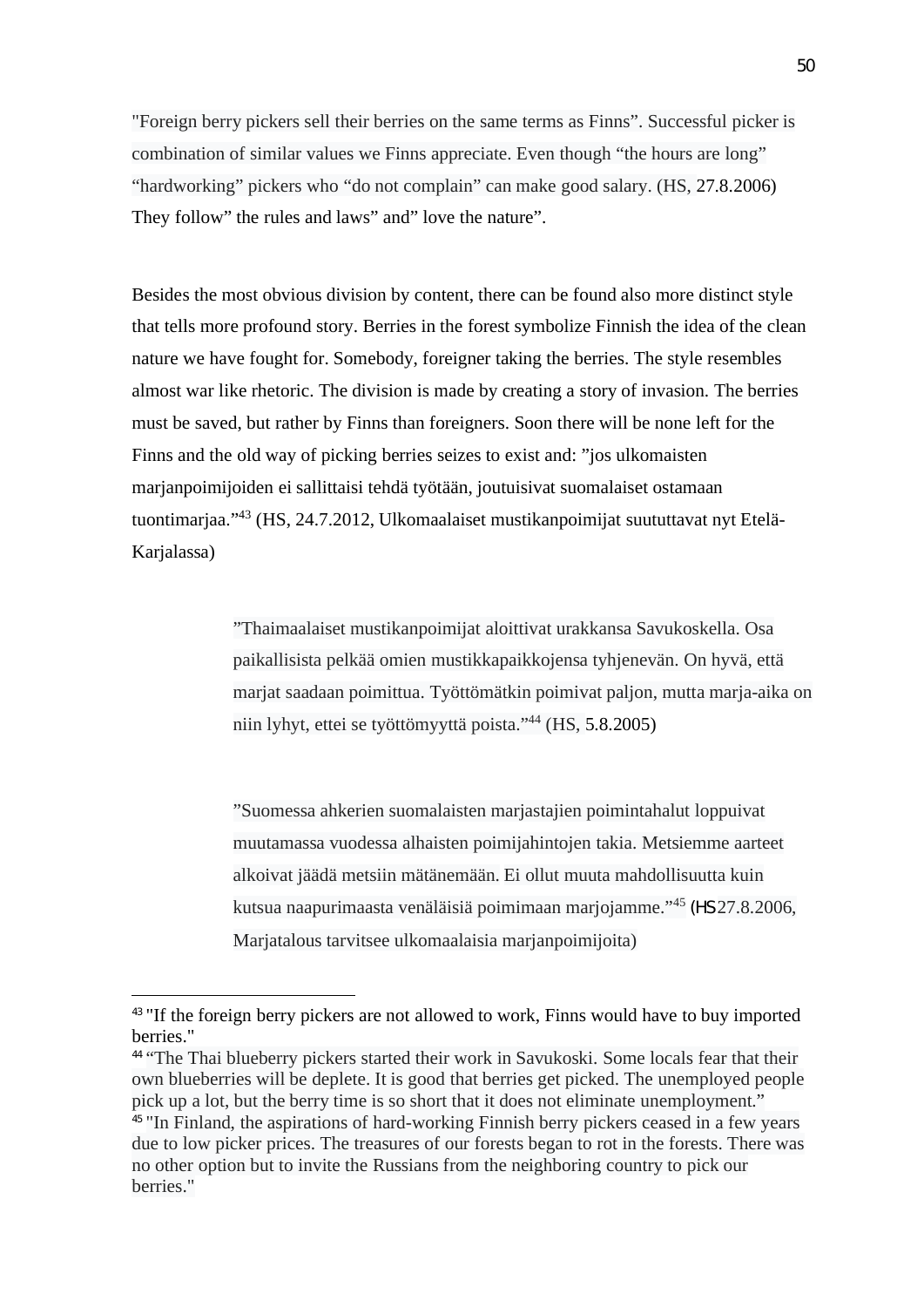This story is the story of "the national treasury" which has to be saved from "rotting" in the forest. Because money is not enough for the hardworking Finns, we help the other by inviting the other to help us. This is the story of the cooperation, where purpose of the act is common.

In Quarterly Journal of Speech George Cheney introduces three key strategies of identification.

- a) Common ground techniques focusing on shared values and interests
- b) identification through antithesis, uniting in face of common enemy
- c) forms of transcendence such as collective "we" (Cheney 1983, 148-149.)

All of the Cheney's strategies can be found in the case of Thai berry pickers. There are shared values and interest of picking as much berries as possible; there is the antithesis of rotting berries and also collective we who are driven by the interest of saving the berries. Some of the Thai pickers are included, but only those who share the values and interests. Those who do not share the values are the other/them who are abusing our berries.

After the conflict started a public debate in 2013, the identification to them and us started to change as well. A new other was introduced: "the bad companies" and the "lazy pickers". The change was driven by the two competing dramas that needed explanation in public debate. Because it was unclear who was the victim and who was the here, the industry and officials raised to explain that it was not the institutions or industry to blame but the problem makers and those who brake "the rules".

### 3.4. Mortification and Legitimization of berry industry

"National treasure" narrative can be also seen as story of legitimization the industry in means of mortification. In Burke's rhetorics sacrifice stories can be seen as part of the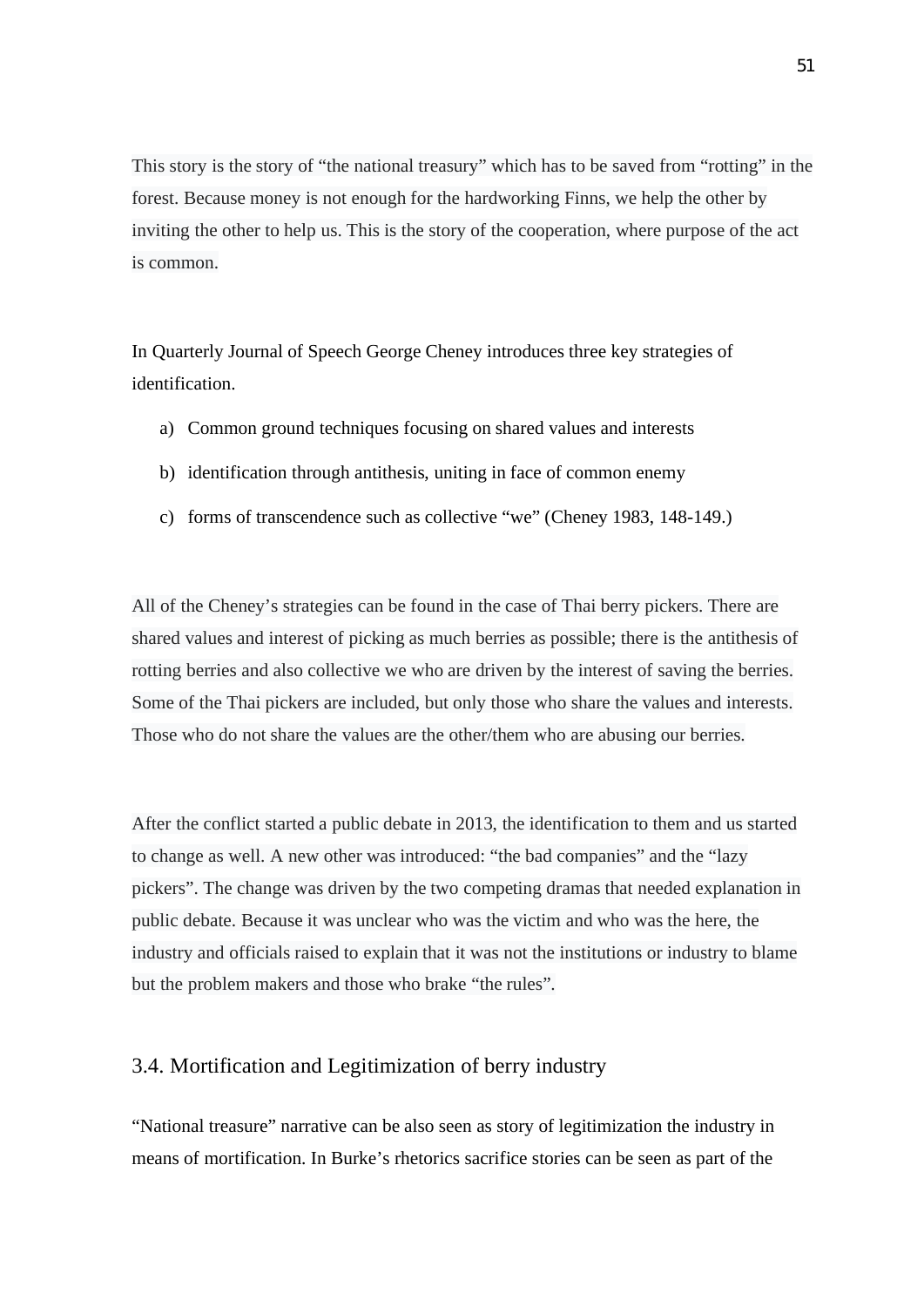mortification, or self-sacrifice, which in turn can be seen as a kind of total purification of guilt. For Burke, martyrdom contains the idea and principles of mortification. It combines voluntary self-sacrifice with great purpose before witnesses. (Burke 1970, 248.) The divine mission of a drama obliges people to work toward a goal, where the order is repaired, and evil is eradicated from the world.

The drama of berry pickers can be separated in collective and individual sacrifices, which is ideal Burkean thinking with self-sacrifice can be read out in various forms (Burke 2003, 296; Rueckert 1969, 118, 465). In collective martyrdom, the public shares substance with the martyr, which makes sacrifices common. The idea of mortification applies here, for sacrifices are emphasized precisely as "our" sacrifices, in which they bring forth the suffering of "us," which in a Burkean way, in a way, proves martyrdom (see Burke 2003, 21). Although collective sacrifices serve as purification in the drama like mortification, mortification is incomplete when the innermost nature of the perpetrator, "us," does not actually disappear, so that guilt does not completely disappear (Burke 1989, 295). Martyrdom thus emphasizes transcendence, because in a way, it transfers the guilt of others to the "us" part, then sacrifices this part for "us," that is, a greater purpose.

Such collective sacrifices reinforce the construction of "us" in the berry picking drama. The industry and media coverage emphasize the bravery of collective sacrifices, making all the agents heroes fighting for common purpose. Shared sacrifices make it possible martyr of identification, where people share the dignity of these heroes (Burke 1961, 36). The pickers in this case are not only heroes but martyrs who sacrifice their wellbeing to gain better future by seeking the common purpose. Their heroism overcomes the obstacles and the audience identifies with the rising hero. (Burke 1966, 109.) This makes the audience accept the speculated misery of berry picking and make the circumstances feel more reasonable (Burke 1961, 35). In this sideline of the drama audience is eventually the hero since it us and our system that pays the "year's salary" to pickers. We invite them to become heroes and since this we cannot be part of the problem. The sacrifice is the hard work and martyrs are those who do it. In this sense the martyrdom is outsourced to pickers who save the day and the berries and by doing this the wellbeing of Finland.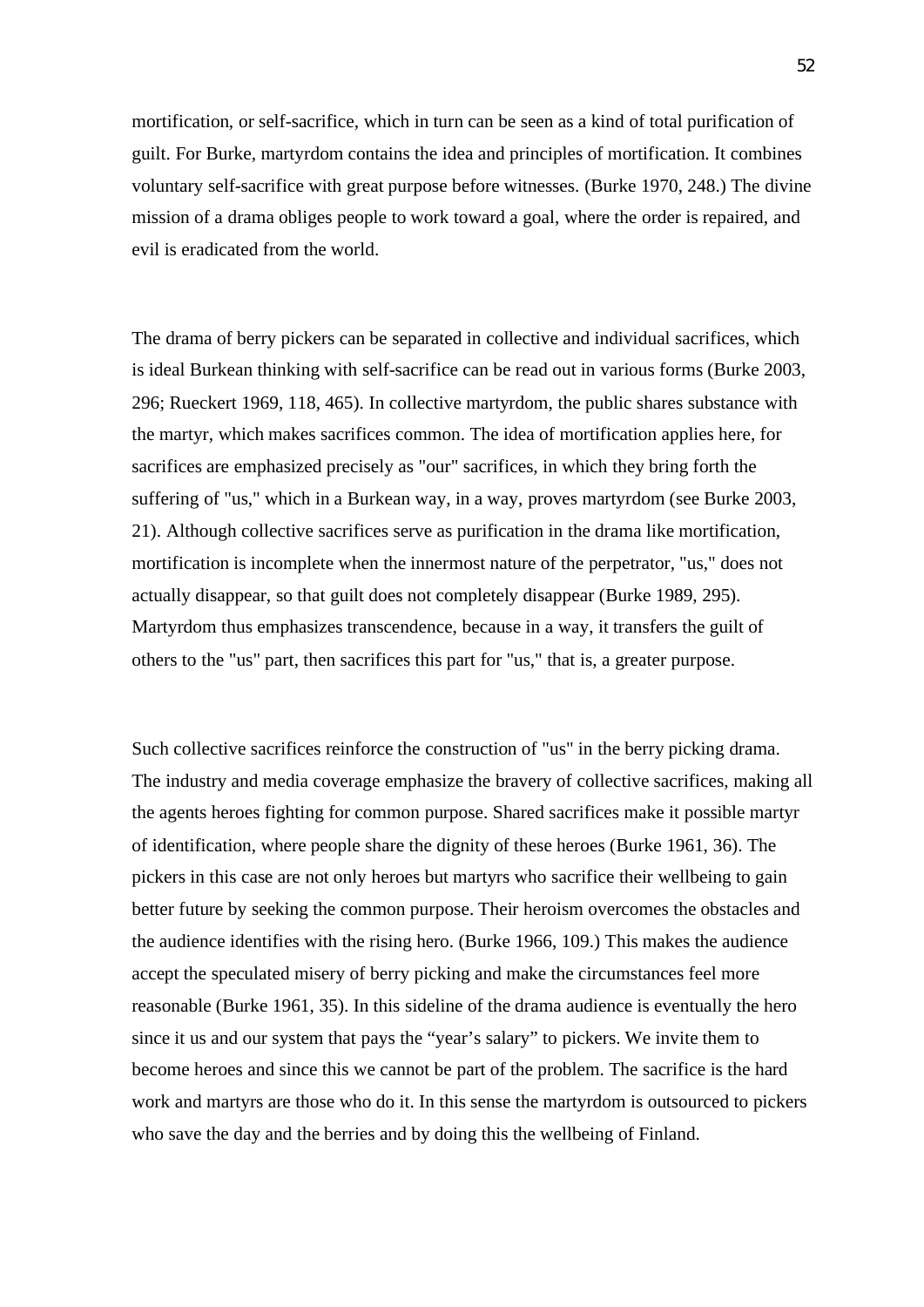The drama also unfolds in individual level: the agents who end up being the scapegoats of the drama, the specific pickers and the specific entrepreneur, both behaved badly not followed the common rules and ended up in troubles. The violation of the social order created by the hierarchy, in turn, causes the guilt already mentioned. Then guilt becomes a motive because we want to get rid of it. You can get rid of guilt, for example, by rhetorically sacrificing yourself. Rhetorical self-sacrifice is called humiliation. (Brummett 1980, 66) The purpose of killing is to deny part of itself (Burke 1970, 190). The culprit can be also found collectively in the whole person, that is, in all "us". (Brummett 1980, 66) The returnee can symbolically collect all the guilt experienced by the community and sacrifice himself to alleviate it.

In this sense the drama it is our fault. We did not pick the berries, so the companies had to fly people from the other side of the world to pick them. Because Finns do not appreciate the berries enough, al the investments and hard work was going to rot away like the berries. As the Ber-Ex Oy manager Kari Jansa puts it in his opinion text published by HS already in 2006:

> "Suomalaisia on vuosia yritetty innostaa marjametsään huonoin tuloksin. Jos näin tehtäisiin (vietäisiin ulkomaalaisilta jokamiehenoikeus poimia marjoja ja alettaisiin periä poimintatuloista veroa), suomalaisten marja-aarteet uhkaisivat jäädä mätänemään metsiin ja miljoonien investoinnit kotimaiseen marjateollisuuteen jäisivät hyödyntämättä."<sup>46</sup> (HS 27.8.2006, Marjatalous tarvitsee ulkomaalaisia marjanpoimijoita.)

The mortification unfolds in three ways: first, there is the collective, the community's sacrifice: our berries are to blame, yet the berries must be saved. On the other hand, there are the pickers and entrepreneur's sacrifice. The pickers risk their livelihoods by spending fortunes to travel to Finland. At the same time the industry has invested millions of euros

<sup>46</sup> "For years, Finns have been trying to inspire the berry forest with poor results. If this were to be done (depriving foreigners of the right to pick berries everywhere and start collecting tax on picking income), Finnish berry treasures would threaten to get rotten in the forests and millions of investments in the domestic berry industry would be missed."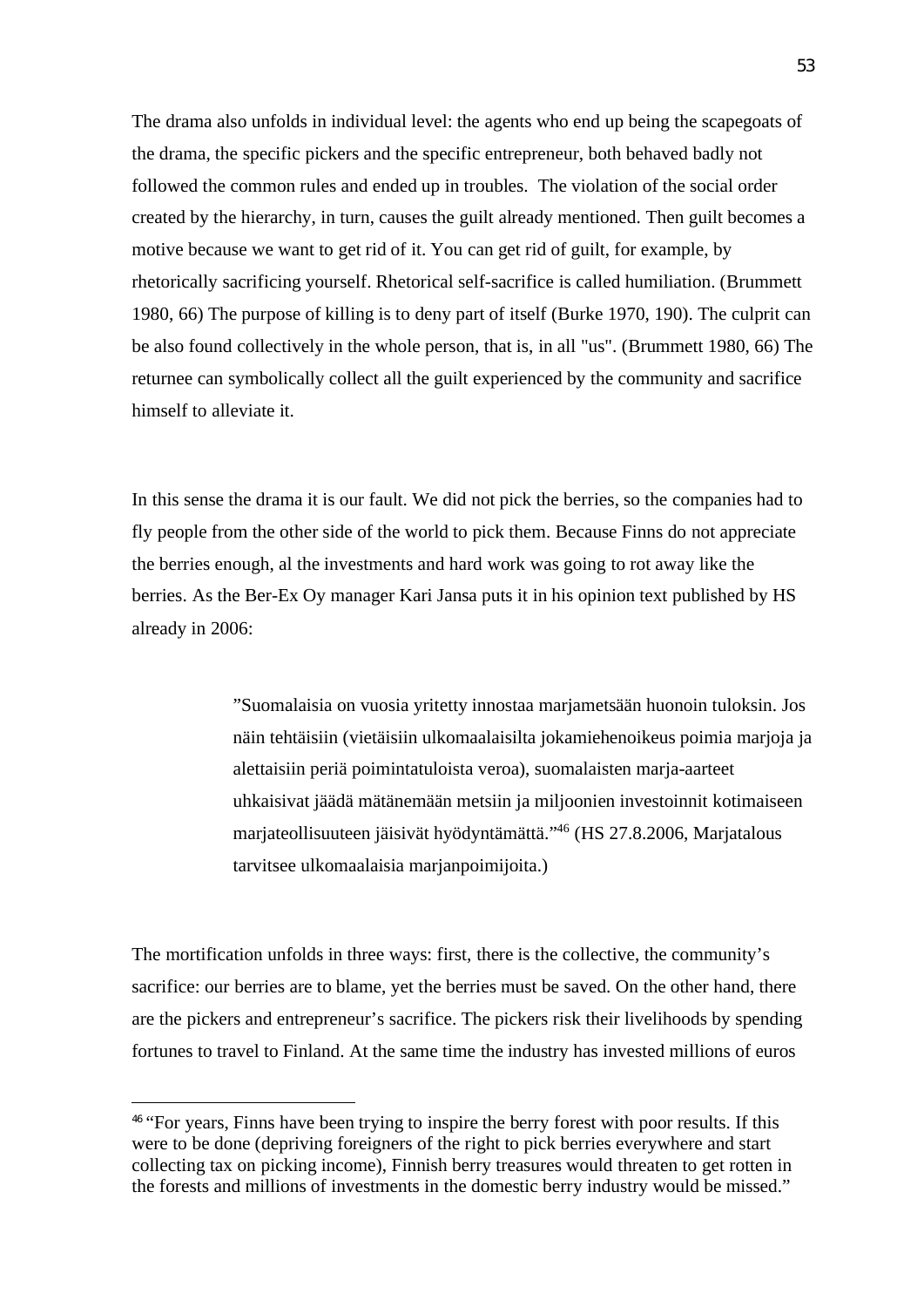into the system, which is depended on the pickers. The real risk for the industry is not the berry rotting in the forest but loosing the invested money. This point of view is very randomly explained. Companies avoid this story, since it positions themselves as an agent that makes the most of the benefit on our berries and by exploiting foreign workers.

> "Ilman ulkomaalaisia poimijoita heitä majoittavien yritysten sekä marjojen osto-, kuljetus- ja jalostusyritysten ja kotimaan kaupan teollisuuden ja viennin tarvitsema marjansaanti ja tulo romahtavat."<sup>47</sup> (HS 9.8.2009, Lapissa riittää marjoja ulkomaalaisillekin)

"Yimprasertin mukaan Thaimaassa työvoiman värväykseen liittyy suoranaista mafiaa, josta Suomessa ei olla tietoisia."

"Suomessa pitäisi hänen mielestään enemmän kiinnittää huomiota värväyksen rakenteisiin ja thaipoimijoiden varaan rakennettuun suomalaiseen marjabisnekseen sen sijaan, että korostetaan yksittäisten poimijoiden saamia thaimaalaisittain suuria tuloja tai suomalaisille yrityksille koituvia taloudellisia etuja." (HS  $23.9.2013$ )<sup>48</sup>

Finally, there are the rule benders to blame. Soon after criticism the industry woke up and started aggressively publishing statements that the rules are not made for such number of pickers and because of the recent growth of the industry, some issues occurred. By checking the rules these issues will be solved and everything can continue as before.

<sup>&</sup>lt;sup>47</sup> "Without foreign pickers, the berry supply and income needed by the companies hosting them and by the berry buying, transporting and processing industries and the domestic trade industry and export will decline."

<sup>&</sup>lt;sup>48</sup> According to Yimprasert, in Thailand, the recruitment of labor involves a direct mafia that Finland is not aware of.

In his view, Finland should pay more attention to the recruitment structures and the Finnish berry business built on Thai operators, rather than emphasizing the high incomes of individual pickers or the financial benefits to Finnish companies. (HS 23.9.2013)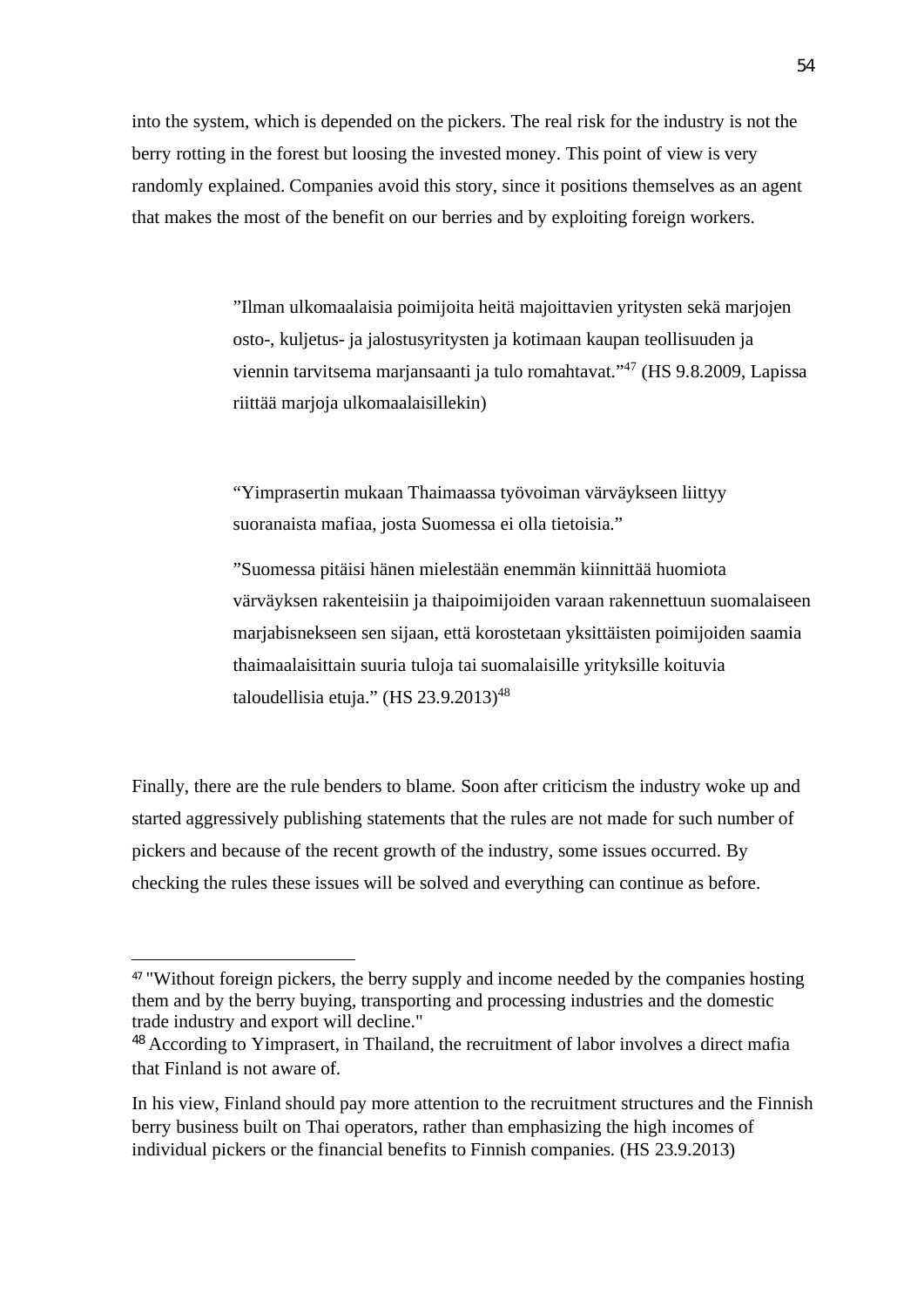"Tänä kesänä poimijoita kutsui 19 yritystä. Thaimaasta on Suomessa yli 3 300 poimijaa, kun pelisäännöt ovat muutamaa yritystä ja pientä poimijamäärää varten. Sääntöjen uusiminen on ehdottomasti tarpeen.

– Meillä ei käsittääkseni ole ollut tappiolle jääneitä ihmisiä, Jukka Kristo sanoo.

Jukka Kristo näkee, Suomeen voisi vielä kutsua lisääkin poimijoita, mutta kohtuudessa on pysyttävä.

– Jotta pystymme huolehtimaan siitä, että poimijat pärjäävät ja heidän olosuhteensa ovat kunnossa. Ja että he ovat tyytyväisiä, kun lähtevät pois."<sup>49</sup>

In the end, everyone was satisfied with the results except the actual pickers who had already left the country. Once the agents of the competing story had left, the story of the industry took over. The industry looked in the mirror and admitted it was not perfect. The audience was confronted with the problems, but the drama explained everything in its best form. Although our berries had caused the tragedy, we were able to handle it together and maintain the hierarchy. While the old structures trembled, they also strengthened: the story endured, and the drama justified the actions.

 $49$  This summer, 19 companies invited pickers. There are over 3,300 pickers from Thailand in Finland, while the rules of the game are for a few companies and a small number of pickers. It is absolutely necessary to renew the rules.

<sup>-</sup> I don't think we have had any lost people, says Jukka Kristo.

Jukka Kristo sees that even more pickers could be invited to Finland, but one has to remain moderate.

<sup>-</sup> To ensure that the pickers are successful and their conditions are right. And that they are happy when they leave. (YLE, 23.9.2013)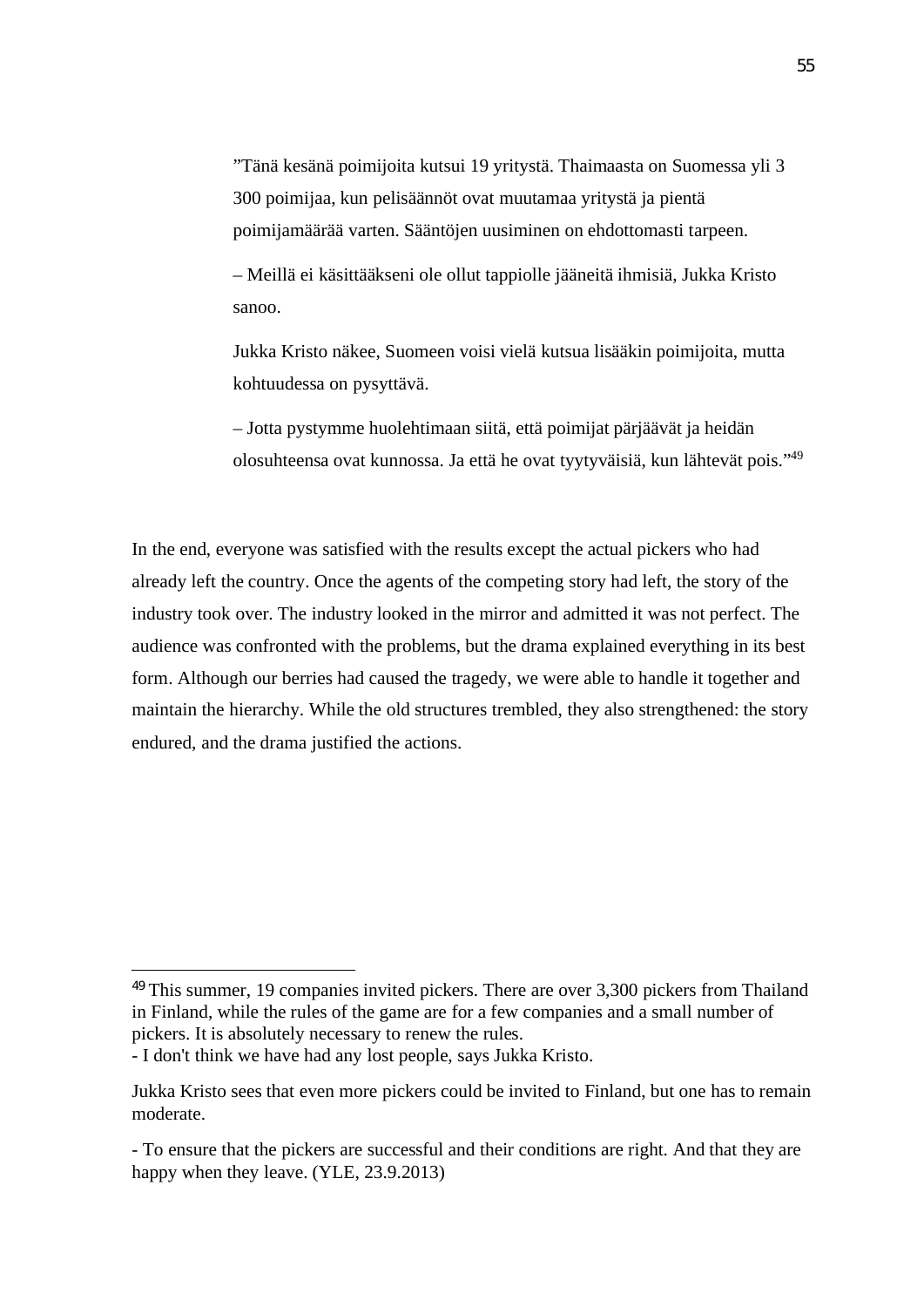# Conclusions

The Thai berry pickers drama of fall 2013 was divided into two parts with multiple competing dramas: the suffering caused by the actual berry picking and the salvation provided by the aftermath of the drama, where the audience was identified as the victims of an abuse by rule bending scapegoats and the evolving final a drama that identified the audience with the possibility of overcoming suffering by salvation. It is a story of cooperation based on demand and mutual benefit that was thrown away because of personal interests and yet, it is a story of overcoming these obstacles and recreating the story of berry pickers in Finland.

At first the drama consisted of two competing stories: the story of the pickers who as heroes come to save the Finnish berries from rotting in the forest and get abused by both company that invited them and the story of honest Finnish entrepreneur trying to save the berries but gets abused by pickers who come to benefit from "our" common goods. The final story of salvation by mortification is constructed from these competing stories. Despite competing the stories have similarities. They are both stories of saving the berries from rotting into forest by any means possible. The berries have biblical reference to story of Adam and Eve: the apple seems to lead into all the bad while eating it is wasting good money and knowledge.

In the stories the evil "them" trying to abuse the berries is neither the pickers or the entrepreneur, depending on the story that is read. The audience is "we", the Finns, who own the berries, invite the pickers to come to pick them and allow companies to collect the common goods with the right of every man's rights. The scapegoat of the drama are the pickers, the berries and the bad companies. In contract to Finns who either pay the price of paying the berries or pay the effort to picking them, these players abuse the common goods and try to make money out of it.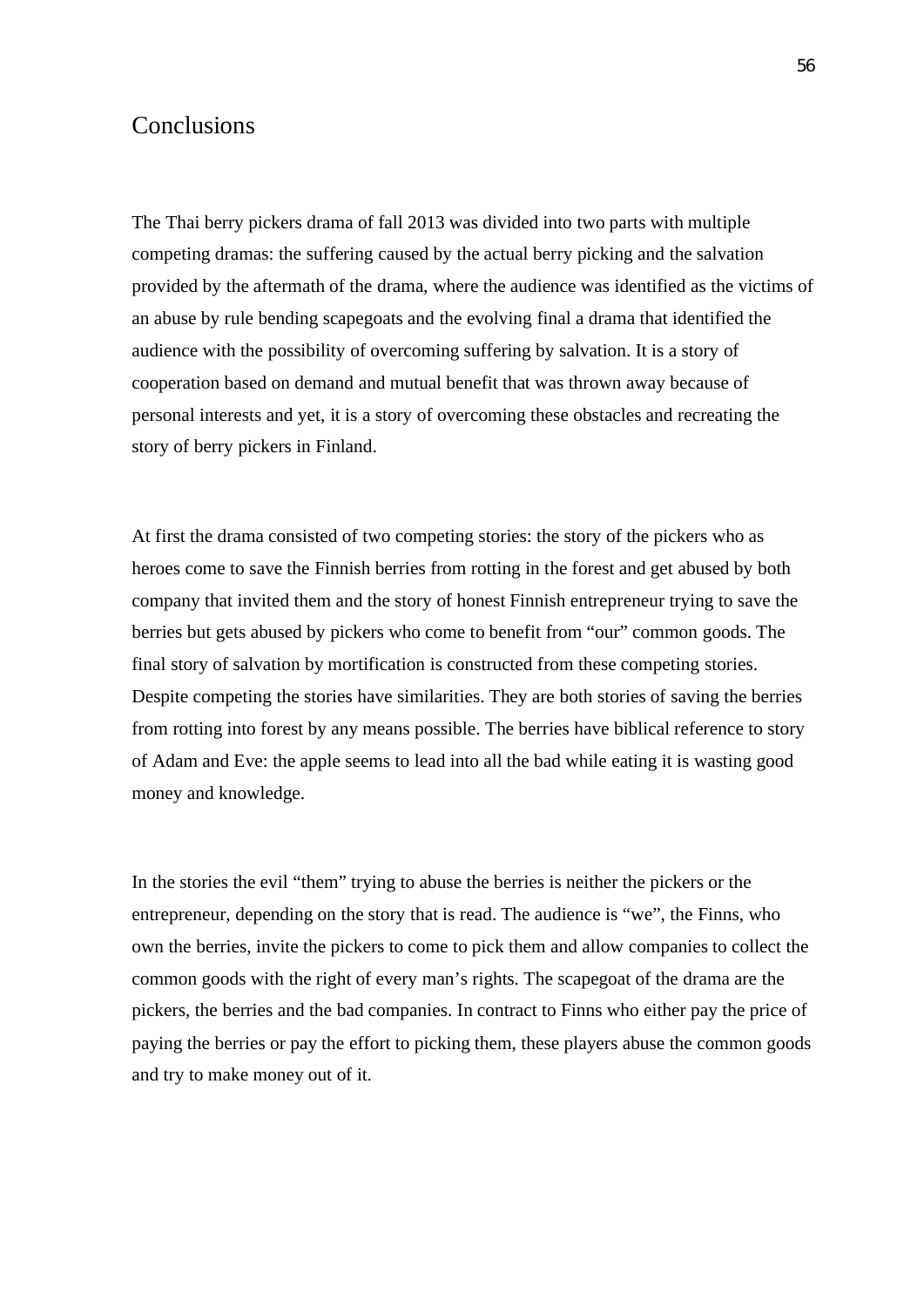Once the drama unfolded and the conflict started, the agents became very vocal, who to blame. The company was accusing the pickers as lazy problem causers who merely drank beer while the pickers argued that the company was guilty of human trafficking.

When the drama recounted Burke's guilt-cleansing-salvage cycle, it was seen that the drama was built around two competing stories where the once to blame where neither the company or the pickers. Despite systemic problems were constantly reported and pointed out, eventually to government officials came up with a third story that held responsible those who had caused the problems. The creation of the scapegoat, and the consequent one, work first and foremost by drama of identification

Drama of identification was also created by the mortification that appeared in as sacrifices made by "us". On the other hand, the sacrifices described in the drama were mingled with guilt for participating in the industry itself, but also the individual's guilt was emphasized inaction. In example, the pickers were in the forest because of the Finns, who had no time or effort to do the job themselves. Instead the holy mission of saving the berries legitimized the use of foreign pickers. The sacrifices were manifested in two ways: "for" us as collective sacrifices, in which the "we" actor proved to be an integral element, and the sacrifice appeared to be the "martyr" who cleansed our guilt as well as the individual sacrifices, where the victim was promoted as an example of exemplary engagement with the public was ordered. The drama showed a kind of formula with an individual need for superiority was harnessed as part of a community struggle that everyone had to work for. The sacrifice done for "Our berries", set as a purifying factor that separated "Us" from rule benders and violators and led us to salvation.

Overall Thai pickers were distant, happy characters of the drama, who did not complain. Those who did, were portrayed as lazy troublemakers, who tried to abuse Finnish entrepreneurs and this way our common berries. Those who did not complain understood the value of berries and were hardworking: therefor enough like us and good enough to pick our berries and in the story. Even though these similarities between "us" and "Them" were highlighted, pickers were always in the first instance Thais, which fundamentally characterized their role in the drama: something exotic and other.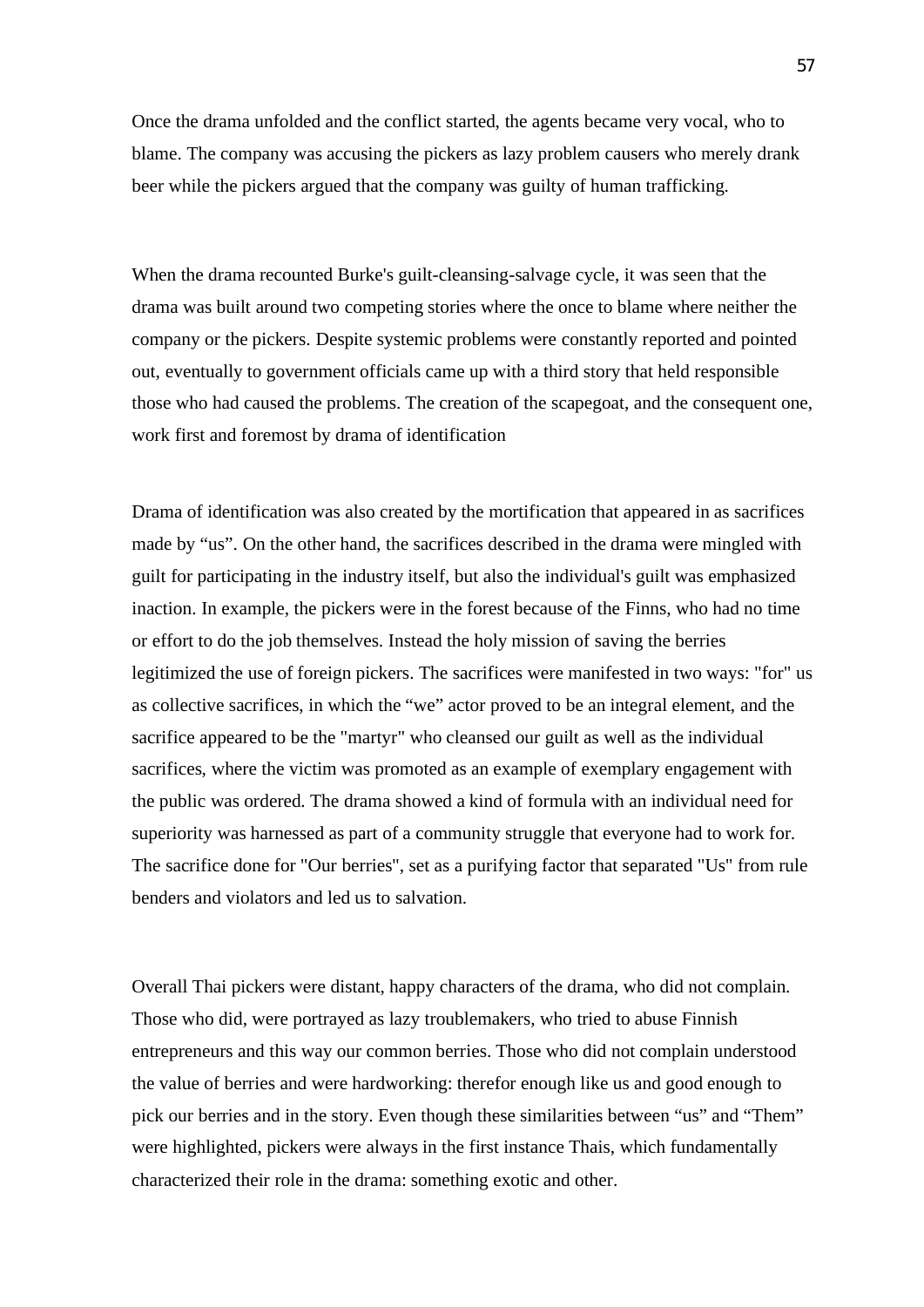In practice, the emphasis on salvation led to the drama formed a hierarchy with common goods rotting in the forest at the bottom of the hierarchy and the collected natural resources, that is salvation as the top of the hierarchy. Salvation without braking the hierarchy. "We" was also portrayed in the drama as a sort of like-minded people as an actor who was given the opportunity to overcome all the evil by selecting wisely the ways to overcome the conflict that challenged the hierarchy. In practice hierarchy got automatic confirmation from authorities and did not need to be individually justified. Good examples act as portrays the opposites of the conflict as rule-breakers, resulting all the evil. Itself served as a justification for the separation from the enemy.

Freedom of choice in relation to human trafficking was emphasized by talking about opportunity, choice and years incomes, but at the same time the berry industry was a natural activity that involved participation and acceptance of the community whose berries it was consuming. In the end, the drama didn't really give the audience any options, because either explanation of the drama did not give any actual change of challenging the hierarchy.

The common goods and natural resources served as a kind of liaison in the berry picking drama, which in a way depicted humanity activity. At no point did the media really question the industry, but it turned into a conventional factor that was part of the world. Without pickers there would be no Finnish berries and if Finns do not pick it is the end of the traditional culture of harvesting the natural resources. Otherwise Finns would not make it as a nation and people. "Our berries" became a term that defined our society, it's way of life and future.

From a Burkean point of view, duality in drama invoked the moral side of conflict in the audience, which in a way covered all logical thinking. In Burke's thinking, conflict creates guilt, but it is that the moral side is the purifying factor that leads to salvation. Common sharing of danger, emphasis on sacrifices, companionship and the highlighting moral serve as means of communicating. The spirit of cooperation is therefore in this conflict a natural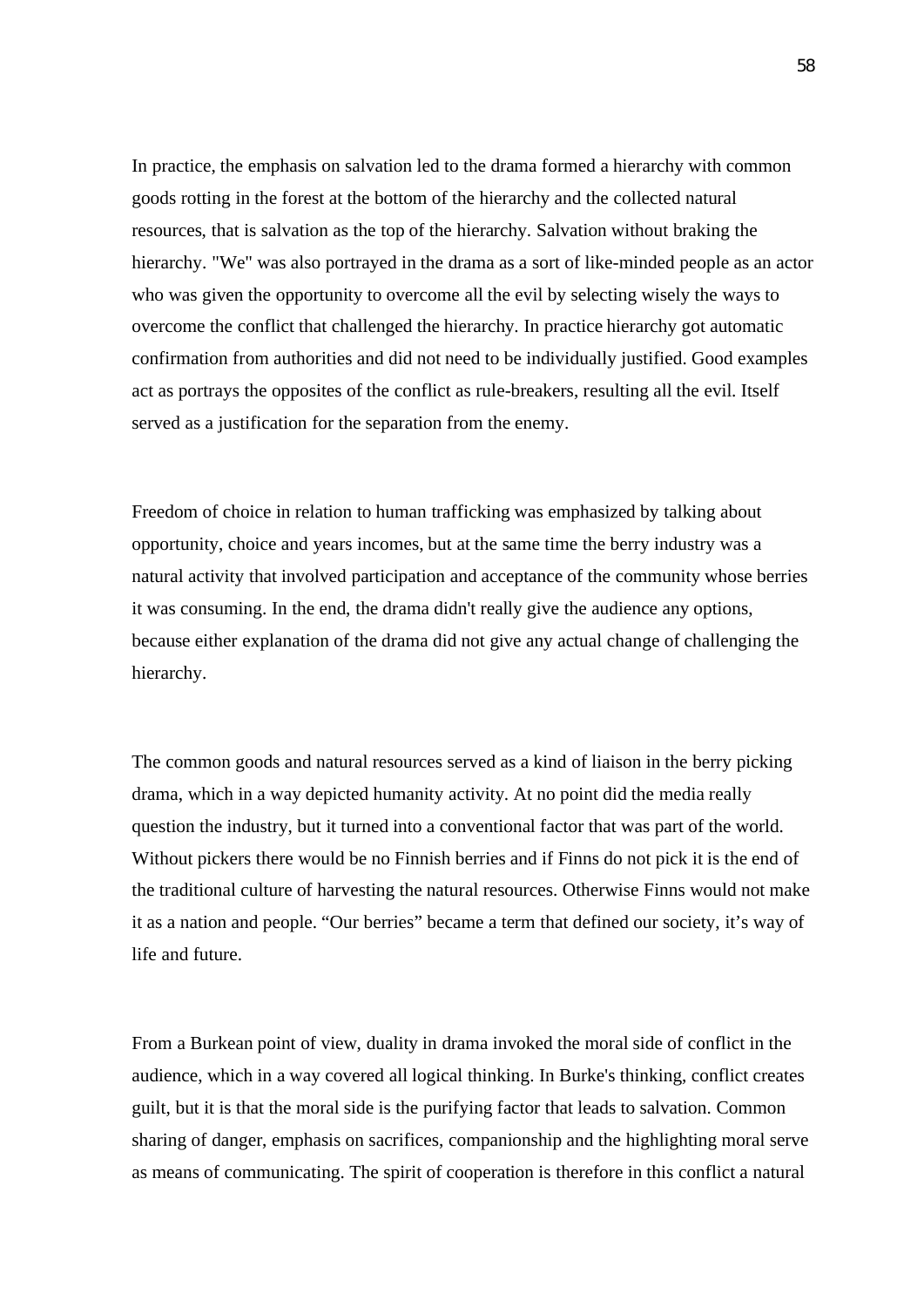trait that Burke seemsinevitable. This is the moral aspect of the conflict – despite oppressing other people – is that brings people together, Burke believes. (Burke 1957, 274- 275.) For this reason, setting up a drama that "Our berries" must be saved from the forest has served as a winning argument for industry that otherwise seems abusive in many ways.

At the same time, the drama emphasized communality and the individual freedom. People had to have alternatives and work together to achieve them. They had to act according to the rules so they could be set free. To protect "Our berries" a conflict was needed to remind us to follow the rules. Although the drama was paradoxical, it was based on Burke's thinking, it was perfectly normal, because paradox is part of the language drama. For this reason, conflict can go hand in hand with the moral story, since a greater good is pursued. If we consider the berry picking drama is motivated by communalism activities, for example, the objective of picking berries may be questionable, but on the other hand, complete anarchy would also eventually lead to Burkean thinking to a new hierarchy.

Indeed, the berry picking drama reveals a perverse linguistic distortion in Burke's thinking "Truth", where hierarchy defines consensus. It was like a grandiose version the drama between the police and the thug, in which the police rightly kill the criminal, which lead to a better world. By sustaining the hierarchy and overcoming the conflict and evil, the audience identified as something above the conflict, something good that makes the Finland the best country in the world: the order and rules created together in common understanding. This set of rules is the backbone of Finnish moral and salvation that justifies industry that otherwise has morale that not all agree on.

Despite dramatically affecting the way we see berry picking industry, summer of 2013 and the following incidents did not change the representative anecdote that was saved by creating new set of rules out of conflict. The end justifies the means: as long as the berries get picked from the forest, the industry can continue as it has. Conflicts challenged the system but eventually the anecdote corrected the narrative. Eventually the berry picking scandal was more uniting than separating conflict: our idea of berries got as well challenged but since the hero of the challenging drama was somebody other, we managed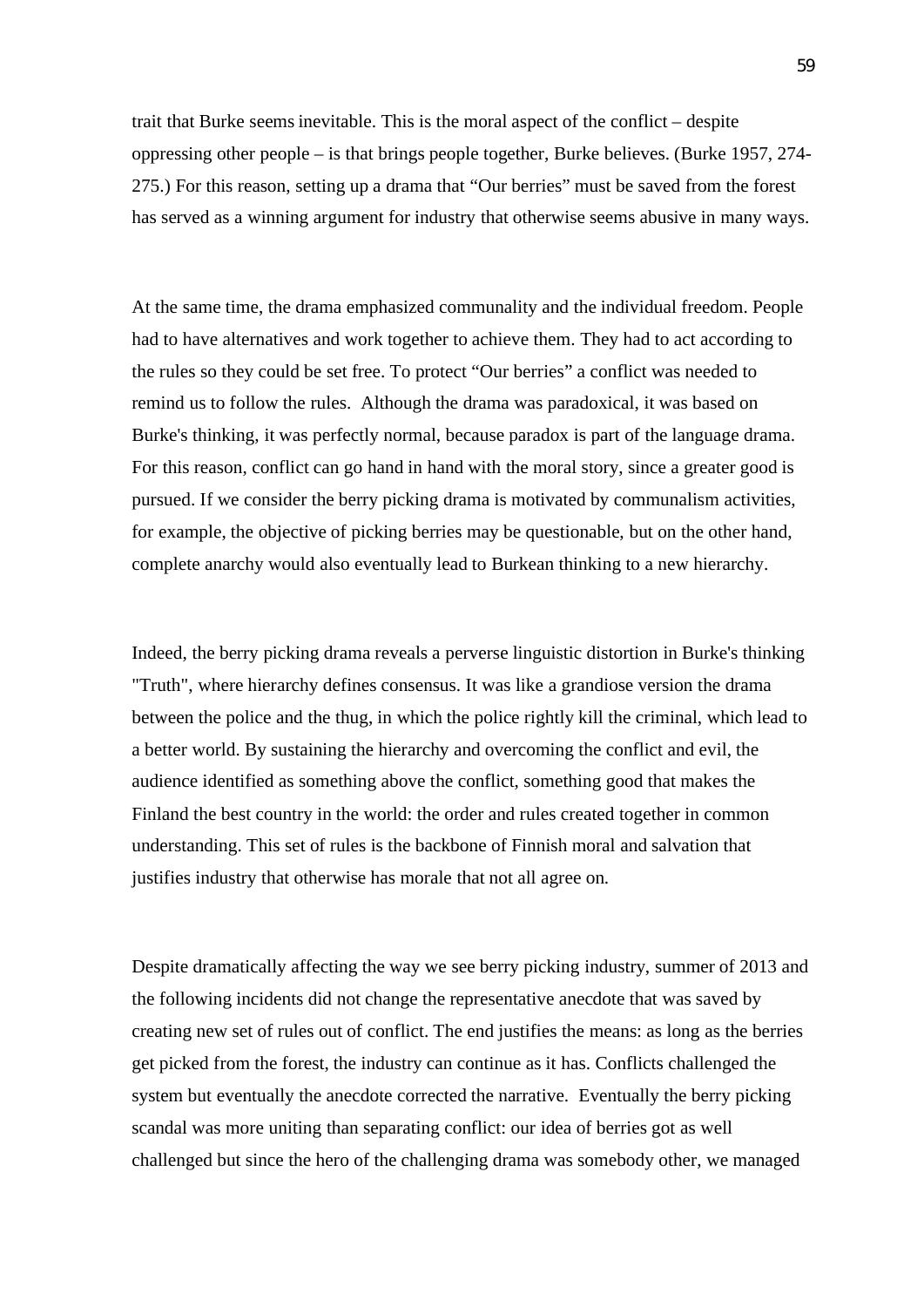to overcome the conflict raised by this drama through mortification and salvation, which eventually lead to even stronger self-identification of us.

In 2015 I flied to Thailand to meet the pickers I had met in Finland. Not one had received their payments. They told that they would still do it again and blamed the company instead of system or industry. Yet they had not forgiven or given up. Even though Finnish media had forgotten them long ago, they had appeals and their dignity. After driving around state of Isan and meeting old friends I run up with young couple who had been In Finland working for Ber-Ex company in fall 2014. They told me about the same issues the pickers in 2013 had told. Nothing had really changed, even though the salvation was reached. After all, the drama was never about the pickers rather than us and our berries.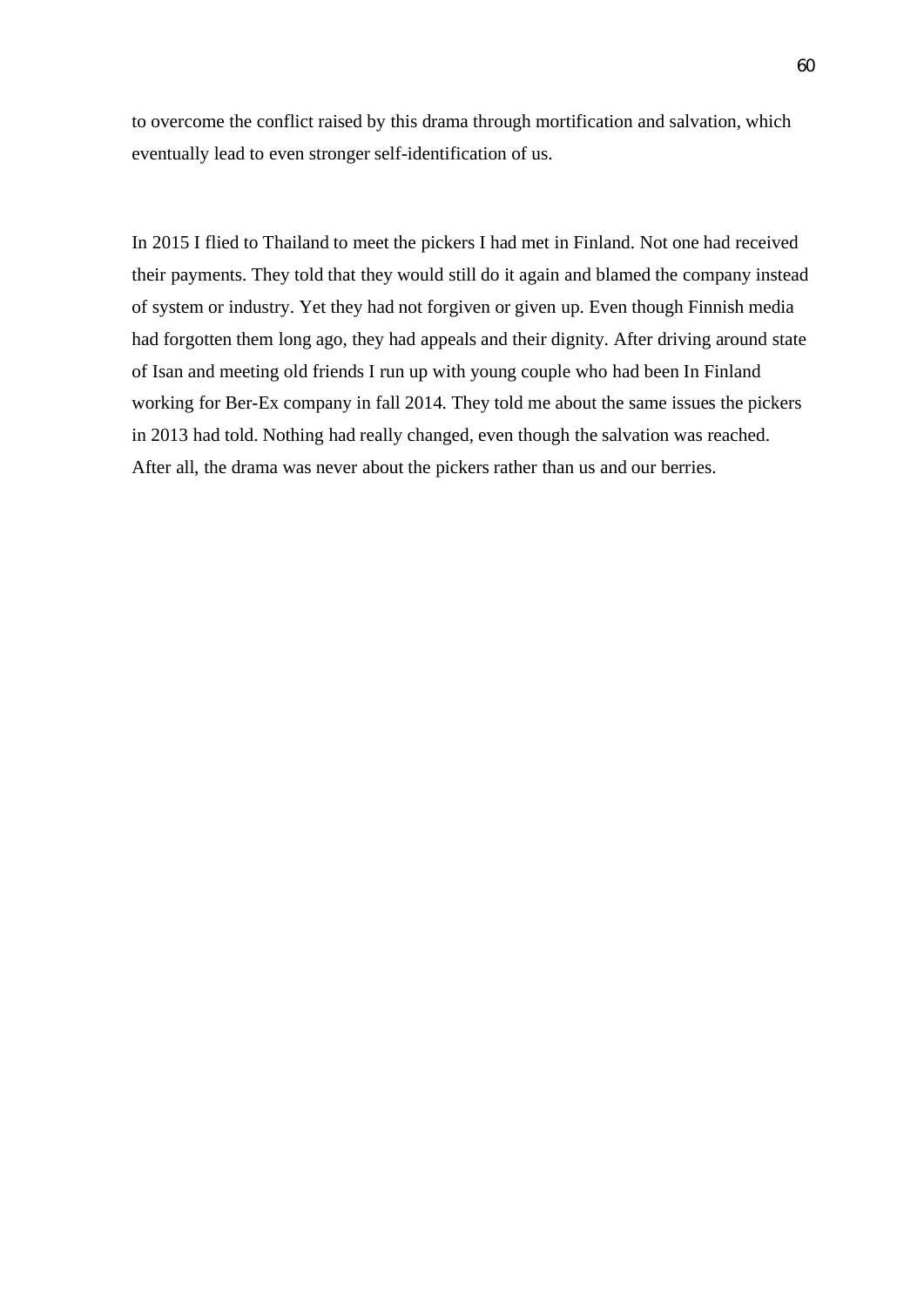### Sources

Boje, David M. (2001). Narrative Methods for Organizational & Communicational Research. London: Sage. Jydok.

Burke, Kenneth (1969a). A Grammar of Motives. Berkeley and Los Angeles: University of California Press.

Burke, Kenneth (1969b). A Rhetoric of Motives. Berkeley and Los Angeles: University of California Press.

Burke, K. 1956. Symbol and Association. Hudson Review. Vol 9, No. 2, 212–225.

Burke, K. 1957. The Philosophy of Literary Form. Studies in Symbolic Action. New York: Vintage Books, Inc.

Burke, K. 1958. The Poetic Motive. The Hudson Review. Vol. 11, No. 1, 54–63.

Burke, K. 1961. Attitudes Toward History. Boston: Beacon Press.

Burke, K. 1962. A Grammar of Motives and A Rhetoric of Motives. Cleveland and New York: Meridian Books, The World Publishing Company.

Burke, K. 1966. Language as Symbolic Action: Essays on Life, Literatur, and Method.

Berkeley: University of California Press.

Burke, K. 1970. The Rhetoric of Religion. Berkeley: University of California Press.

Burke, K. 1984. Permanence and Change: An Anatomy of Purpose. Berkeley: University of California Press.

Burke, K. 1985. Dramatism and Logology. Communication Quarterly. Vol. 33, No. 2, 89- 93.

Burke, K. 1989. On Symbols and Society. Edited by Gusfield, J. Chicago: The University of Chicago Press.

Burke, K. 2003. On Human Nature: A Gathering While Everything Flows 1967–1984. Edited by Rueckert, W & Bonadonna, A. Berkeley: University of California Press.

Brummett, b. 1980. Towards a theory of silence as a political strategy. Quarterly Journal of Speech. Volume 66, 1980 - Issue 3. Pages 289-303.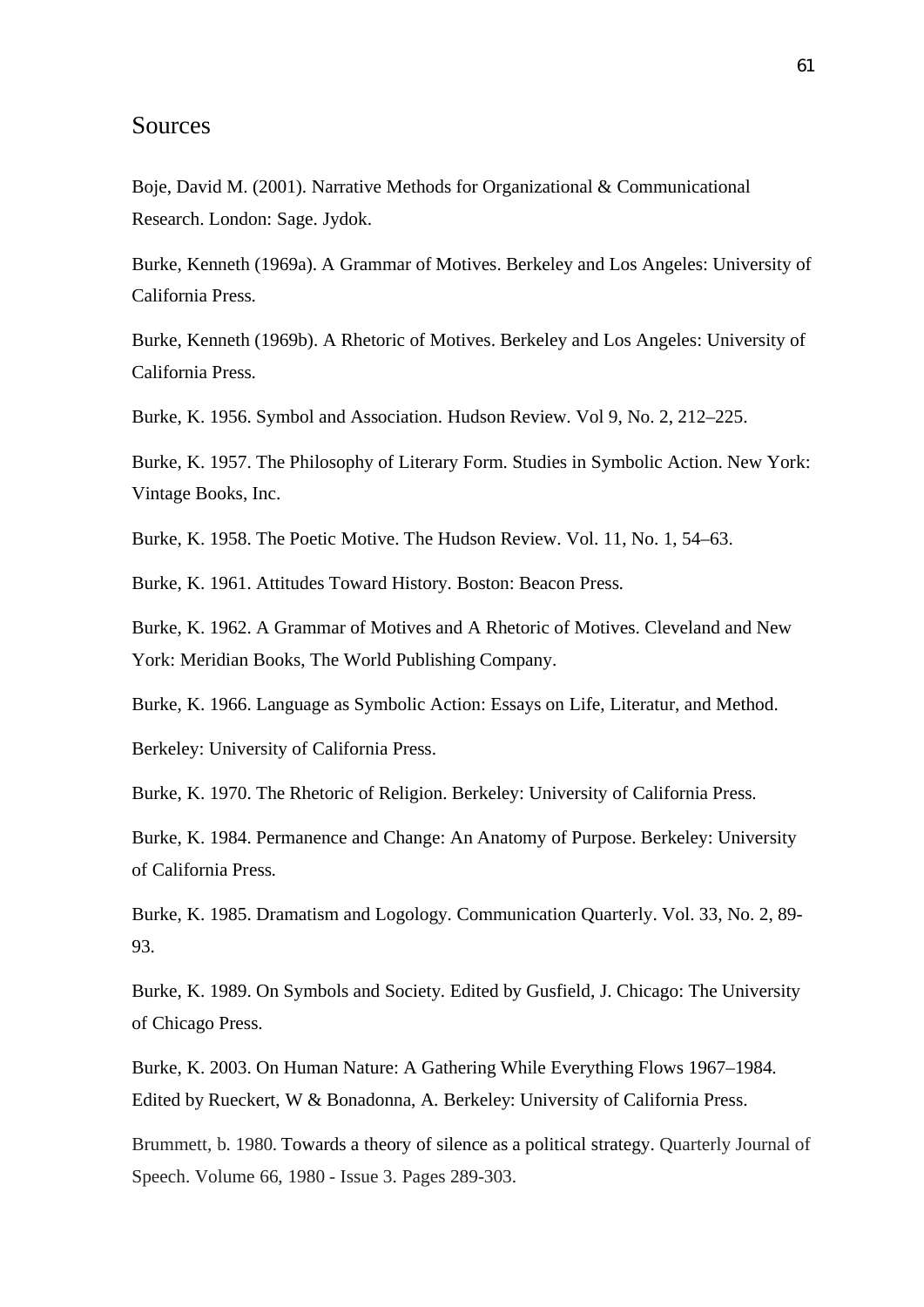Caner, A & Pedersen, J. 2018. Does Poverty Among Immigrants Adapt to Country of Residence? Turks in Germany and Denmark. International Migration Vol. 57.

Cheney, G. 1983. The rhetoric of identification and the study of organizational communication. Quarterly Journal of Speech. Volume 69, 1983 - Issue 2. Pages 143-158.

Conrad, C. 1984. Phases, pentads, and dramatistic critical process. Central States Speech Journal. Volume 35, 1984 - Issue 2. Pages 94-104

Erikssona, M, Tollefsena, A & Lundgrenb, A.S. 2019. From blueberry cakes to labor strikes: Negotiating "legitimate labor" and "ethical food" in supply chains. Geoforum Journal 105. Umeå.

Friberg, J.H. 2012. The 'guest-worker syndrome' revisited? Migration and employment among Polish workers in Oslo. Nordic Journal of Migration Research.

Hedberg Charlotta, Axelsson Linn and Abella Manolo 2019. Report Thai berry pickers in Sweden – A migration corridor to a low-wage sector 2019:3 Delmi report 2019:3. Stockholm.

Jasinski, J. 2001. Sourcebook on Rhetoric. Key Concepts in Contemporary Rhetorical Studies. California: Sage Publication, Inc.

Jokinen, A & Ollus, N (toim.) Likainen vyyhti – Työperäisen hyväksikäytön liiketoimintamalli. Helsinki Uni 2016.

https://www.heuni.fi/material/attachments/heuni/reports/fAeF3p1V3/Likainen\_vyyhti\_Tyo peraisen\_hyvaksikayton\_liiketoimintamalli.pdf (23.12.2019)

Madsen, A. 1993. From Chesebro, J. 1993. Extensions of the Burkeian System. University of Alabama press. Pages 208-229.

Palonen, K. 1996. Retorinen käänne poliittisen ajattelun tutkimuksessa: Quentin Skinner, retoriikka ja käsitehistoria. Teoksessa Palonen, K. & Summa, H. (toim.): Pelkkää retoriikkaa: Tutkimuksen ja politiikan retoriikat, 137–159. Tampere: Vastapaino.

Palonen, K. & Summa, H. 1996. Pelkkää retoriikkaa: Tutkimuksen ja politiikan retoriikat. Tampere: Vastapaino.

Palonen, K. 2009. 'Objectivity' in Parliamentary and Scholarly Disputes: On Max Weber's Rhetorical Redescription of a Concept. Homo Oeconomicus, 26(3/4), pages 527–541.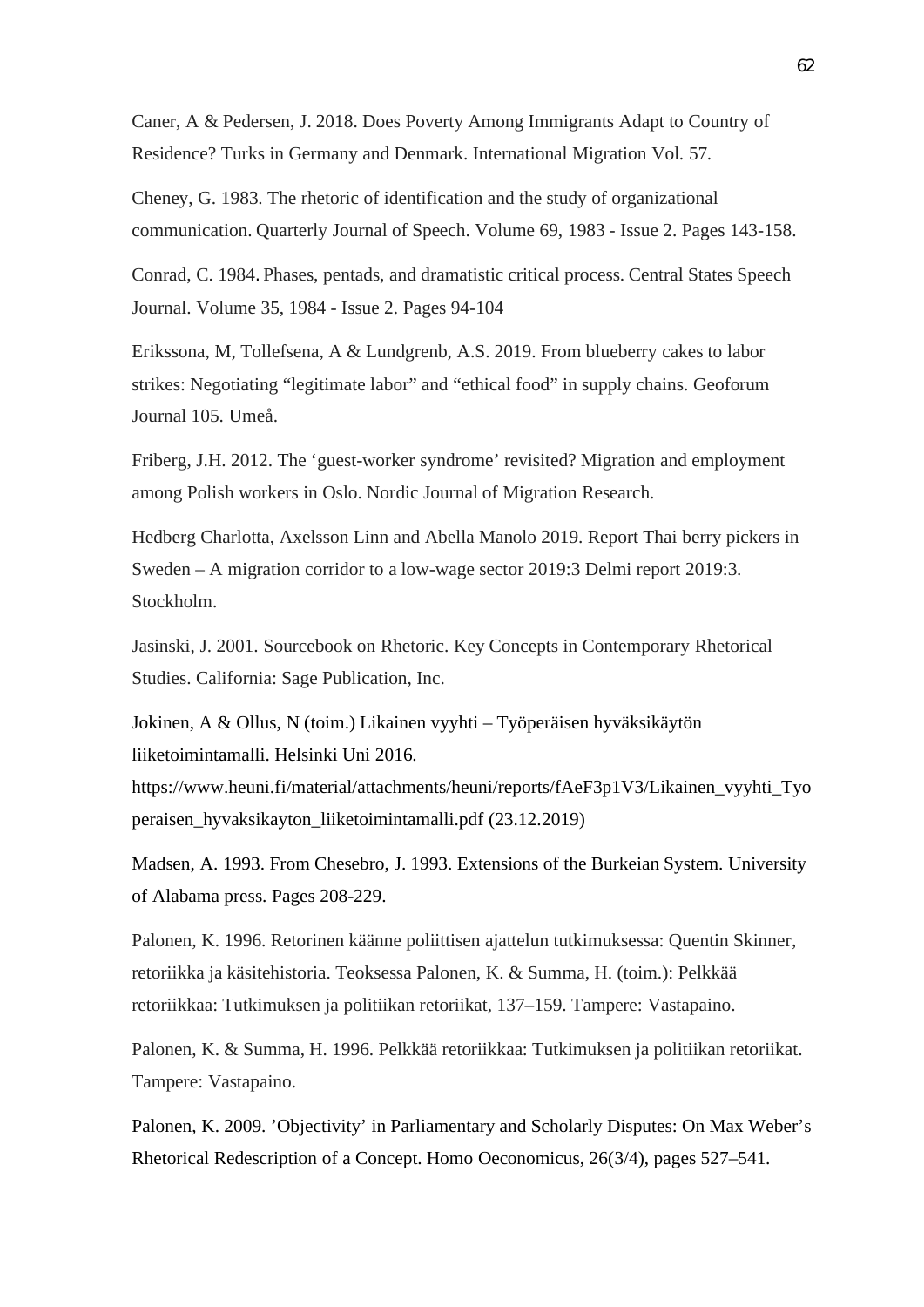Peltola, R. & Hallikainen, V. 2011. Maankäytön ongelmia luonnontuotealalla: suhtautuminen ulkomaisiin marjanpoimijoihin. Luonnontuotealan valtakunnallinen tutkimusseminaari Publications of the University of Eastern Finland Reports in Forestry and Natural Sciences Number 7. Kopiojyvä Joensuu 2011.

Rantanen, P. & Valkonen, J. 2011. Ulkomaalaiset metsämarjapoimijat Suomessa. Ulkorajarahasto.

Rantanen, P. 2008. Tutkijat marjassa. Teoksessa Kirsti Lempiäinen, Olli Löytty & Merja Kinnunen: Tutkijan kirja. Vastapaino, Tampere, 139–149.

Rantanen, P. & Valkonen, J. 2008. Pieni genealoginen tapahtuma: Tapaustutkimus ulkomaalaisten luonnonmarjapoiminnasta Suomessa. Sosiologia 45:1, s. 21–36.

Rantanen, P. ja Valkonen, J. 2013. Ulkomaalaisten marjanpoimijoiden ja suomalaisen maaseudun kohtaaminen. Maaseudun uusi aika 21 (2013) : 2-3, s. 85-90.

Sutela Hanna 2015. Ulkomaalaistaustaiset työelämässä. Tilastokeskus. https://www.stat.fi/tup/maahanmuutto/art\_2015-12-17\_003.html (23.12.2019)

Strockmeijer Anita, de Beer Paul & Dagevos Jaco 2019. Should I stay or should I go? What we can learn from working patterns of Central and Eastern European labour and migrants about the nature of present-day migration. Journal of Ethnic and Migration Studies, Volume 45, 2019, Issue 13. https://doi.org/10.1080/1369183X.2018.1562326 (23.12.2019)

Työneuvosto 2010, lausunto TN1438-10. Seen as on 31.10.2019 (https://tem.fi/documents/1410877/2191939/TN\_1438-10.pdf/4d5343d0-b23d-4691-b677- 8faa929deb10/TN\_1438-10.pdf)

Tilli, J. 2012. The Continuation War as a Metanoic Moment: A Burkean Reading of Lutheran Hierocratic Rhetoric. Jyväskylä: Jyväskylä University Printing House.

Ulkomaalaislaki 2004. 30.4.2004/301. https://www.finlex.fi/fi/laki/ajantasa/2004/20040301 (12.12.2019)

Ulkoministeriö 2014. Aiesopimus viisumivelvollisten maiden kansalaisten luonnontuotteiden poimintaan liittyvistä toimintatavoista. https://um.fi/documents/35732/48132/aiesopimus\_\_p%C3%A4ivitetty (15.7.2019)